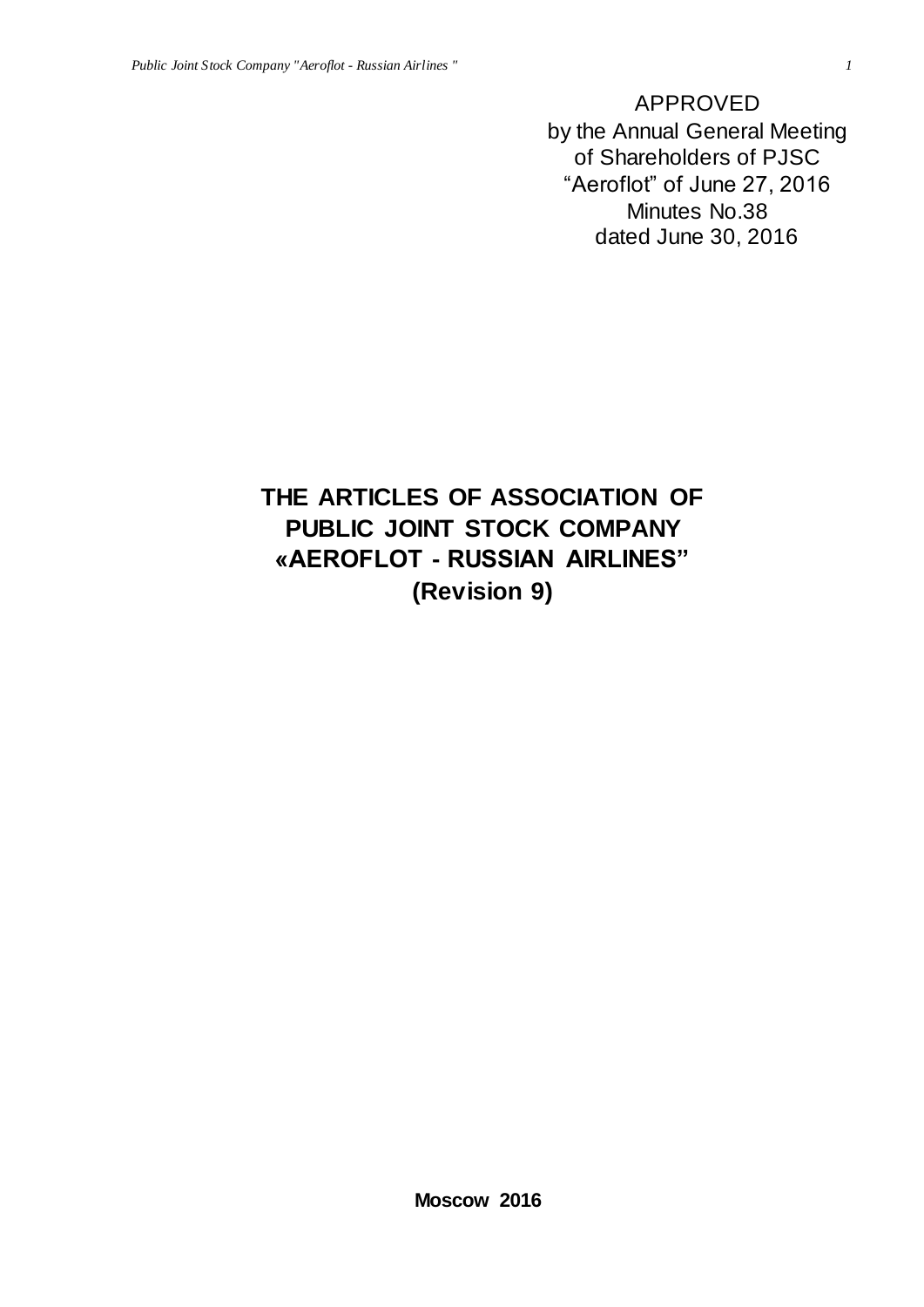## **CONTENTS**

| Article 12. Ensuring Shareholders' Rights Related to the Placement of Shares and                                                                                       |  |
|------------------------------------------------------------------------------------------------------------------------------------------------------------------------|--|
| Article 13. Rights of Shareholders - Holders of the Company's shares 13                                                                                                |  |
|                                                                                                                                                                        |  |
| Article 15. The Register of the Shareholders of the Company 16                                                                                                         |  |
|                                                                                                                                                                        |  |
|                                                                                                                                                                        |  |
|                                                                                                                                                                        |  |
|                                                                                                                                                                        |  |
|                                                                                                                                                                        |  |
|                                                                                                                                                                        |  |
| Article 22. Liabilities of the Members of the Board of Directors, the General<br>Director, the Members of the Executive Board, and Persons Interested in the Execution |  |
| Article 23. Supervision over Financial and Economic Activity of the Company 42                                                                                         |  |
|                                                                                                                                                                        |  |
| Article 25. Company Documents Custody and Information Disclosure  43                                                                                                   |  |
|                                                                                                                                                                        |  |
|                                                                                                                                                                        |  |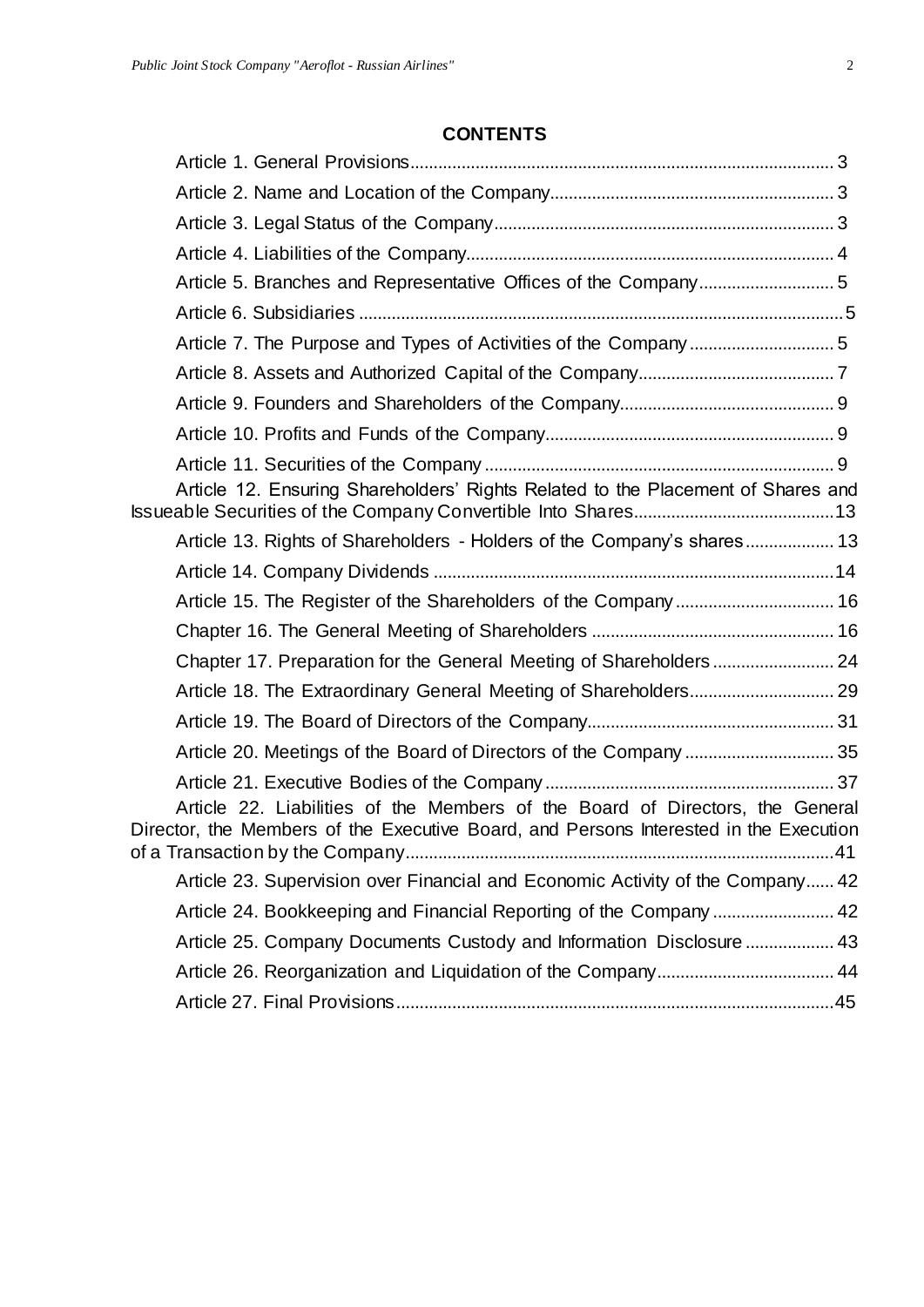#### **Article 1. General Provisions**

Public Joint Stock Company «Aeroflot - Russian Airlines» (hereinafter, the Company), formerly named Open Joint Stock Company «Aeroflot - Russian Airlines", Open Joint Stock Company «Aeroflot - Russian International Airlines», established in compliance with Regulations of the Russian Federation Government No. 527 of July 28, 1992 «On Measures of Organization of International Air Communications of the Russian Federation», No. 267 of April 1, 1993 «On Joint Stock Company "Aeroflot - Russian International Airlines" and No. 314 of April 12, 1994 «On Adoption of the Articles of Association of Joint Stock Company «Aeroflot - Russian International Airlines» » as a Result of Reorganization of Industrial and Commercial Company "Aeroflot - Soviet Airlines", the Central Administration of International Air Communications of the Civil Aviation of the Order of the Red Banner of Labour, the International Commercial Administration of the Civil Aviation, the Sheremetyevo Aviation and Technical Enterprise, the Center of International Settlements of the Civil Aviation, Inter-Regional Agency of Air Services «Rossia», including the rights and obligations provided for by international agreements of the Russian Federation and the former USSR on air traffic with foreign countries, as well as by contracts and agreements of the above said enterprises with foreign airlines, firms and companies.

The Company is a corporate commercial entity and its operations is guided by the Civil Code of the Russian Federation, the Air Code of the Russian Federation, Federal law No. 208-FZ of December 26, 1995 «On Joint-Stock Stock Companies» (hereinafter the Federal Law "On Joint Stock Companies") and other statues and regulations of the Russian Federation.

## **Article 2. Name and Location of the Company**

2.1 The full corporate name of the Company is:

in Russian: публичное акционерное общество «Аэрофлот -

российские авиалинии»;

in English: Public Joint Stock Company "Aeroflot - Russian Airlines".

2.2 The abbreviated name of the Company:

in Russian: ПАО «Аэрофлот»;

in English: PJSC " Aeroflot".

2.3 The Company's place of business: the city of Moscow

The Company's address: Arbat St., 10, Moscow 119002, Russian Federation.

## **Article 3. Legal Status of the Company**

3.1 The Company is a legal entity under the law of the Russian Federation. The Company acquires its legal capacity from the moment of entry of information on its establishment into the Unified State Register of Legal Entities.

The Company has in its possession separate assets that are accounted at its own balance sheet.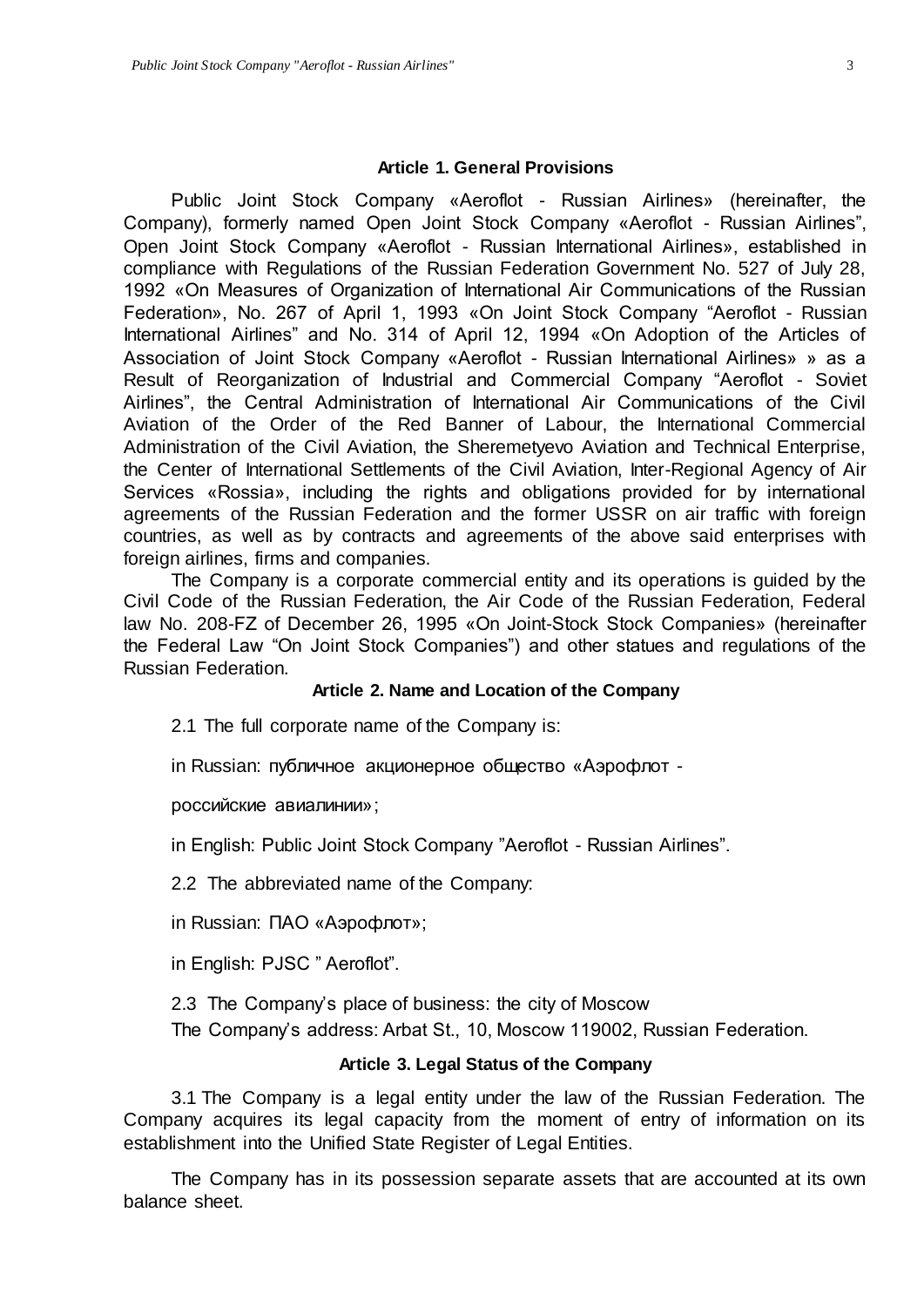The Company may obtain and exercise on its behalf civil rights and civil obligations, to be a plaintiff and a defendant in any court.

3.2 The Company is entitled to open bank accounts in the territory of the Russian Federation and abroad.

3.3 The Company has a unique corporate emblem, a seal with the Company's name in Russian and in English bearing its location and emblem, stamps and letterheads with its full name and emblem, as well as one or several trademarks registered in conformity with the established procedure and other means of visual identification.

The Company in the capacity of the legal successor is the exclusive owner of the trademark «Aeroflot».

3.4 The main base airport of the Company is Sheremetyevo airport (Moscow Region, Khimkinsky District). Under the existing standards and regulations of the International Civil Aviation Organization (ICAO) applicable in the Russian Federation the Company has in its base airport the priority right against other airlines that operate from and are based in Sheremetyevo Airport to use parking stands for own aircraft, buildings and facilities as may be necessary for ground (technical and commercial) service of its own flights as well as fulfilling its contract obligations before foreign airlines carrying out flights to Sheremetyevo Airport in accordance with the terms and conditions of international agreements of the Russian Federation and the former Soviet Union on air communication with foreign countries.

3.5 In accordance with international agreements of the Russian Federation and of the former USSR in the sphere of the Civil Aviation as well as to the standards and regulations of ICAO applicable in the Russian Federation the Company is a national carrier of the Russian Federation.

3.6 A fiscal year of the Company coincides with a calendar year.

#### **Article 4. Liabilities of the Company**

4.1 The Company shall be held liable for all its obligations by all the property in its possession.

4.2 The State and its bodies shall not be held liable for the Company's obligations, nor the Company shall be held liable for the State's or its bodies' obligations.

4.3 The Company shall not be held liable for its shareholders' obligations.

4.4 The shareholders shall not be held liable for the Company's obligations except as provided by the Civil Code of the Russian Federation and other laws.

4.5 The Company, with the objective of implementation of the State social, economic and taxation policies shall be liable for:

- safe keeping of documents (bylaws, management, financial and economic, etc.);

- transferring document of scientific and historic importance to state agencies for retention and storage;

- custody, safety and use in the established order of the employees' personal files.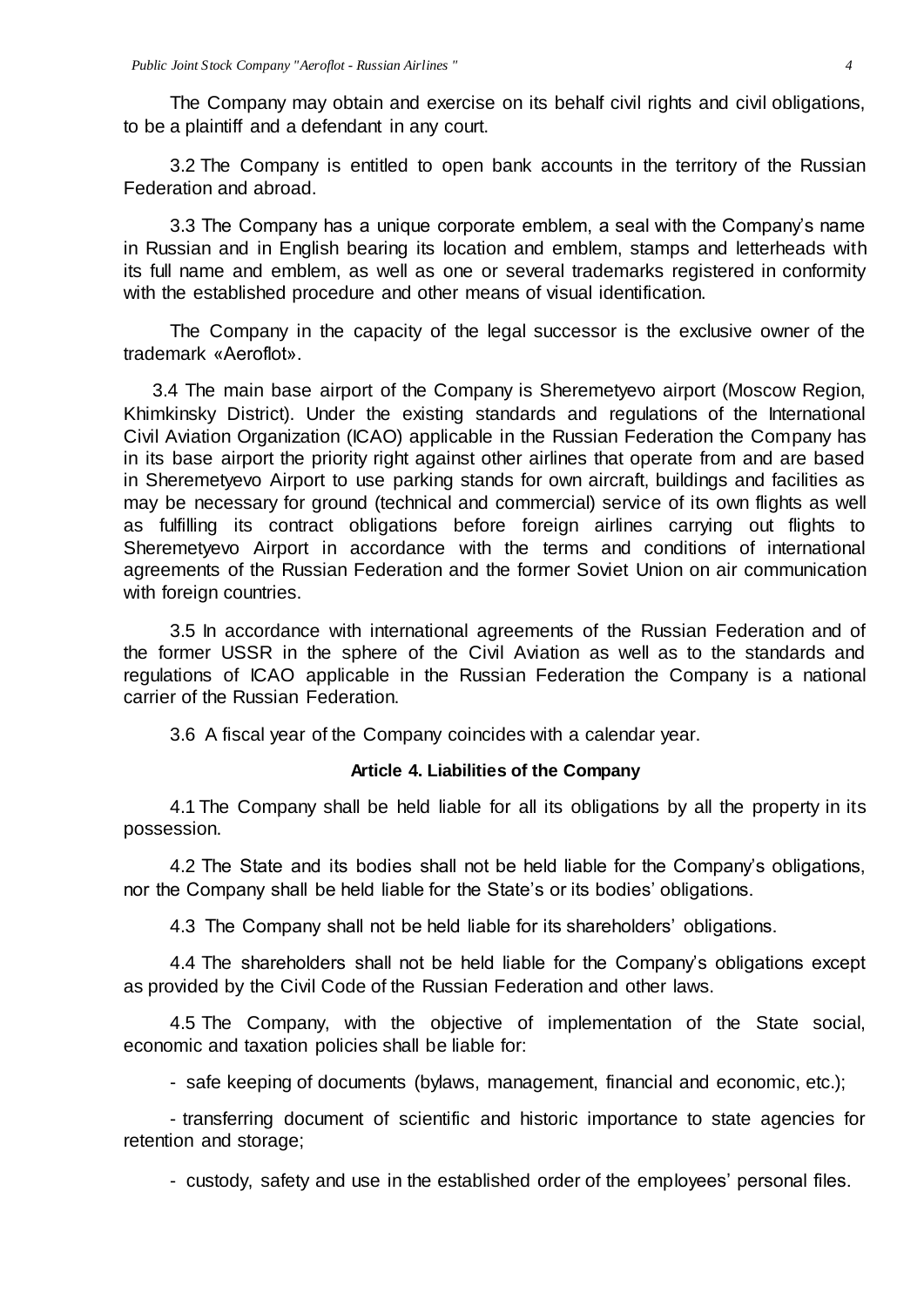#### **Article 5. Branches and Representative Offices of the Company**

5.1 The Company shall have the right to open in accordance with the established order branches and representative offices in the Russian Federation and abroad provided it follows the Federal Law «On Joint Stock Companies» and other Federal laws, and outside the Russian Federation - in compliance with the law of the foreign country in which branches and representative offices are located unless otherwise provided for by any international agreement of the Russian Federation.

5.2 Branches and representative offices shall operate on the basis of provisions approved by the Company. Branches and representative offices may be provided with the Company's property that is accounted either on their own balance sheets or on the balance sheet of the Company.

5.3 The management of the branches and representative offices' activities shall be executed by persons appointed by the General Director of the Company. The managers of branches and representative offices shall act under the power of attorney issued by the Company.

5.4 The information on branches and representative offices of the Company shall be specified in the Unified State Register of Legal Entities.

#### **Article 6. Subsidiaries**

6.1 The Company may have subsidiary companies acting as legal entities in the Russian Federation and outside the Russian Federation territory established in compliance with the Federal law «On Joint Stock Companies» and other Federal regulations, and outside the Russian Federation - in accordance with the laws of the foreign country in which such subsidiary companies are located unless otherwise provided for by any international agreement of the Russian Federation.

6.2 A company shall be considered a subsidiary due to the Company's prevailing interest in the authorized capital or in accordance with a contract between them or if it otherwise can control such company's decisions.

6.3 A subsidiary company shall not be held liable for the debts of the parent company.

6.4 The parent company shall be held liable jointly and severally with a subsidiary company for the transactions as concluded by the latter under the instructions or with the consent of the parent company.

6.5 In case of insolvency (bankruptcy) of a subsidiary company due to a fault of the parent company the latter shall have the vicarious liability for its debts.

6.6 The shareholders of a subsidiary company shall be entitled to claim damages from the parent company, incurred through actions or inaction thereof.

#### **Article 7. The Purpose and Types of Activities of the Company**

7.1 The purpose of the Company is to earn profits.

7.2 The Company shall engage in the following main types of activity:

- air carriage of passengers, baggage, cargo and mail on international and domestic flights on commercial basis in accordance with the requirements of the Air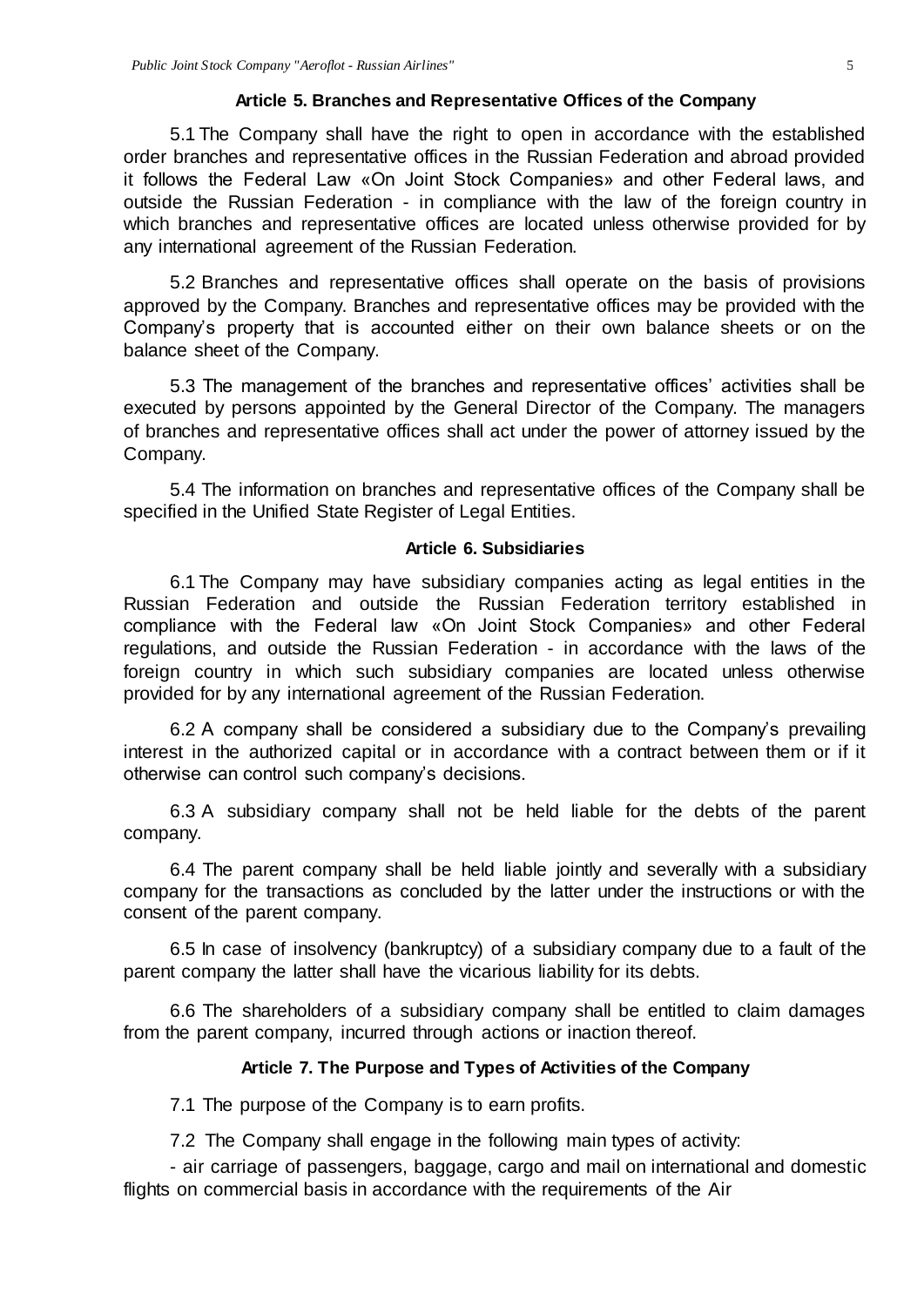Code of the Russian Federation and other statutory and regulatory acts of the Russian Federation and the Company in the sphere of the Civil Aviation and subject to licenses to operate airlines issued in the established manner;

- foreign economic operations;

- organization of aeronautics and navigation, meteorological as well as ground support service of flights to ensure safety and regularity thereof;

- services for passenger and customers, rendering various types of services to them;

- cargo handling, services for consignees and consignors;

- airport operations to provide services to passengers, baggage, mail and cargo services;

- functions of a customs air carrier according to the procedure established by the Russian Federation legislation;

- maintenance and repair of aircraft manufactured in Russia and abroad;

- contracted ground (technical and commercial) service for aircraft of Russian and foreign airlines and companies;

- seats (aircraft space) reservations, issuance, processing and selling passenger, cargo and other traffic documents;

- training, recurrent, conversion and refresher training of flight crews, maintenance and other personnel required to perform international and domestic flights and air carriage as well as for other types of the Company's activities, including for other companies on contractual basis and for representative offices and branches of the Company in the Russian Federation and abroad;

- professional activities in the finance and credit field according to the Russian Federation legislation;

- professional activities on the securities market according to the Russian Federation legislation;

- development, implementation and utilization of information technologies and communication services, including software, in the sphere of aviation and other types of the Company's activities;

- publication and printing business, production and sales of advertising and souvenir products, selling, marketing and use of photo, movie and video products, including for commercial purposes;

- aviation security and protection of the Company activities against acts of unlawful interference;

- firefighting support for aircraft operations and infrastructure facilities of the Company;

- operations, including agency operations, in export and import of services, equipment, and materials; carrying out marketing and other studies; paid consulting and administration services in the field of international and domestic air transportation;

- renting (leasing) of aircraft manufactured in Russia and abroad, equipment,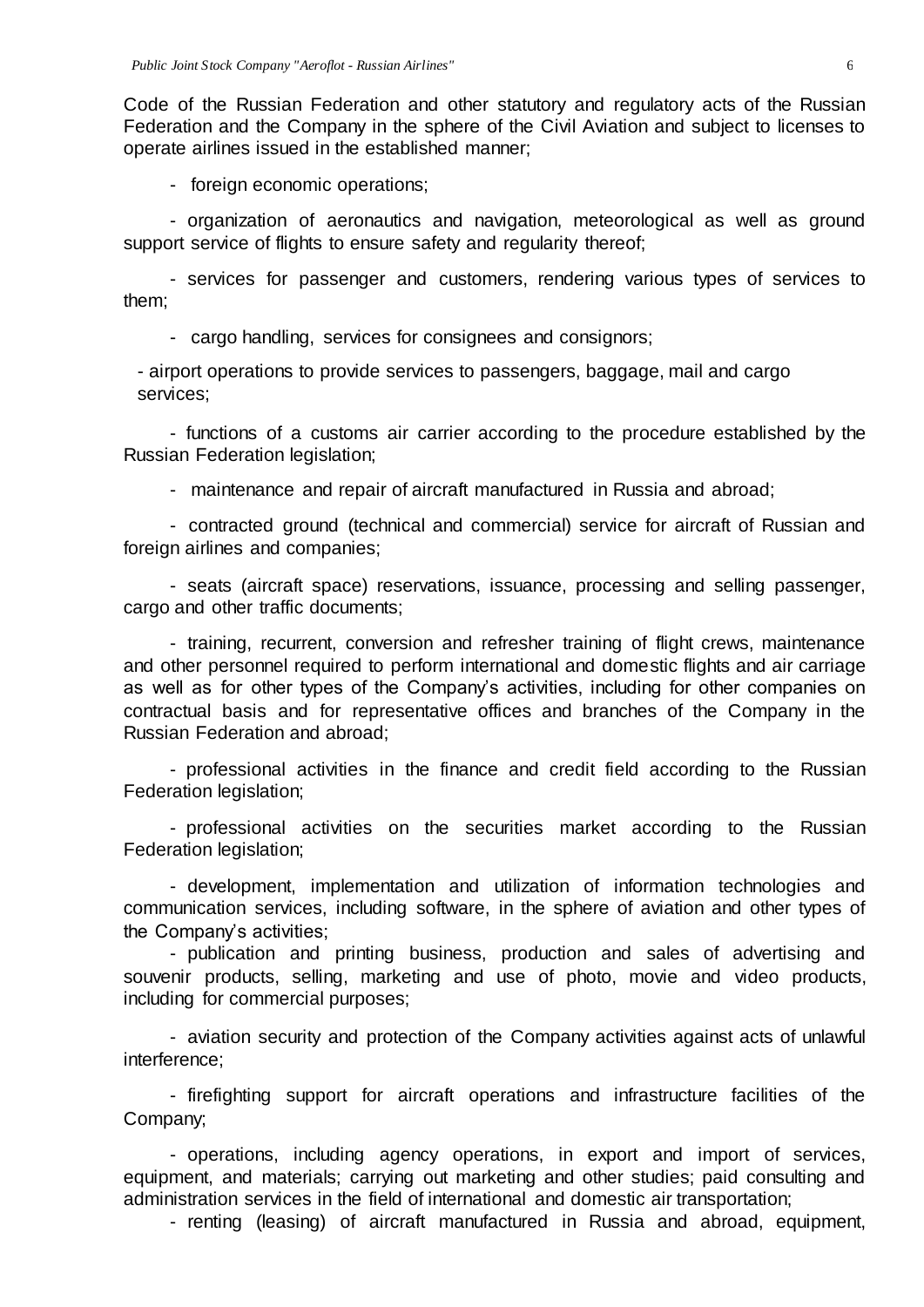buildings and constructions and other property required for efficient conduct of the Company business;

- organization of hotel and tourist business;

- development of the material base of the social sphere to provide better social and economic welfare of the Company employees;

- medical care activities;

- construction and use of production and residential buildings, constructions, hotels and other facilities required for Company's operations;

- participation in the settlement of crisis situations pertaining to hi-jacking of aircraft and other acts of terrorism on the air transport;

- participation in organizing and conducting investigations of air accidents and incidents, organizing and conducting investigations of operational incidents, development and implementation of measures for prevention thereof, and participation in organizing and conducting search and rescue works;

- search and rescue support for aircraft operations;
- work with information constituting the State secret;

- concluding on behalf of the Company contracts (agreements) with Russian and foreign legal entities and individuals covering matters required to ensure effective activities of the Company in compliance with the requirements of the Air Code of the Russian Federation, other statutes of the Russian Federation and international agreements of the Russian Federation;

- providing services for carriage of weapons and ammunition.

The Company shall have the right to carry out any other kinds of activities which are not prohibited by the legislation.

In the cases provided by law, the Company may engage in certain activities only on the basis of special permits (licenses), membership in a self-regulatory organization or a certificate of admission to a particular type of work issued by a self-regulatory organization.

#### **Article 8. Assets and Authorized Capital of the Company**

8.1 The Company assets include fixed assets and circulating assets as well as other valuables the value of which is shown in the Company's own balance. The Company is the owner of the assets belonging thereto.

8.2 The Company is the owner of the financial funds, assets transferred to it by the shareholders; of the goods put out in the process of its production and economic activities; intellectual property, earned revenue, as well as of the property of its standalone branches.

8.3 The authorized capital of the Company is 1,110,616,299 (One billion one hundred and ten million six hundred and sixteen thousand two hundred and ninety nine) rubles.

The authorized capital is divided into 1,110,616,299 (One billion one hundred and ten million six hundred and sixteen thousand two hundred and ninety nine) placed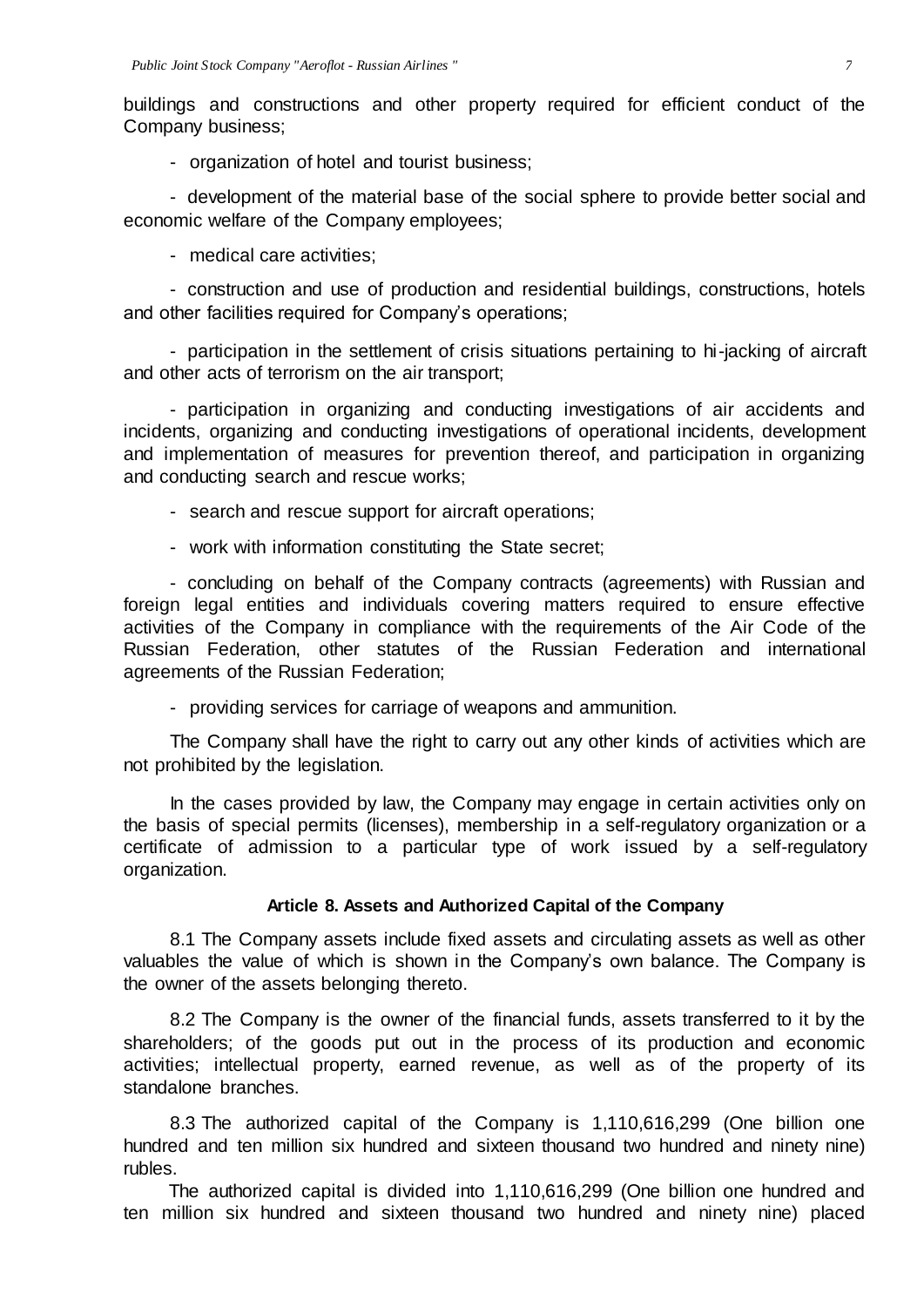registered ordinary shares with par value of 1 (one) ruble each giving its owner all the rights of a shareholder possessing ordinary shares in accordance with the Federal Law «On Joint Stock Companies» and these Articles of Association.

In addition to the placed shares, the Company shall be authorized to issue 250,000,000 (Two hundred fifty million) ordinary registered shares having par value of 1 (one) ruble each (authorized shares). Each share to be additionally placed shall grant to its holder the scope of rights defined by these Articles of Association, the same as the scope of rights provided for the placed shares.

8.4 The Company may increase its authorized capital by increasing the nominal value of the shares or by placing additional shares.

The decision to increase the Company's authorized capital by increasing the nominal value of shares shall be adopted by the General Meeting of Shareholders of the Company.

The decision to increase the Company's authorized capital by issuing additional shares within the number of authorized shares shall be adopted by the Board of Directors of the Company unanimously (without the votes of exiting members of the Board of Directors), unless otherwise provided by law. If no unanimity of the Board of Directors to increase the authorized capital by placing additional shares is reached, by decision of the Board of Directors, the item of increasing the authorized capital by placing additional shares may be brought to the general meeting of shareholders.

8.5 The resolution to increase the Company's authorized capital by placing additional shares shall contain: the number of additional shares to be placed within the limit of the authorized shares number of the given category (type): the way and the cost of placement of additional shares that are to be placed by subscription or the method of calculation thereof including the cost of placement or the way the cost of placement of additional shares to the shareholders having the preemptive right for acquisition of shares being thus placed can be calculated, the terms of payment for additional shares that are placed by subscription; other conditions of placement may be also specified.

8.6 Any increase of the authorized capital is allowed after it has been paid up in full pursuant to the procedure established by the Law of the Russian Federation.

8.7 The Company's authorized capital may be diminished by decreasing the nominal value of shares or by decreasing the total number thereof including redemption by the Company of a part of shares as provided in this Article.

8.8 The Company is not entitled to decrease its authorized capital if such decrease results in a lower total amount of the authorized capital than the minimum authorized capital amount set forth in the Federal law «On Joint-Stock Companies» as at the date of submission of documents to the State registrar for registration of relevant changes in the Company's Articles of Association.

8.9 The decision to reduce the Company's authorized capital by decreasing the nominal value of shares or by redemption of a part thereof in order to reduce their total number and to make the necessary amendments to the Company's Articles of Association shall be resolved by the general meeting of shareholders of the Company.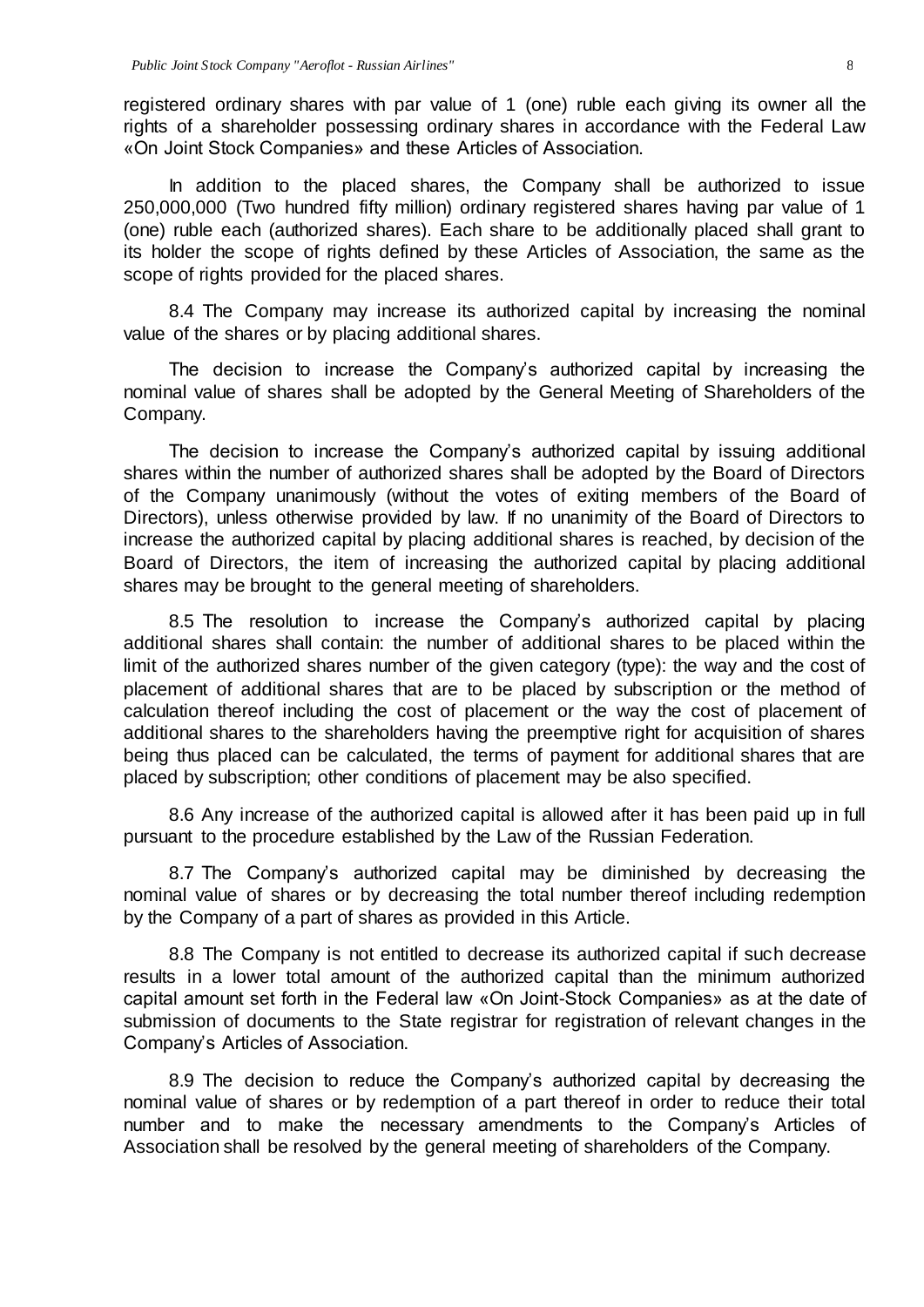8.10 If, at the end of the second or each subsequent reporting year, the value of net assets of the Company is less than its announced authorized capital, the Company in the manner and within the period prescribed by law must increase the value of its net assets up to the amount of the authorized capital or duly register the reduction of the authorized capital. If the value of the said assets of the Company becomes lower than the minimal amount of the authorized capital prescribed by the law, the Company is subject to liquidation.

## **Article 9. Founders and Shareholders of the Company.**

9.1 The founder of the Company is the Government of the Russian Federation.

9.2 Shareholders of the Company may be both Russian and foreign legal entities and natural persons and public law entities entitled to acquire Company's shares.

## **Article 10. Profits and Funds of the Company.**

10.1 The profit the Company shall have after payment of taxes and other mandatory charges (net profit) belongs to the Company and is fully at its discretion.

10.2 The Company shall have the right to set up the following financial funds:

- the reserve fund;
- the business development fund;
- the social development fund;
- other funds necessary for its activity.

The purpose, size, and procedure of formation of the funds, procedure and ways of their spending are resolved by the Board of Directors of the Company.

10.3 The Company creates a reserve fund in the amount of 25 *%* (twenty five percent) of its authorized capital.

The reserve fund of the Company is intended for covering its losses and paying off Company's debentures and for redemption of shares of the Company in case of having no other funds.

The reserve fund is not allowed to be used for other purposes.

The reserve fund of the Company shall be formed by means of obligatory annual allocations until it has grown up to the amount provided hereby. The amount of annual allocations shall be at least 5% (five percent) of the net profit until it grows up to the amount as provided herein.

## **Article 11. Securities of the Company.**

- 11.1 The Company shall have the right to issue ordinary shares.
- 11.2 All ordinary shares of the Company shall be registered shares.
- 11.3 The nominal value of all ordinary shares shall be equal.

11.4 Additional shares and other issuable securities of the Company placed by subscription shall be placed under the condition they are paid up in full.

11.5 The payment for additional shares placed by subscription may be made in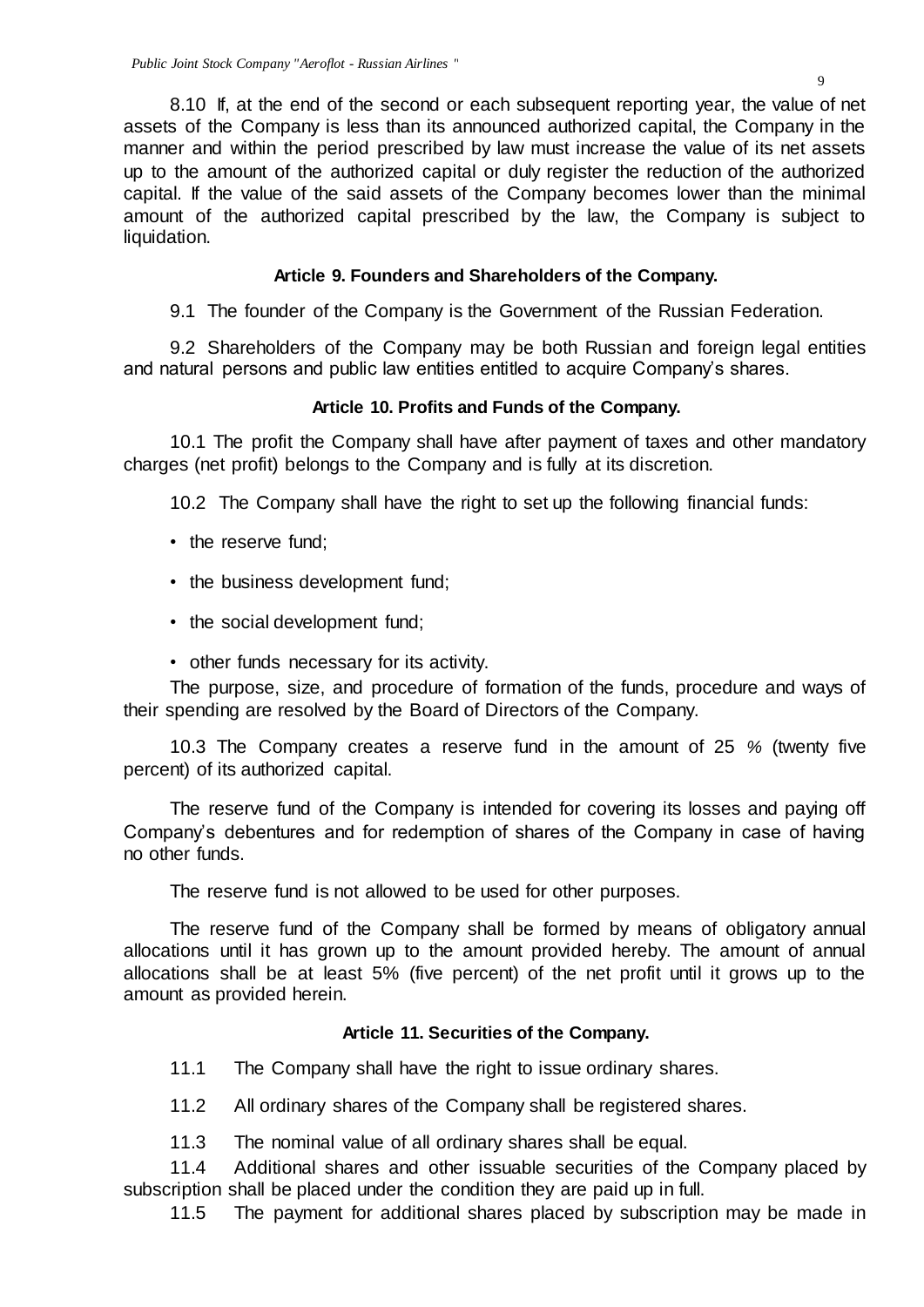cash, assets, shares (equities) in the authorized (share) capital of other economic partnerships and companies, government and municipal bonds, exclusive and other intellectual property rights and rights under license agreements, that have monetary value, as well as other assets permitted by law.

The form of payment for additional shares shall be determined in the resolution on the placement thereof.

The payment for other issuable securities shall be made by money only.

11.6 Payment for additional shares of the Company placed by subscription shall be at a price to be determined by the Board of Directors of the Company in accordance with Art. 77 of the Federal Law "On Joint-Stock Companies", but not lower than their par value. The placement price of additional shares placed by subscription and the procedure for its determination shall be set forth in the decision to increase the Company's authorized capital by placing additional shares, unless that decision provides that such price or its determination procedure shall be established by the Board of Directors of the Company no later than the commencement of the placement of additional shares.

The price of placement of additional shares to the shareholders of the Company in the exercise of their preemptive right to acquire shares may be lower than the price of placement to other persons, but not more than by ten (10) percent.

The remuneration of an intermediary participating in the placement of additional shares of the Company by subscription shall not exceed ten (10) percent of the price of placement of such shares.

11.7 In case the payment for additional shares of the Company is made in-kind the monetary valuation of the property contributed in payment for the shares is performed by the Board of Directors of the Company in accordance with Article 77 of the Federal Law "On Joint Stock Companies".

In case the payment for additional shares is made in-kind, an appraiser shall be retained to determine the market value of such property. The valuation determined by the Board of Directors shall not be higher than that determined by the appraiser.

11.8 The Company may issue debentures and other issuable securities convertible into shares by the decision of the Board of Directors of the Company unless, pursuant to the Federal Law "On Joint Stock Companies" and these Articles of Association, the autonomy of decisions belongs to the General Meeting of Shareholders.

11.9 The procedure of converting debentures and other issuable securities, except shares, shall be set forth in the resolution on the particular issue thereof.

No conversion of ordinary shares into preference shares as well as into debentures and other types of securities is allowed.

The placement of additional shares of the Company within the limits of the number of authorized shares as required for converting the convertible shares and other issuable securities of the Company which were placed into such shares shall be done through such conversion only.

11.10 Payment for issuable securities of the Company placed by subscription shall be at a price which, or the determination procedure for which shall be established by the Company's Board of Directors in accordance with Art. 77 of the Federal Law "On Joint-Stock Companies", except as otherwise provided by the Federal Law "On Joint- Stock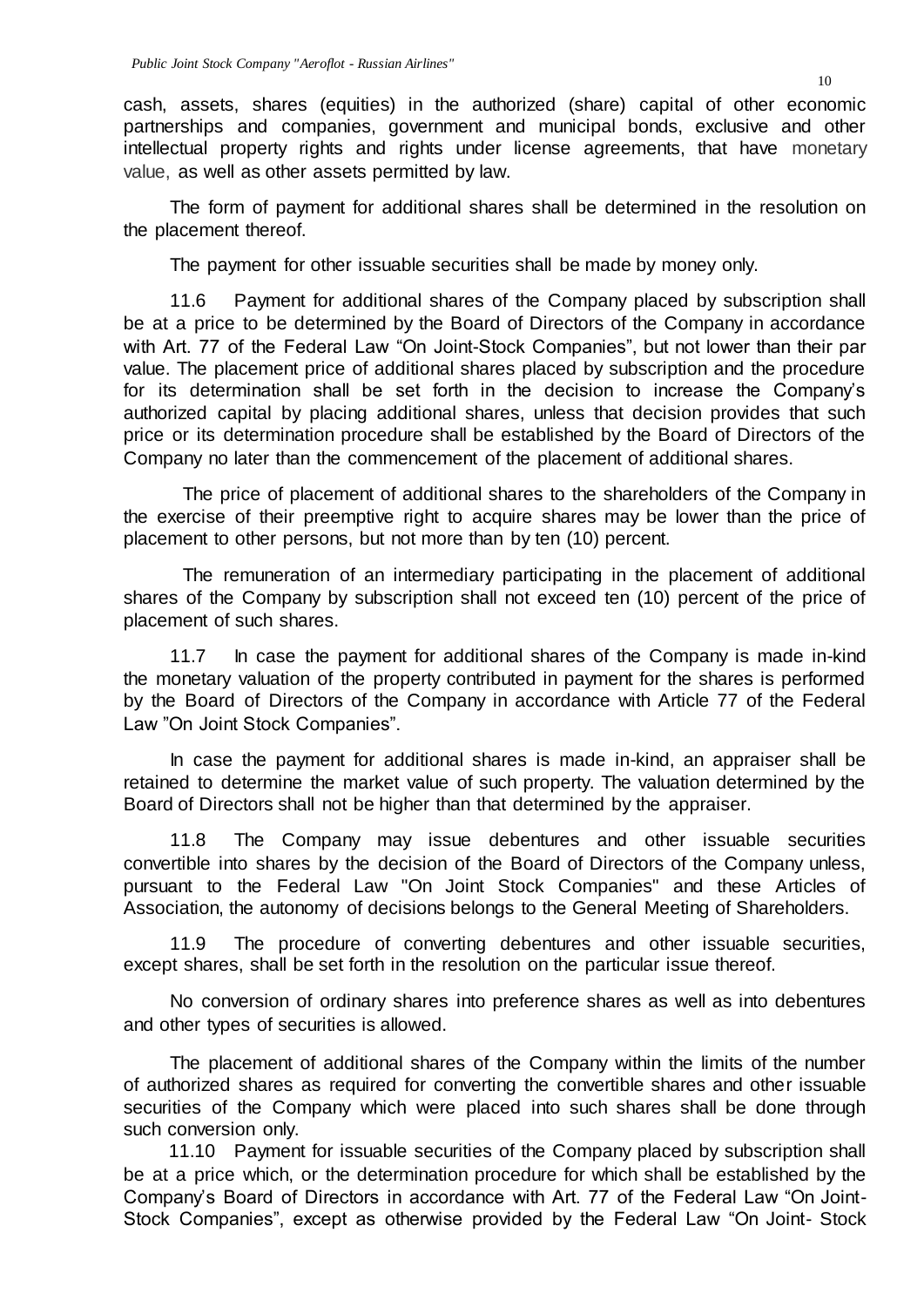Companies". Payment for issuable securities convertible into shares placed by subscription shall be at a price not lower than the par value of the shares into which such securities are converted.

The offering price of issuable securities convertible into shares to persons holding the preemptive right to purchase such securities may be lower than the offering price for other persons, but not more than by ten (10) percent.

The remuneration of an intermediary participating in the placement of issuable securities by subscription shall not exceed ten (10) percent of the price of placement of such issuable securities.

11.11 The Company shall have the right to arrange placement of additional shares and other issuable securities of the Company by both subscription and conversion.

The Company shall have the right to place Company's shares and issuable securities convertible into shares by both public and private subscription.

Any placement of shares (issuable securities of the Company convertible into shares by way of private subscription shall be only carried out by the decision of the General Meeting of shareholders on the increase of authorized capital of the Company through the placement of additional shares (through the placement of issuable securities of the Company convertible into shares) to be approved by the three-fourths majority of votes of the shareholders - holders of voting shares attending the General Meeting of shareholders.

Any placement through public subscription of ordinary shares that make more than 25 (twenty five) percent of the total of the previously placed ordinary shares shall be only carried out by the decision of the General Meeting of shareholders approved by the threefourths majority of votes of the shareholders - holders of voting shares attending the General Meeting of shareholders.

Any placement through public subscription of issuable securities convertible into ordinary shares that can be converted into ordinary shares that would make more than 25% (twenty five) percent of the total of the previously placed ordinary shares shall be only carried out by the decision of the General Meeting of shareholders approved by the three-fourths majority of votes of the shareholders - holders of voting shares attending the General Meeting of Shareholders.

Any placement of shares and other issuable securities of the Company shall be carried out in accordance with the legislation and regulations of the Russian Federation.

11.12 The Company shall have the right to purchase its previously placed shares by resolution of the General Meeting of shareholders in case of decrease of authorized capital of the Company by way of purchasing a portion of placed shares in order to cut down their total number.

The Company shall have no right to pass a decision to decrease the authorized capital of the Company by way of purchasing a portion of placed shares with the intention to cut down their total number if the total par value of the shares remaining in circulation shall be less than the minimum amount of the authorized capital as provided in the Federal law "On Joint Stock Companies".

The Company shall have the right to buy out shares placed by it by the decision of the Board of Directors of the Company.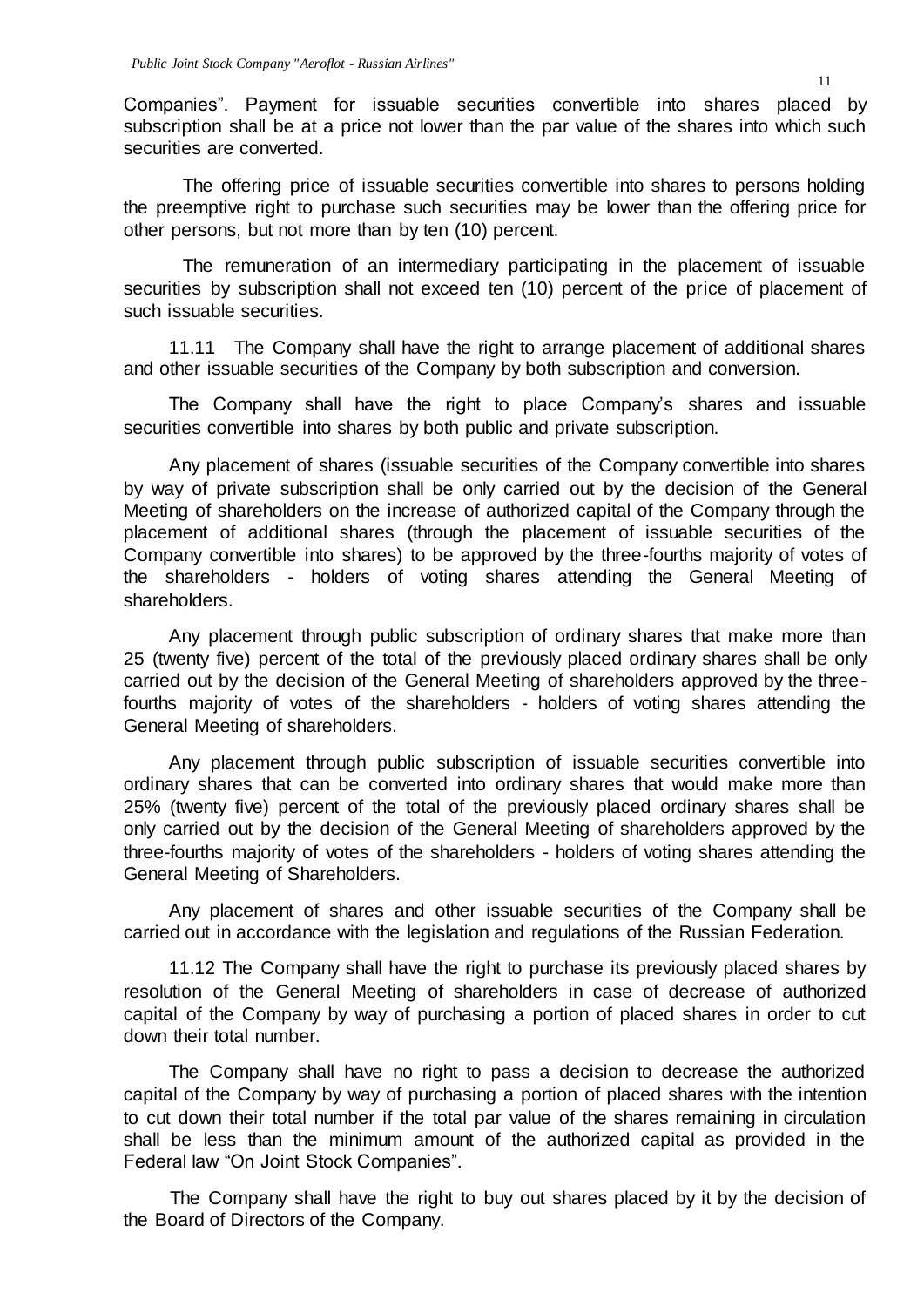The Company shall have no right to pass a decision on purchasing shares by the Company if the total par value of the shares in circulation shall go down to less than 90% (ninety percent) of the authorized capital of the Company.

11.13 The shares acquired by the Company under the decision of the General Meeting of shareholders on the decrease of the authorized capital of the Company by way of purchasing of shares to reduce the total number thereof shall be cancelled upon acquisition.

11.14 The shares purchased by the Company by the decision of the Board of Directors shall not give voting right, nor be taken into account in counting the votes, nor shall dividends be paid in respect thereof. Such shares must be disposed of by the Company at least at the then current market price within 1 (one) year after acquisition thereof, otherwise the General Meeting of shareholders must pass a decision to reduce the authorized capital of the Company by way of canceling such shares.

11.15 The resolution on purchasing shares shall indicate the categories (types) of shares being bought, the number of shares to be purchased by the Company by each category (type), the purchase price, the form and terms of payment as well as the period during which shareholders can submit or withdraw applications for sale of their shares to the Company.

At the time of purchase, the shares may be paid for in-kind.

The term the shares are to be purchased shall be at least 30 (thirty) days. The price of shares to be purchased by the Company is determined in accordance with Article 77 of the Federal Law "On Joint Stock Companies".

11.16 Any shareholder - holder of shares of certain categories (types) in respect of which a decision to purchase was made shall have the right to sell the said shares, and the Company shall have to buy them out.

If the total number of shares in respect of which the Company has received applications for their purchase by the Company exceeds the quantity of shares which may be acquired by the Company within the limitations set forth by this Article, the shares shall be acquired from the shareholders in proportion to the declared demands.

Not later than 30 (thirty) days before the beginning of the period during which shareholders can submit or withdraw applications for sale of their shares to the Company, the Company shall be required to inform the shareholders - the holders of certain categories (types) of shares in respect of which a decision to purchase was made.

The notice shall contain the information specified in the first subparagraph of paragraph 11.15. hereof. The notice shall be communicated to shareholders holding the categories (types) of shares in respect of which a decision on their purchase was made in the manner prescribed for giving notice of a General Meeting of Shareholders.

The Company's Board of Directors shall, not later than five days after the end of the period during which shareholders can submit or withdraw applications for sale of their shares, approve a report on the results of applications by shareholders for sale of shares, which shall contain information on the number of shares in respect of which applications for sale were received and the amount of shares that can be acquired by the Company.

11.17 The Company shall have no right to purchase ordinary shares placed by the Company: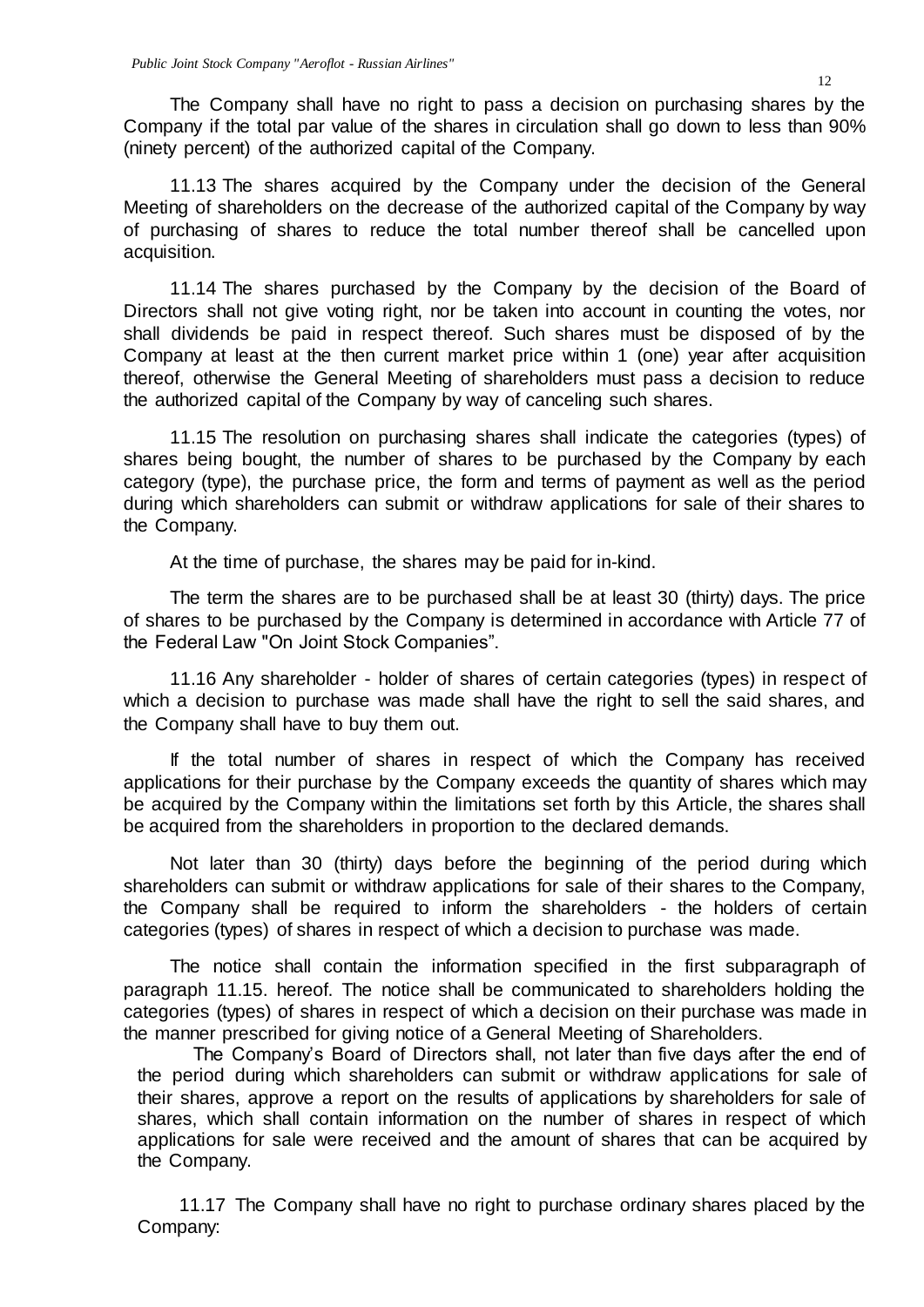- until the entire authorized capital of the Company is paid up in full;

- if at the time of the redemption, the Company shows the signs of insolvency (bankruptcy) as provided in the legislation and regulations of the Russian Federation in respect of insolvency (or bankruptcy) of companies or the said signs would appear as a result of purchasing thereof;

- if at the moment of purchase of shares the value of the net assets of the Company is less than its authorized capital and the reserve fund of the Company, or would become less than the amount thereof as a result of the purchase of the shares;

- before all shares in respect of which applications for redemption under the provisions of Article 76 of the Federal Law "On Joint Stock Companies" have been made are redeemed.

11.18 The Company shall have the right to place debentures and other issuable securities including the ones convertible into shares as specified in the Russian Federation regulations on securities.

The placement of debentures convertible into shares and other issuable securities convertible into shares shall be carried out by decision of the Board of Directors of the Company subject to the provisions of Article 11 hereof.

11.19. The Company may not place any debentures and other issuable securities convertible into shares of the Company if the number of authorized shares of the Company of particular categories and types is less than the number of shares of these categories and types in respect of which the said securities give the right to buy.

## **Article 12. Ensuring Shareholders' Rights Related to the Placement of Shares and Issuable Securities of the Company Convertible Into Shares**

12.1 In the cases and manner provided by law, the shareholders of the Company shall have preemption rights for acquisition of additional shares and issuable securities convertible into shares placed through subscription in the quantity proportionate to the number of shares of the same category (type) in their possession.

## **Article 13. Rights of Shareholders - Holders of the Company's shares**

13.1 Every ordinary share of the Company confers upon the holder thereof equal scope of rights. Every ordinary share shall entitle the holder to one vote at the General Meeting of shareholders except as provided for hereby.

13.2 Shareholders - holders of ordinary shares of the Company, in accordance with the Federal Law "On Joint-Stock Companies" and these Articles, shall have the right to attend the General Meeting of shareholders with the right to vote on matters within the competence thereof, to receive dividends, and in the event of the Company's liquidation to a part of its assets.

Shareholders of the Company shall have the right to dispose of the shares in their possession without other shareholders' and the Company's consent.

13.3 Unless otherwise provided by the federal law, shareholders holding voting shares are entitled to demand from the Company to redeem all or part of their shares in the following cases:

- reorganization of the Company or entering into a major transaction, which was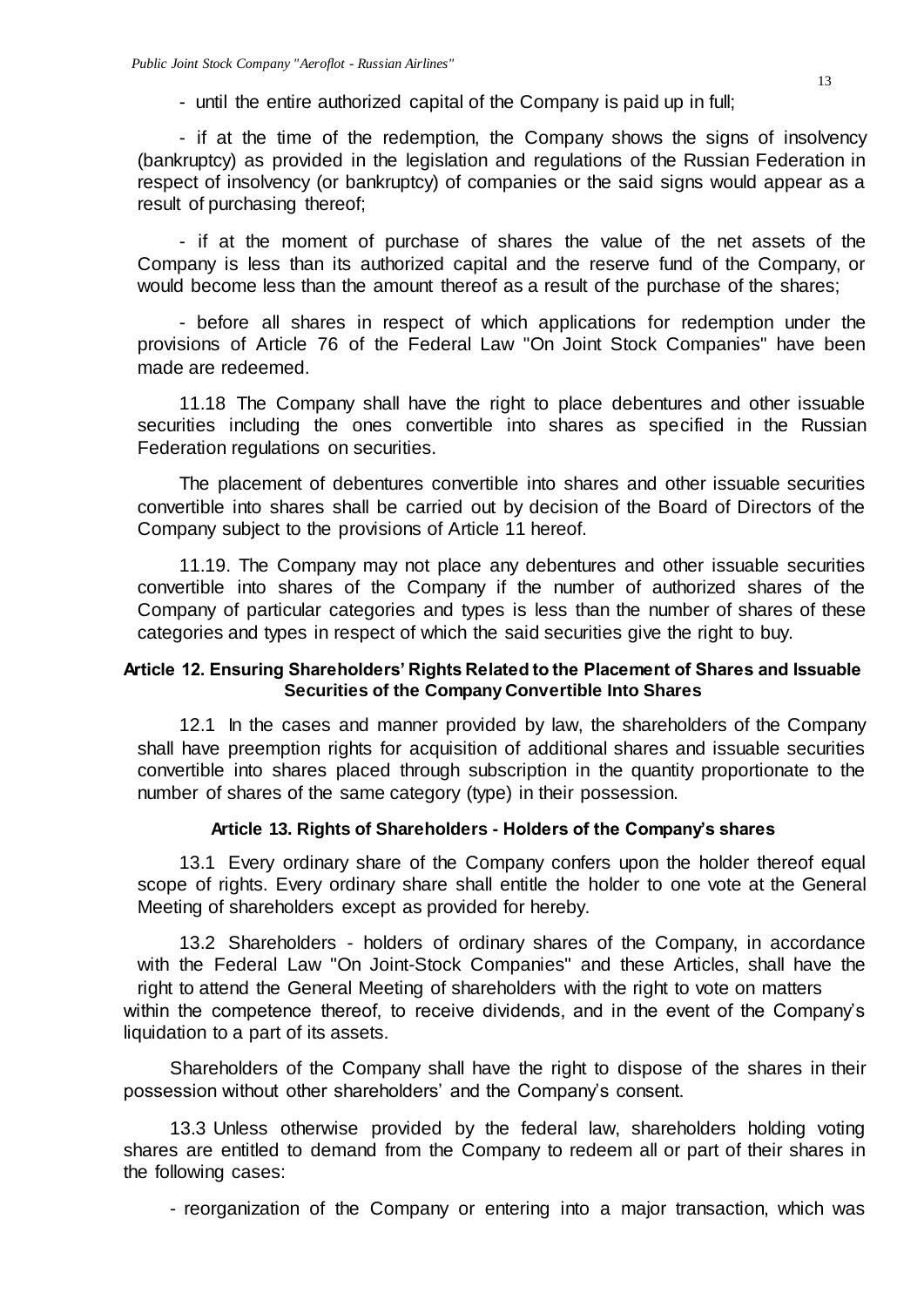approved by the General Meeting of Shareholders in accordance with paragraph 3 of Art. 79 of the Federal Law "On Joint Stock Companies", if they voted against the decision on the reorganization or on approval of the said transaction or did not participate in the voting on these issues;

- introduction of any changes or amendments to the Company's Articles of Associations (adoption of a decision by the General Meeting of Shareholders, which forms the basis for changing or amending the Company's Articles of Association) or approval of revised Articles of Association of the Company, which restrict their rights, provided that they voted against the relevant decision or did not participate in the voting;

- adoption of a decision by the General Meeting of Shareholders on amending the Company's Articles of Association to remove the statement that the Company is a public company made simultaneously with a decision to submit an application to the Bank of Russia for exemption from the obligation to disclose information provided by the securities legislation of the Russian Federation and a decision to file an application for the delisting of shares and (or) issuable securities convertible into shares, provided that they voted against the relevant decision or did not participate in the voting.

13.4 The list of shareholders who have the right to demand the redemption by the Company of shares owned by them shall be drawn up on the basis of the data contained in the list of persons who were entitled to participate in the General Meeting of Shareholders whose agenda included items voting on which gave rise to the shareholders' right to demand that their shares be redeemed in accordance with the Federal Law "On Joint Stock Companies" and shareholder demands for redemption of their shares presented to the Company.

The number of voting shares of each category (type) which can be submitted by shareholders for redemption may not exceed the number of shares of the respective category (type) held by them, determined on the basis of the data contained in the list of persons entitled to participate in the General Meeting of Shareholders whose agenda included items voting on which gave rise to the right to demand redemption of those shares by the Company.

The aggregate amount of funds the Company may spend to redeem shares shall not exceed 10 (ten) percent of the value of the net assets of the Company as at the date of the decision giving rise to the right of shareholders to demand the redemption by the Company of shares in their possession.

13.5. Shares redeemed by the Company shall be at the disposal thereof. Such shares shall not provide vote rights or be accounted in the vote returns, nor dividends shall be paid for such shares. The said shares must be sold at least at the then current market price within no longer than one year from the date when the property rights for the shares were transferred to the Company; otherwise the General Meeting of shareholders must resolve to reduce the authorized capital of the Company by way of cancelling the said shares.

## **Article 14. Company Dividends**

14.1 Dividends shall be paid out by the Company from its net profit.

14.2 Based on the results for the first three, six and nine months of the reporting year and/or for the full reporting year, the Company has the right to make a decision as to (to declare) the payment of dividends on placed shares unless otherwise provided for by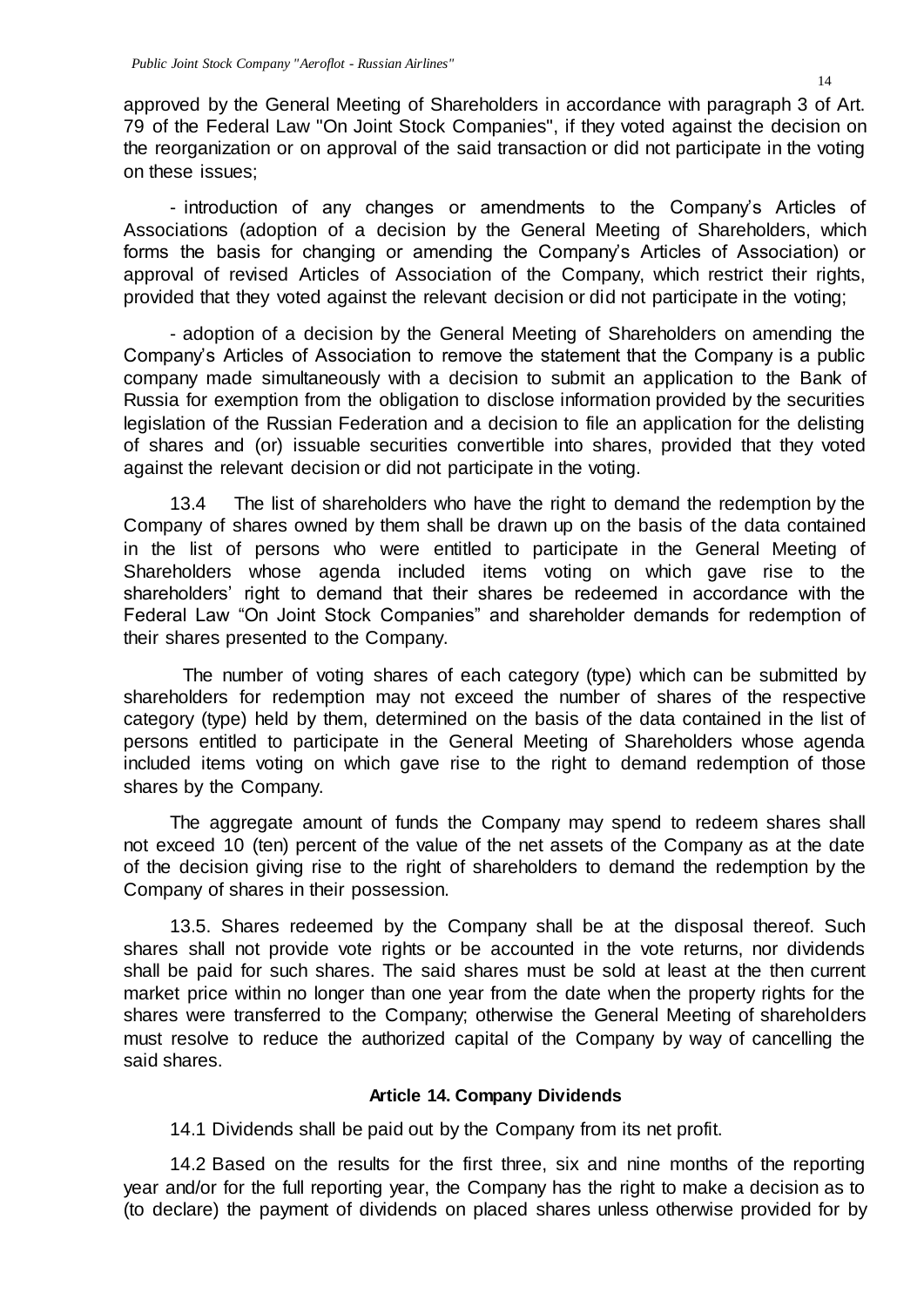the Federal Law "On Joint Stock Companies". The decision on the payment (declaration) of dividends based on the results of the first quarter, six and nine months of the reporting year may be taken within three months after the end of the respective period.

The decision on payment (declaration) of dividends shall be adopted by the General Meeting of shareholders. The said decision shall determine the amount of dividends on shares of each category (type), the form of payment, the procedure of payment of dividends in kind, the date as of which the persons entitled to receive dividends are to be determined. The decision as related to setting the date as of which the persons entitled to receive dividends are to be determined shall be made only following a proposal of the Board of Directors of the Company.

The amount of dividends may not exceed the amount recommended by the Board of Directors of the Company.

The date as of which in accordance with the decision on payment (declaration) of dividends the persons entitled to receive dividends are to be determined, can not be set earlier than 10 days from the date of the decision on payment (declaration) of dividends or later than 20 days from the date of such decision.

The General Meeting of shareholders may decide not to pay dividends on shares in cases stipulated by legislation of the Russian Federation.

14.3 The procedure of dividends payment shall be determined by the decision of the General Meeting of the shareholders on dividends payment.

14.4 For each payment of dividends a list of shareholders entitled to receive dividends shall be made.

14.5 The Company has no right to make a decision (a declaration) of dividends payment (including dividends for the first three, six and nine months of the reporting year) on its shares:

- until the total amount of the authorized capital of the Company has been paid up in full;

- until all the shares that must be redeemed pursuant to the provisions of Article 76 of the Federal Law "On Joint Stock Companies" have been redeemed;

-if at the date of such decision the Company meets the criteria of insolvency (bankruptcy) according to the legislation of the Russian Federation on insolvency (bankruptcy) or if the said criteria would appear as a result of the payment of the dividends;

- if at the date of such decision the value of the net assets of the Company is less than the amount of its authorized capital and reserve fund or would become less than the value thereof as a result of such a decision;

- in other cases provided by Federal Laws.

14.6 The Company shall have no right to pay out any declared dividends on shares:

- if at the date of payment the Company meets the criteria of insolvency (bankruptcy) according to the legislation of the Russian Federation on insolvency (bankruptcy) of enterprises or if the said criteria would appear as a result of the payment of dividends;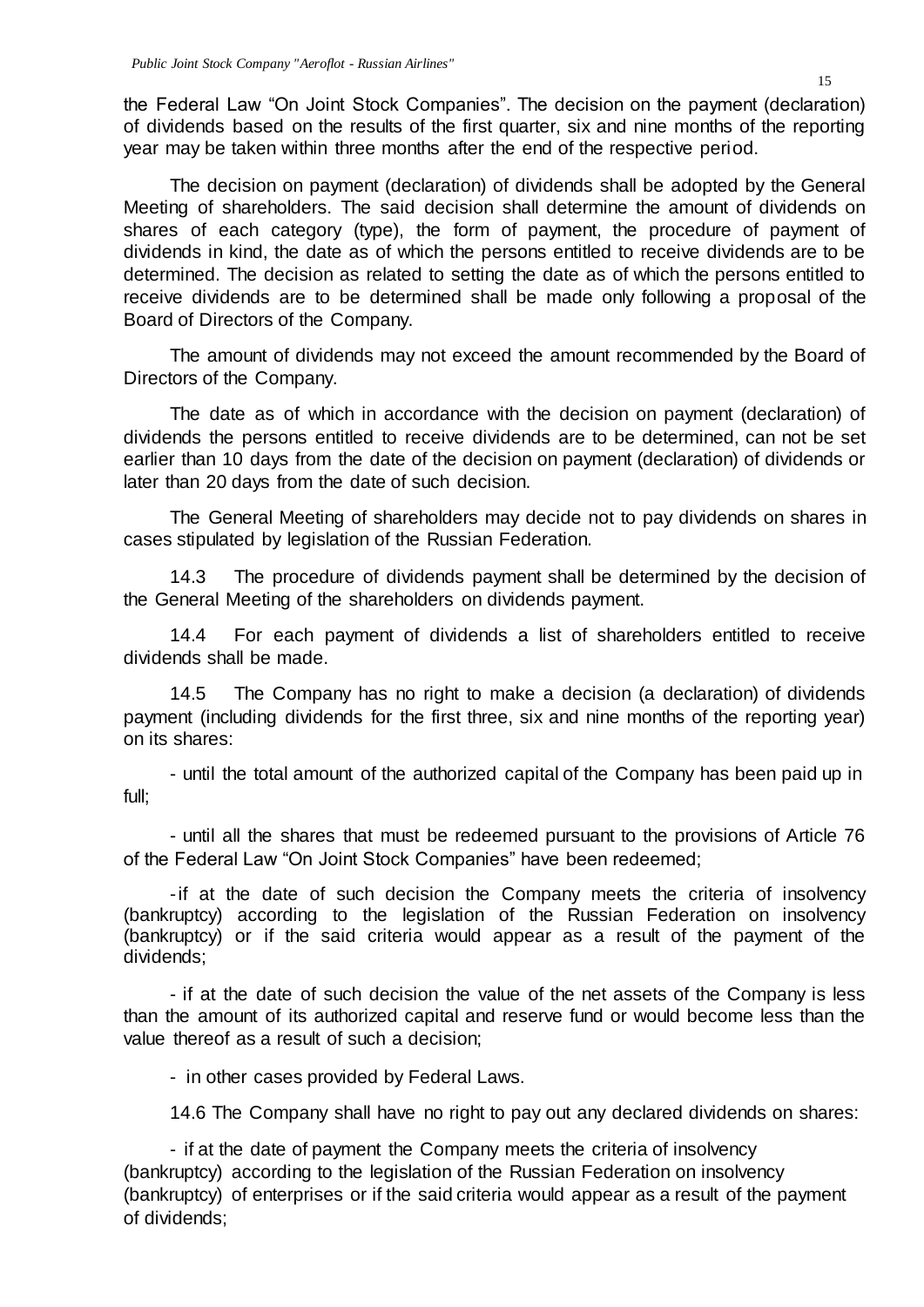- if at the date of such payment the value of the net assets of the Company is less than the amount of its authorized capital and reserve fund or would become less than the value thereof as a result of such a payment;

- in other cases provided by Federal Laws.

As soon as the circumstances detailed in this Article cease to exist the Company must pay the declared dividends to the shareholders.

#### **Article 15. The Register of Shareholders of the Company**

15.1 The Company shall ensure that the Register of Shareholders of the Company is maintained and kept in the manner established by the legislation of the Russian Federation.

15.2 The responsibilities for the maintenance of the Company's Register of Shareholders and the functions of the counting commission shall be carried out by the organization holding the Register of Shareholders of the Company that possesses a license required by law.

15.3 The holder of the Register of Shareholders of the Company must upon a request of a person registered in the Company's Register of Shareholders provide an extract from that person's personal account within three business days. The extract does not constitute a security. Loss (defacement, destruction, etc.) of the extract shall not entail any changes to the rights and obligations of Company shareholders.

15.4 Persons registered in the Register of the Shareholders of the Company must timely inform the holder of the Register of the Shareholders of the Company of all the changes in their data. In case of a failure by such persons to submit information about changes in their data the Company and the holder of the Register shall not be liable for any resultant losses.

#### **Chapter 16. The General Meeting of Shareholders**

16.1 The supreme managing body of the Company shall be the General Meeting of shareholders.

The Company shall be responsible to hold Annual General Meetings of Shareholders every year.

The Annual General Meeting of Shareholders shall be held not earlier than three months and not later than six months after the end of the reporting year.

The Annual General Meeting of Shareholders resolves the issues of election of members to the Board of Directors, to the Audit Commission of the Company, approval of the Statutory Auditor of the Company, issues provided for by subparagraph 10 of paragraph 16.8. of Article 16 of these Articles of Association, as well as any other issues within the competence of the General Meeting of shareholders.

General Meetings held in addition to Annual General Meetings of Shareholders of the Company shall be Extraordinary General Meetings.

16.2 The date and procedures of the General Meeting of Shareholders, the procedure of notification of shareholders about the convention of the General Meeting, the list of materials (information) to be provided to shareholders during the preparation of the General Meeting of Shareholders shall be determined by the Board of Directors of the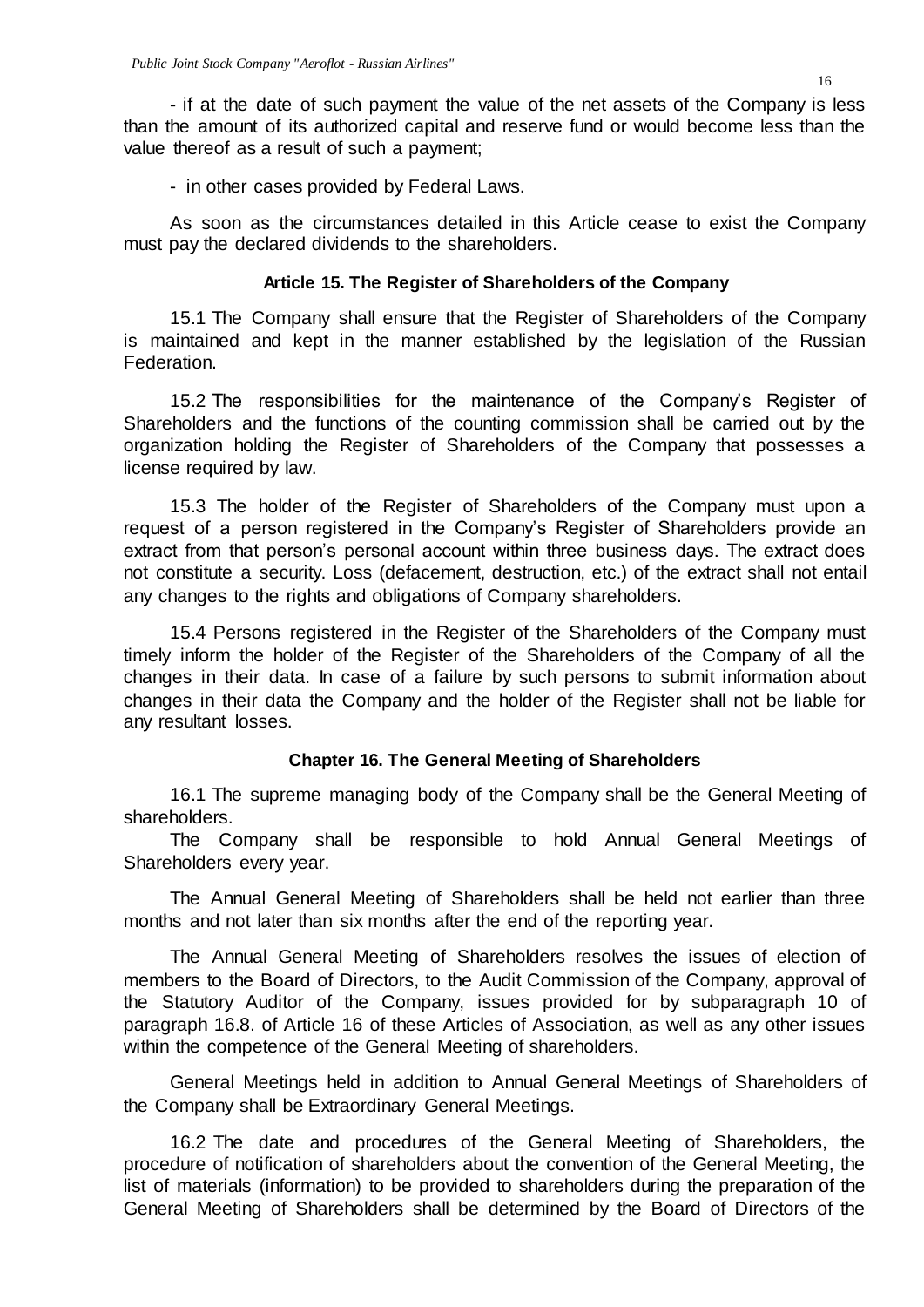Company in accordance with the requirements of the Federal Law "On Joint Stock Companies" and the Regulations of the General Meeting of Shareholders of the Company.

16.3 The list of persons entitled to take part in the General Meeting of Shareholders shall be composed on the basis of the data from the Register of Shareholders as at the date to be determined by the Board of Directors of the Company.

16.4 The record date for the General Meeting may not be less than 10 days after the date the decision to hold the General Meeting is made or more than 25 days before the date of the General Meeting, and in the case provided for in Article 53 paragraph 2 of the Federal Law "On Joint Stock Companies", may not be more than 55 days before the date of the General Meeting.

In the case of a General Meeting whose agenda includes an item on reorganization of the Company, the record date for the meeting may not be less than 35 days prior to the meeting.

The list of persons entitled to attend the General Meeting of Shareholders, except for information on declarations of intent by such persons, shall be made available for familiarization upon request of the person(s) included in the said list and holding at least one percent of the votes. Furthermore, details enabling the identification of individuals included in that list other than surname, name and patronymic may be disclosed only with their consent.

Upon any interested person's request, the Company must provide, within three days, to such person an extract from the list of persons entitled to attend the General Meeting of shareholders that contains information about such person or a written reply certifying that the person concerned has not been included into the list of persons entitled to attend the General Meeting of shareholders.

16.5. The General Meeting of shareholders shall have the authority (have the quorum) if it is attended by shareholders who owns in aggregate more than half of votes of the placed voting shares of the Company.

In determining presence of the quorum and in counting the votes partial votes represented by fractional shares shall be summed up without rounding.

Shareholders who registered for participation in the General Meeting, including in a special section of the Company's website indicated in the notice of the General Meeting of Shareholders and shareholders whose ballots were received or completed electronically in a special section of the Company's website indicated in the notice of the General Meeting of Shareholders at least two days prior to the date of the General Meeting shall be deemed to have participated in the General Meeting. Shareholders whose ballots were received by the Company or the Company's Registrar and whose ballots were completed electronically in a special section of the Company's website indicated in the notice of the General Meeting of Shareholders prior to the deadline for submitting ballots shall be considered to have taken part in the General Meeting held by absentee voting.

Shareholders who issued voting instructions to persons keeping records of their rights to shares in accordance with the securities legislation of the Russian Federation shall also be deemed to have participated in the General Meeting if their declarations of intent were received by the Company or the Company's Registrar at least two days prior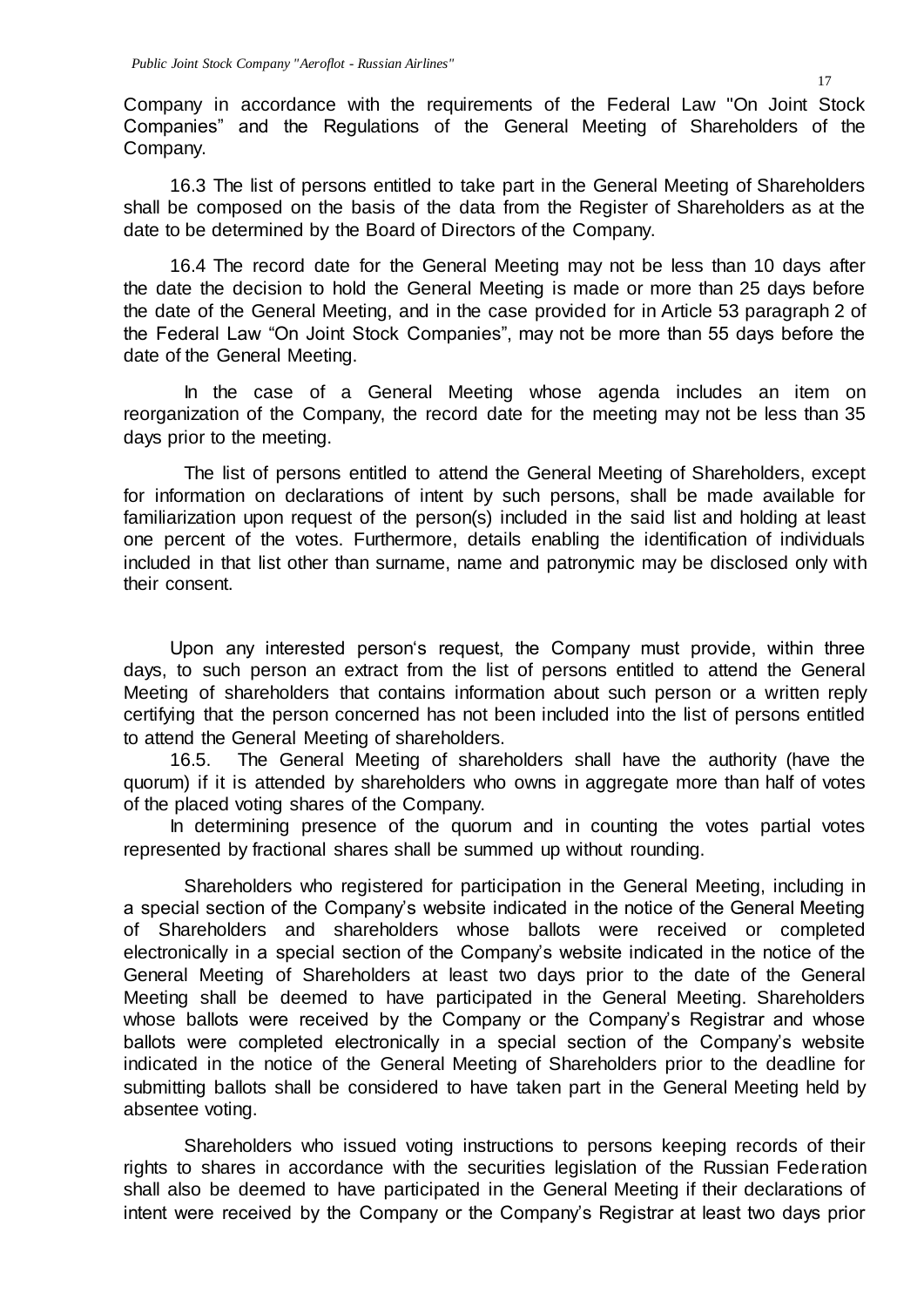to the General Meeting of Shareholders or the deadline for submitting ballots in the case of a General Meeting of Shareholders held by absentee voting.

The General Meeting held in the form of joint personal attendance for discussing agenda items shall be opened if by the time of its opening the quorum for at least one of the issues in the agenda of the General Meeting is present.

If by the time of the General Meeting commencement no quorum is present to resolve at least one single agenda item the opening of the General Meeting shall be adjourned for 1 hour.

The General Meeting of shareholders is allowed to be adjourned only once.

16.6. In the event no quorum is present for holding an Annual General Meeting of Shareholders the Meeting must be adjourned and held again with the same agenda.

It is prohibited to change the agenda of the adjourned Annual General Meeting.

In the event no quorum is present for holding an Extraordinary General Meeting of Shareholders the Meeting may be adjourned and held again with the same agenda.

An adjourned General Meeting of Shareholders convened instead of a failed one shall have the power (have the quorum) if it is attended by shareholders (their proxies) who hold in aggregate at least 30 (thirty) percent of votes represented by placed voting shares of the Company.

A notice of the adjourned General Meeting of Shareholders shall be given in accordance with the requirements of Article 52 of the Federal Law "On Joint Stock Companies".

When an adjourned General Meeting of shareholders is to be held less than 40 days after a failed General Meeting, the persons having the right to participate in the adjourned General Meeting shall be determined (recorded) as of the record date fixed for the original meeting.

16.7.Any shareholder may exercise the right to participate in the General Meeting of Shareholders in person or through a representative.

Any shareholder shall have the right any time to replace his/her proxy at the General Meeting of Shareholders or to attend the General Meeting of Shareholders in person.

A shareholder's proxy at the General Meeting of Shareholders shall act in accordance with the powers provided by applicable regulations of the Russian Federation.

A proxy card authorizing the proxy to vote shall be drawn up in compliance with the provisions of the Civil Code and other Statutes of the Russian Federation.

16.7.1 In the event that any transfer of shares occurs after the date of drawing up of the list of persons entitled to participate in a General Meeting of Shareholders and prior to the date of the General Meeting of Shareholders (hereinafter referred to as shares transferred after the date of drawing up of the list), any person included in the list shall issue a proxy card to the transferee or shall vote at the General Meeting in accordance with the transferee's instructions, if the contract for the transfer of shares so provides.

The above rule shall also apply to any subsequent case of the transfer of shares.

16.7.2 In case of transfer of shares after the list of shareholders was drawn up to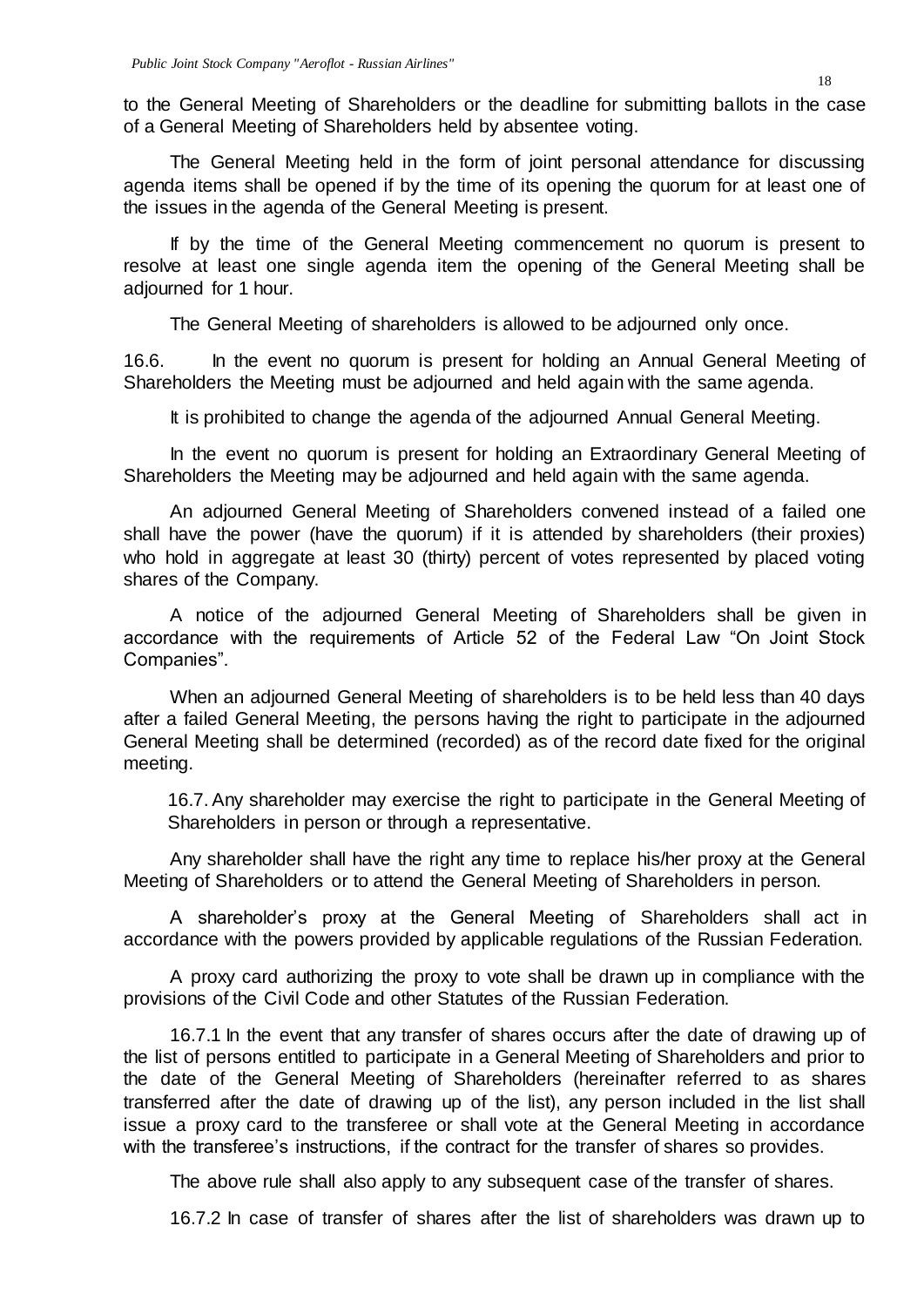two or more acquirers the person included in the list of persons entitled to attend the General Meeting must vote at the General Meeting of shareholders in compliance with the instructions of each of the acquirers of shares and / or issue to each of them a proxy card enabling them to vote at the General Meeting indicating in such proxy card the number of shares the said proxy is allowed to vote by.

If the instructions of the acquirers of shares are identical their votes shall be summed up. If the instructions of the acquirers with respect of the voting on the same issue in the agenda of the General Meeting are not identical the person included in the list of the persons entitled to attend the General Meeting must vote on such issue in compliance with the given instructions by the number of votes that is provided by the shares held by each of the acquirers.

If the shares giving the right to vote at the General Meeting of Shareholders are circulating outside the Russian Federation in the form of securities of a foreign issuer issued pursuant to applicable foreign legislation and certifying the rights for such shares (depositary securities) the voting by such shares shall be carried out only in accordance with the instructions of the holders of the depositary securities.

16.7.3 In case a share is in joint shared ownership of several persons the rights to vote at the General Meeting of shareholders shall be exercised at the discretion of such persons either by one of the holders of the ownership in common or by their joint proxy.

The powers of each such person must be duly certified by a written instrument.

16.8. The following issues fall within the General Meeting of Shareholders' competence:

1) making amendments or additions to the Articles of Association of the Company in cases provided by the applicable legislation of the Russian Federation or approval of a new revision of the Articles of Association of the Company;

2) reorganization of the Company;

3) winding up of the Company, appointment of a liquidation commission and approval of the preliminary and final liquidation balance sheets;

4) election of members to the Board of Directors and early termination of their term of office;

5) determination of category (type), quantity, par value of declared shares and rights vested thereby;

6) increase of the authorized capital of the Company by increasing the par value of the shares or by placing additional shares in cases providedfor by the laws and hereby;

7) decrease of the authorized capital of the Company by decreasing the par value of the shares, by purchasing by the Company of a part of shares in order to reduce the total number thereof and by canceling the shares purchased or redeemed by the Company;

8) election of members of the Audit Committee of the Company and early termination of their term of office;

9) approval of the Statutory Auditor of the Company;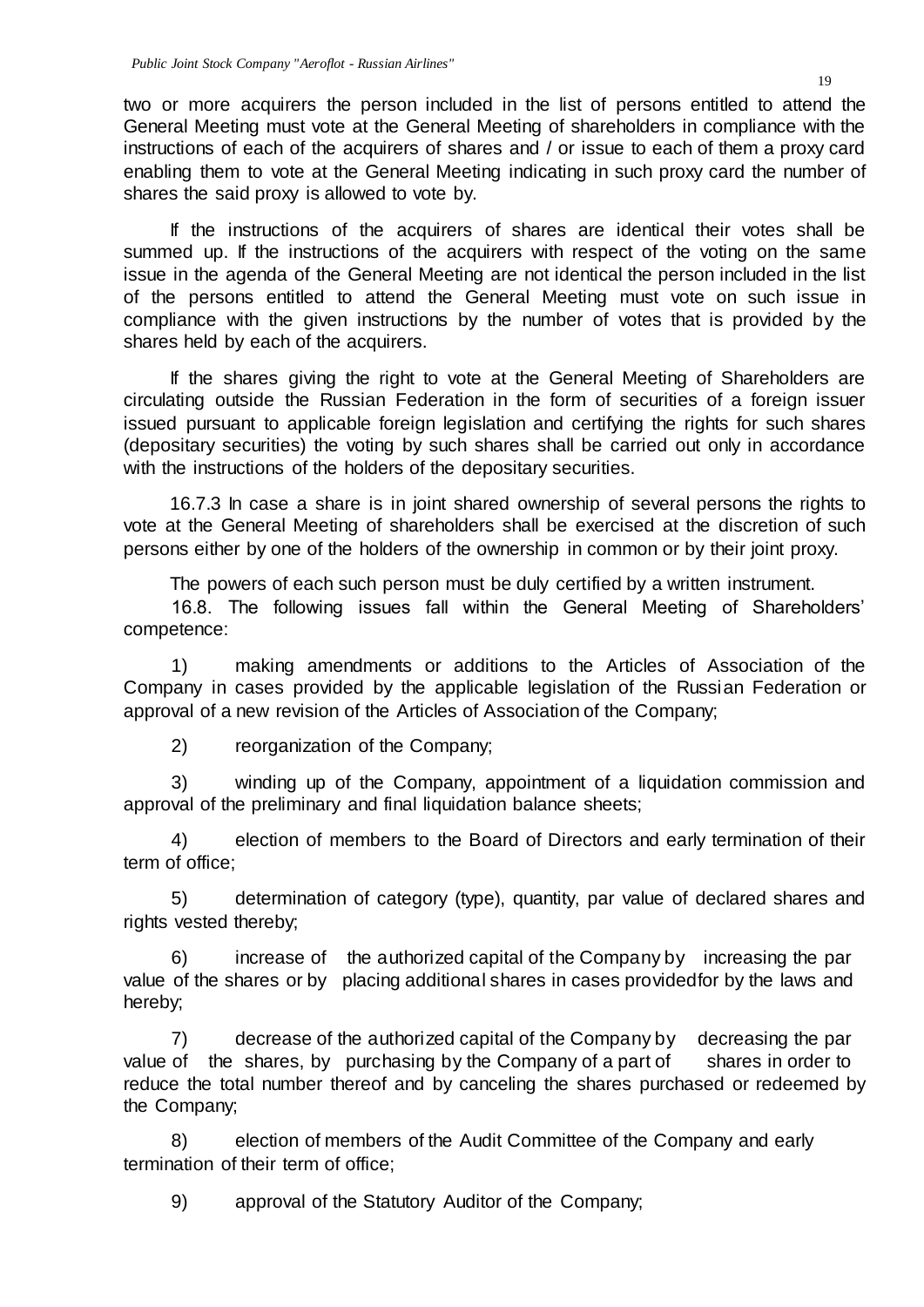10) approval of the annual report, annual accounting (financial) statements, including profit and loss statements (profit and loss accounts) of the Company, as well as distribution of profit (including distribution (declaration) of dividends, excluding the profit distributed as dividends based on results of the first three, six, nine months of the reporting year) and losses of the Company for the reporting year;

11) setting up proceedings at the General Meeting of shareholders;

12) splitting and consolidating shares;

13) adopting resolutions on approving transactions in cases specified in Article 83 of the Federal Law «On Joint-Stock Companies»;

14) adopting resolutions on approving major transactions in cases specified in Chapter X of the Federal Law «On Joint-Stock Companies»;

15) purchasing placed shares by the Company in cases provided by the Federal Law «On Joint Stock Companies»;

16) adopting resolutions on participation in financial and industrial groups, associations and other alliances of commercial organizations;

17) approval of the Company's Regulations on the General Meeting of Shareholders, the Board of Directors, the Executive Board and the Audit Commission of the Company;

18) payment (declaration) of dividends based on the results of the first three, six and nine months of the reporting year;

19) placing debentures convertible into shares and other issuable securities convertible into shares;

20) approval of amounts of remunerations and compensations payable to the members of the Board of Directors, the Audit Commission of the Company;

21) adoption of resolutions on filing an application for the delisting of the Company's shares and (or) issuable securities of the Company convertible into its shares;

22) resolving other issues provided by the Federal Law "On Joint Stock Companies".

The issues that fall within the competence of the General Meeting of Shareholders cannot be delegated for resolution to the Board of Directors of the Company or an executive body of the Company, unless otherwise provided by the Federal Law "On Joint Stock Companies".

The General Meeting of Shareholders shall have no authority to resolve any issues outside its competence.

16.9 The voting at the General Meeting of Shareholders shall be carried out according to the principle «one voting share of the Company - one vote» with the exception of the cumulative voting in the case provided by the Federal Law «On Joint Stock Companies».

16.10 At any General Meeting of Shareholders all decisions on agenda items put to vote shall be taken on a poll by ballots only.

Declarations of intent received by the Company's Registrar from persons entitled to attend the General Meeting of Shareholders who are not registered in the Company's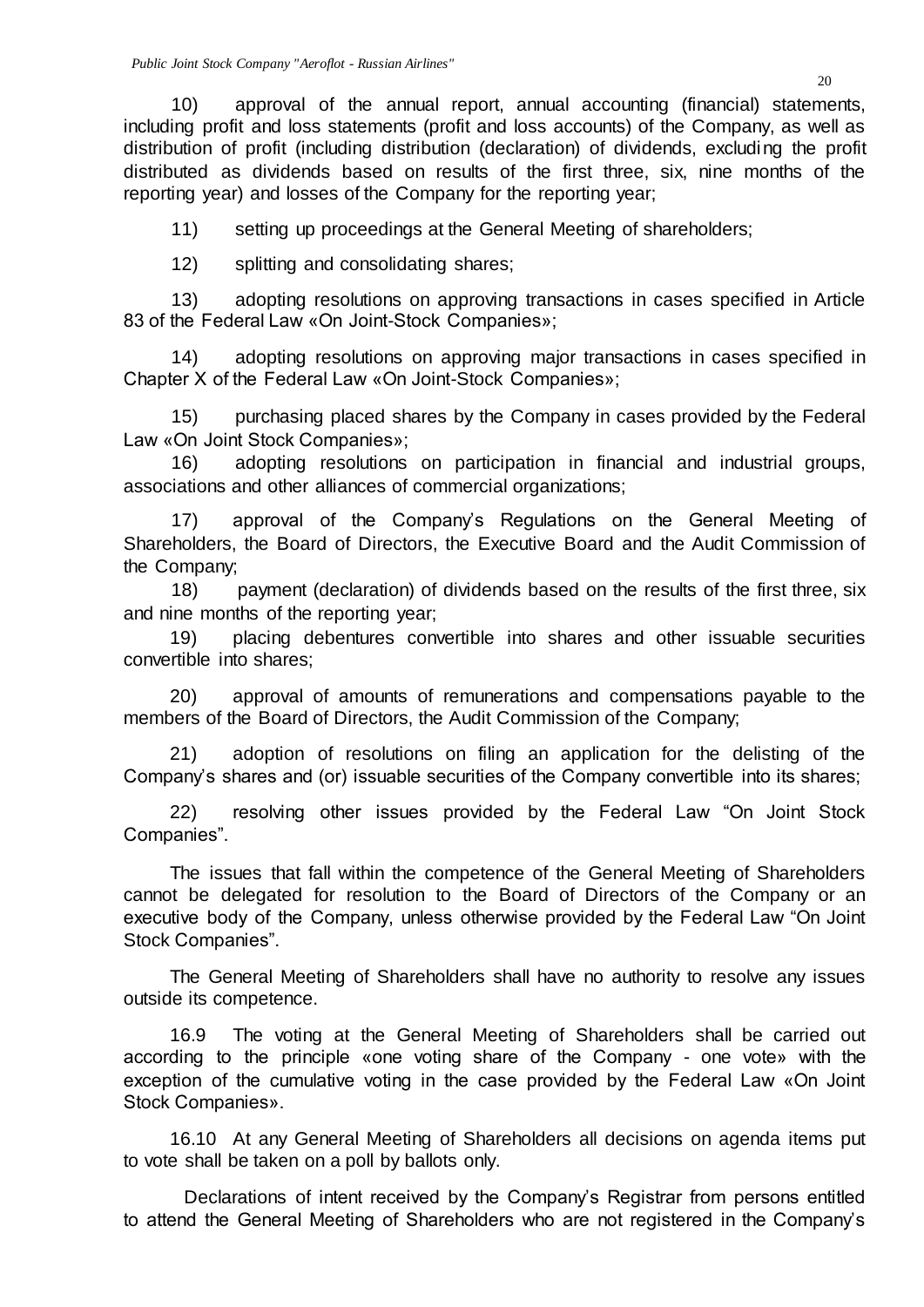Register of Shareholders and issued voting instructions to persons keeping records of their rights to shares in accordance with the requirements of the securities legislation of the Russian Federation shall be deemed equivalent to voting by ballots.

The form and wording of the ballot shall be approved by the Board of Directors of the Company.

When holding a General Meeting of Shareholders ballots must be sent or delivered in person against receipt to each person registered in the Company's Register of Shareholders entitled to participate in the General Meeting of Shareholders not later than 20 (twenty) days before the date of the General Meeting of Shareholders. In the case specified in this subparagraph of the Articles of Association, ballots for voting shall be sent by registered mail.

If the Register of Shareholders contains the e-mail address of a person registered in the Register, such person can be sent a ballot as an electronic message to the e-mail address of that person specified in the Company's Register of Shareholders.

When holding a General Meeting of Shareholders, except for the General Meeting held by absentee voting, persons included in the list of persons entitled to participate in the General Meeting of shareholders (their proxies) shall be entitled either to attend such General Meeting or to send filled out ballots to the Company. And for the purposes of determining presence of the quorum and summing up the vote returns the votes represented by ballots shall be taken into account provided they are received by the Company not later than 2 (two) days before the date of the General Meeting of Shareholders.

If expressly stated in the notice of the General Meeting of Shareholders, persons entitled to participate in the General Meeting of Shareholders may complete an electronic ballot form in a special section of the Company's website at the address specified in the notice of the General Meeting of Shareholders. Shareholders may complete ballots electronically on the website during the General Meeting of Shareholders if they did not exercise their right to participate in such meeting in another way. The date and time of completion must be recorded while electronic ballot forms are completed on the website.

16.10.1 A ballot shall contain:

- the full corporate name and address of the Company;

- the form of conducting the General Meeting of shareholders (meeting with personal attendance or by absentee voting);

- the date, venue and time of the General Meeting of shareholders, and mailing address where the filled out ballots are to be sent to, and, in case of holding the

General Meeting of shareholders in the form of absentee voting, the deadline date for acceptance of ballots and the mailing address where the filled out ballots are to be sent;

- the wording of resolutions on each issue (name of each nominee) to be voted by any particular ballot;

- the voting options for every issue in the agenda to be voted expressed by statements "for", "against", "abstained".

- the statement that the ballot must be signed by a person entitled to attend the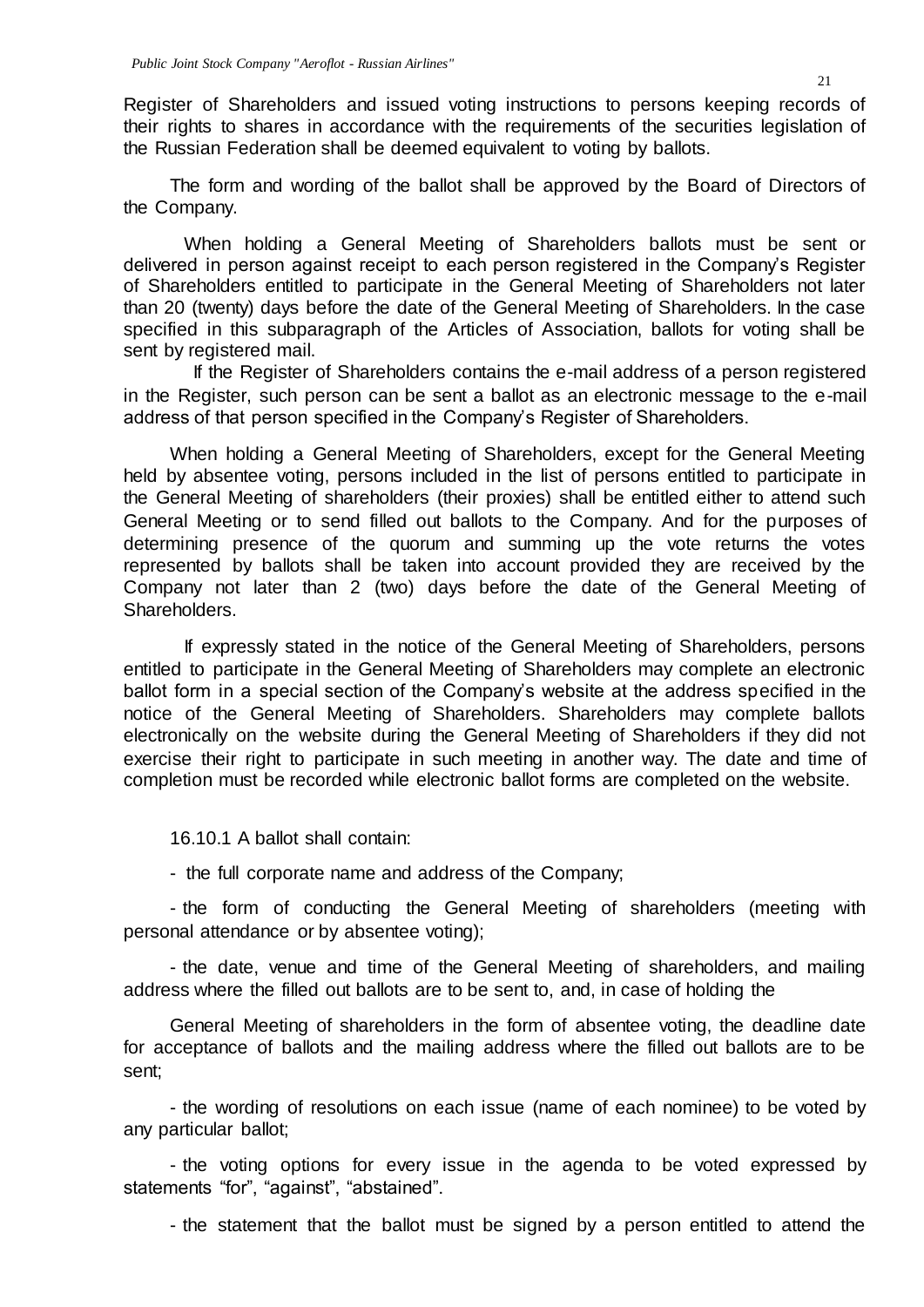General Meeting of Shareholders or his/her proxy.

In the ballot, opposite to each voting option, there shall be a margin for indication of the number of votes cast for each voting option, and the number of votes belonging to the person entitled to attend the General Meeting may also be indicated therein. If the ballot is used for voting on two or more issues of the agenda of the General Meeting and the number of votes that the person entitled to attend the General Meeting may cast do not coincide in respect of different issues of the agenda of the General Meeting, the ballot shall indicate the number of votes that the person entitled to attend the General Meeting may cast on each of the issues of the agenda of the General Meeting.

The list and the content of instructions to be provided in the ballot are set forth in paragraph 9.4.2 of Article 9 of the Regulations on the General Meeting of Shareholders of PJSC "Aeroflot".

16.10.2 When the issue of election of a member to the Board of Directors or the Audit Commission of the Company is put to vote the ballot shall contain the information on the nominee (nominees) specifying his/her surname, forename and patronymic.

16.10.3 In case of a cumulative voting the ballot shall contain relevant notice about that and an explanation as to what the cumulative voting is.

16.11 The resolution of the General Meeting of Shareholders on any issue put to vote shall be adopted by the majority of votes of shareholders - holders of voting shares of the Company attending the meeting if it is not otherwise provided by the Federal law "On Joint Stock Company".

Only a separate (independent) resolution may be adopted on each matter put to the vote.

Resolutions on issues specified in subparagraphs 1 to 3, 5, 14, 15 and 21 of paragraph 16.8. of Article 16 of these Articles of Association shall be adopted by the General Meeting of shareholders by the three-fourths majority vote of the shareholders holders of voting shares attending the General Meeting of shareholders, unless otherwise provided by the Federal Law "On Joint Stock Companies".

A resolution on the matter referred to in subparagraph 21, paragraph 16.8, Article 16 hereof shall take effect if the total number of shares submitted for redemption does not exceed the number of shares that can be redeemed by the Company considering the restrictions set by paragraph 5, Article 76 of the Federal Law "On Joint Stock Companies".

Resolutions on issues specified in subparagraphs 2, 6, 12 to 18 of paragraph 16.8. of Article 16 of these Articles of Association shall be taken by the General Meeting of Shareholders only if submitted by the Board of Directors of the Company.

The General Meeting of shareholders shall have no authority to resolve items that have not been included in the agenda thereof or to change the agenda.

16.12. In the cases and manner provided by law, a shareholder shall have the right to raise a claim in court against any resolution adopted by the General Meeting of shareholders with violation of provisions of the Federal Law «On Joint Stock Companies», other statutes or regulations of the Russian Federation, or the Articles of Association of the Company.

16.13 A resolution of the General Meeting of shareholders can be adopted without convening a meeting (joint attendance of shareholders for discussing agenda items and adopting resolutions on items put to vote) by absentee voting (by polling). The date of the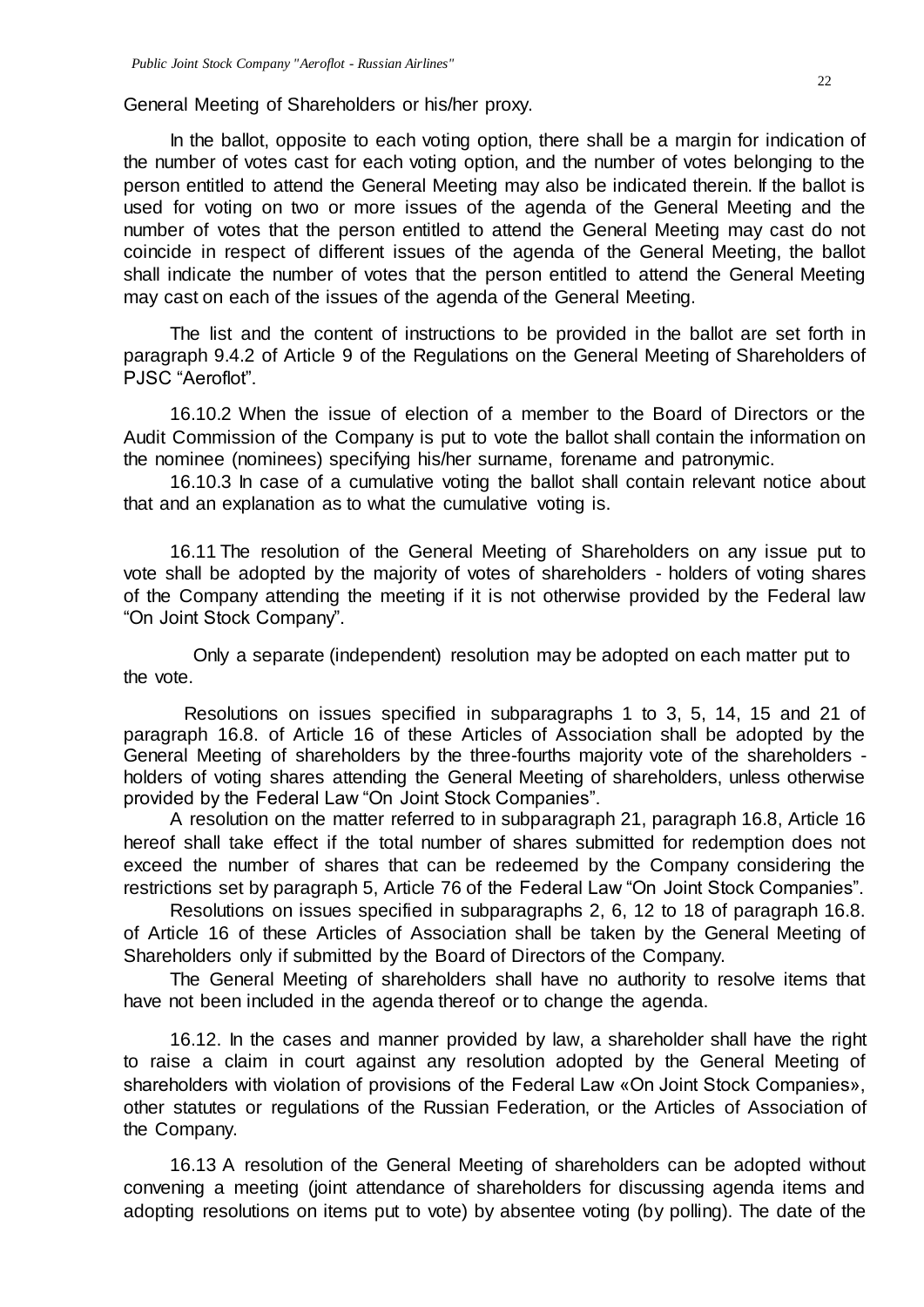General Meeting held by absentee voting shall be the deadline date specified for acceptance of ballots.

Resolutions of the General Meeting of shareholders on issues specified in paragraph 16.1 of Article 16 of these Articles of Association cannot be adopted by absentee voting (by polling).

Resolutions of the General Meeting of shareholders adopted by absentee voting (polling) shall be deemed valid if shareholders possessing in aggregate more than half of voting shares of the Company participated in the voting.

Absentee voting shall be carried out by ballots that meet the requirements of Article 60 of the Federal Law "On Joint Stock Companies". The date of delivery of voting ballots to shareholders must be determined at least 20 (twenty) days before the day when the Company ceases the acceptance of ballots.

16.14. A specialized registrar of the Company shall carry out the functions of the Tallying Commission.

The Tallying Commission shall check the powers and register persons attending the General Meeting of shareholders, verify the quorum of the General Meeting of shareholders, provide explanations for issues arising in connection with exercising by shareholders (their proxies) of their voting rights, gives advice on the procedures of voting on the issues put to vote, ensures due order of voting and shareholders' right to participate in the voting, count and sum up votes cast, draw up the vote returns protocol and hand over the voting ballots to the archive.

The procedure of registration of persons entitled to attend the General Meeting for participation in the General Meeting is provided in Article 7 of the Regulations on the General Meeting of Shareholders of the Company.

16.15. Proceeding from the vote returns the Tallying Commission shall complete the vote returns protocol of the General Meeting of Shareholders to be signed by persons authorized by the Registrar performing the functions of the Tallying Commission.

The list of information to be provided in the vote returns protocol of the General Meeting, and the procedure of drawing up the vote returns protocol are provided in paragraphs 14.2. and 14.7. of Article 14 of the Regulations on the General Meeting of Shareholders of the Company.

The vote returns protocol shall be completed not later than 3 (three) working days after the date the General Meeting of Shareholders was closed or the deadline date for acceptance of ballots in the event the General Meeting of Shareholders is held in the form of absentee voting.

After the vote returns protocol is completed and the minutes of the General Meeting of shareholders are signed the Tallying Commission shall seal and hand over the ballots to the corporate archive of the Company for storage.

The vote returns protocol shall be attached to the minutes of the General Meeting of Shareholders.

16.16. The minutes of the General Meeting of Shareholders shall be drawn up in two copies not later than 3 (three) working days after the General Meeting of Shareholders is closed. Both copies shall be signed by the chairperson of the General Meeting of shareholders and by the Secretary of the General Meeting of shareholders.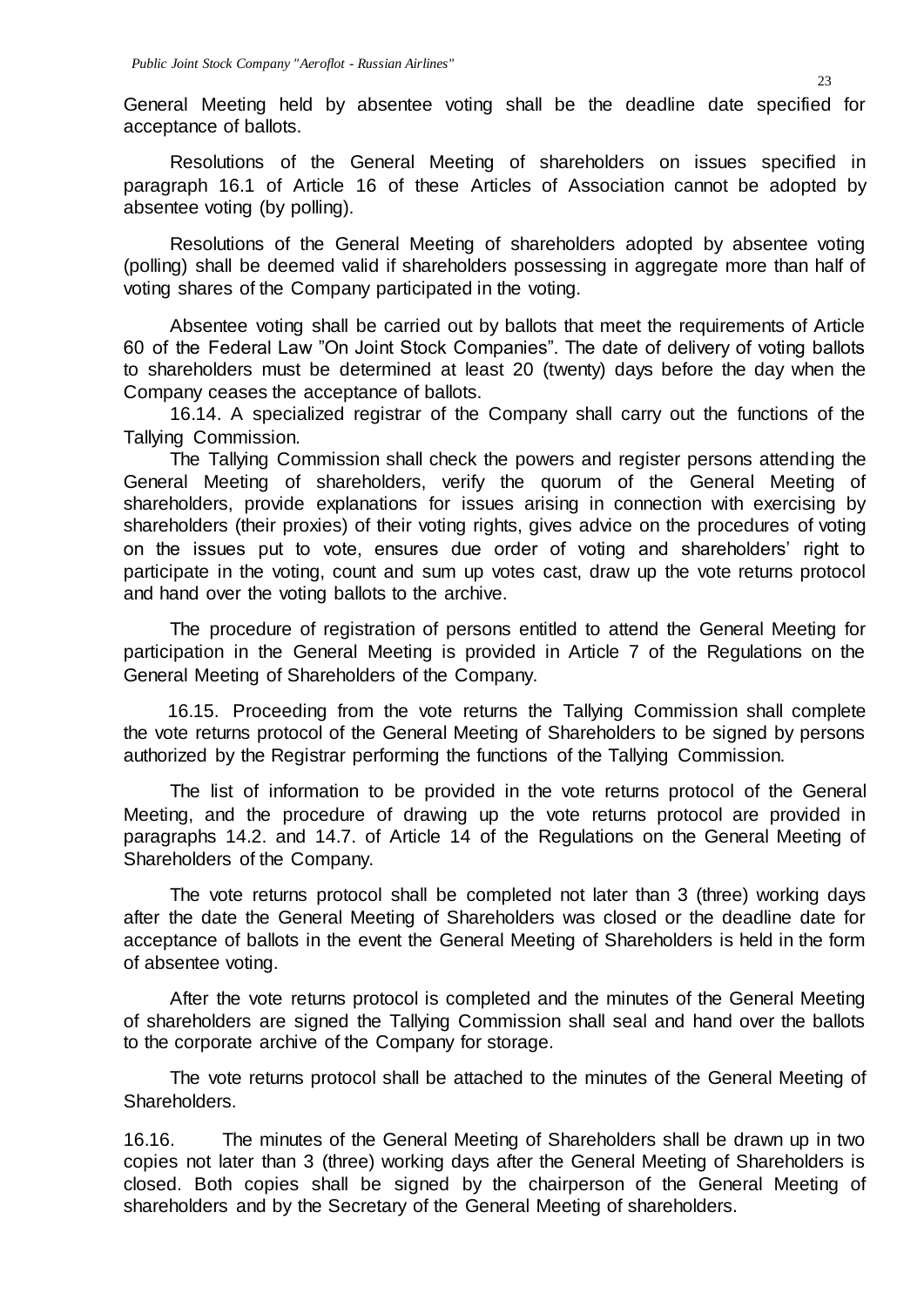The list of information to be provided in the minutes of the General Meeting of shareholders, and the procedure of drawing up the minutes of the General Meeting of shareholders are provided in paragraph 15.2. of Article 15 and paragraph 14.7. of Article 14 of the Regulations on the General Meeting of Shareholders of the Company.

The following is to be attached to the minutes of the General Meeting of Shareholders:

- the vote returns protocol of the General Meeting of Shareholders;
- the documents passed or approved under resolutions of the General Meeting of Shareholders.

16.17. The minutes and the vote returns protocol shall be brought to the attention of the persons included in the list of persons entitled to attend the General Meeting of shareholders in the form of a vote returns protocol in the manner prescribed for the notice of the General Meeting of shareholders not later than four working days after the date of closing of the General meeting of Shareholders or the deadline for receipt of ballots if the General Meeting of shareholders is held in the form of absentee voting.

16.18. If a person registered in the Company's Register of Shareholders was a nominee shareholder as of the record date for the General Meeting of Shareholders, information contained in the report on voting results shall be submitted to the nominee shareholder in accordance with the rules established by the securities legislation of the Russian Federation for providing information and materials to persons exercising the rights attached to securities.

## **Chapter 17. Preparation for the General Meeting of Shareholders**

17.1 When preparing for a General Meeting of Shareholders, the Board of Directors of the Company shall determine:

- the form of the General Meeting (personal attendance or absentee voting);

- the date, venue and time of the General Meeting of Shareholders, and in case of absentee voting - the deadline for accepting ballots. The General Meeting shall be held in the city of Moscow or in the Moscow region;

- the mailing address to which completed ballots may be sent if voting is by ballot, and the e-mail address to which completed ballots may be sent and/or address of a special section of the Company's website where ballots can be completed electronically, if this option is provided for in the decision of the Board of Directors on convening the General Meeting of Shareholders;

- the agenda of the General Meeting of Shareholders;
- the record date for the meeting;

- the deadline for the submission of shareholder nominations for election to the Company's Board of Directors if the agenda of an Extraordinary Meeting of Shareholders includes the election of members of the Company's Board of Directors.

- the procedure for giving notice of the General Meeting to shareholders;

- the list of information (materials) to be made available to shareholders in the process of preparation for a General Meeting of shareholders and the procedure for making it (them) available;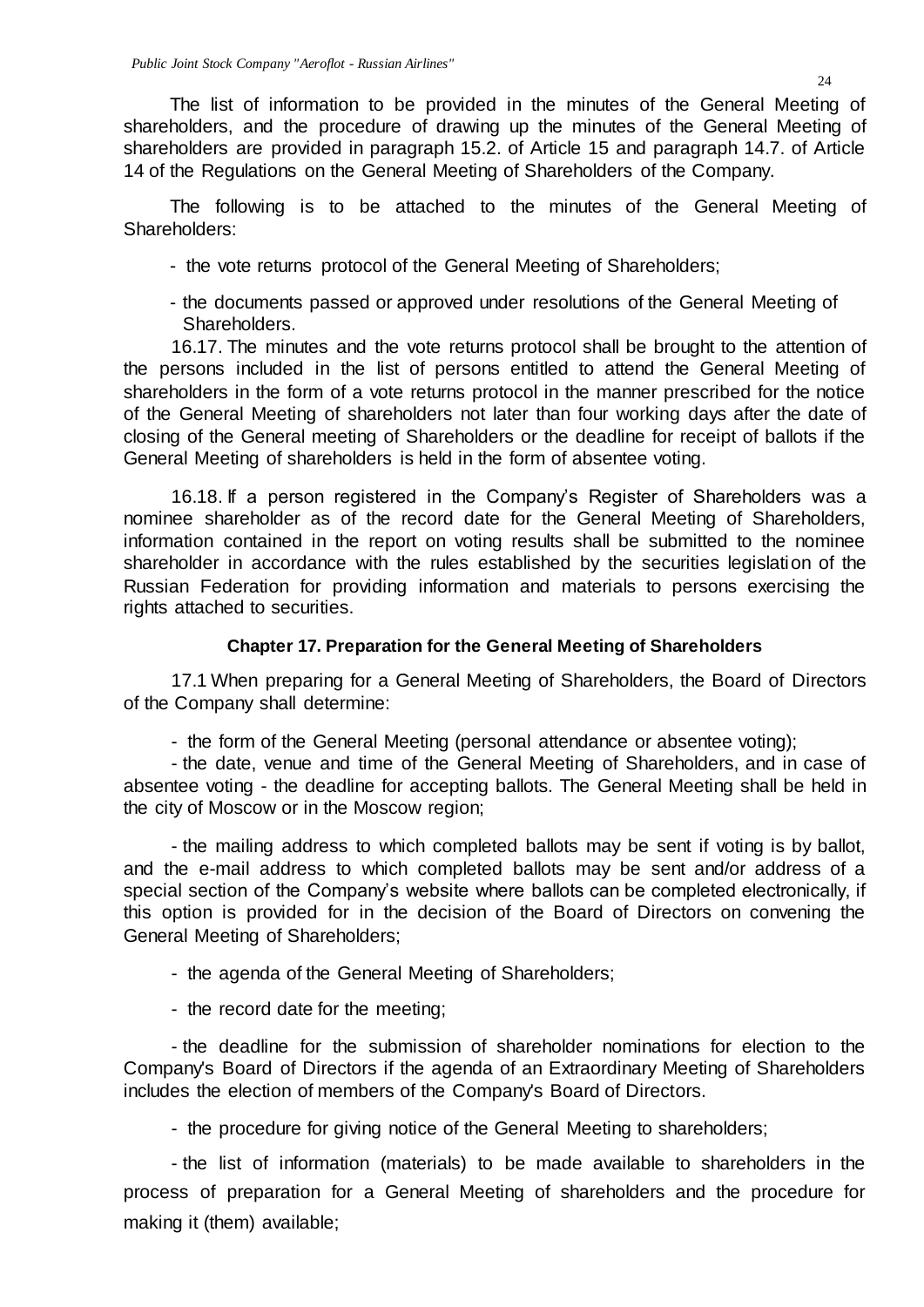- the form and wording of the ballot and wordings of resolutions on items of the agenda of the General Meeting of Shareholders which must be sent electronically (in the form of electronic documents) to nominee shareholders registered in the Company's Register of Shareholders.

17.2 A notice of a General Meeting of Shareholders of the Company must be given not later than 30 (thirty) days before the date thereof unless a longer period is provided for by the laws.

The notice to persons included in the list of persons entitled to attend the General Meeting of Shareholders shall be made by publication of the relevant information on the official website of the Company in the Internet at the address: [www.aeroflot.ru.](http://www.aeroflot.ru/) Additionally the notice of a General Meeting of Shareholders may be published in other printed media or other mass media accessible to all shareholders of the Company.

In case a person registered in the Company Register of Shareholders is a nominal holder of shares the notice of a General Meeting shall be sent to such nominal holder of the shares.

The Company shall retain information on notices sent in accordance with this Article for 5 years from the date of the General Meeting of Shareholders.

17.3 The notice of a General Meeting of Shareholders shall contain the following information:

- the full corporate name and address of the Company;

- the form of the General Meeting of shareholders (personal attendance or absentee voting);

- the date and venue and hour of the General Meeting of shareholders and when the completed ballots can be sent to the Company the mailing address the ballots can be delivered to, or, in case of a General Meeting held by absentee voting, the deadline date of accepting the mailed ballots and the mailing address the filled in ballots can be delivered to;

- the time of the beginning of registration of the persons attending the General Meeting in case the General Meeting is held in the form of meeting (joint personal attendance of shareholders);

- the record date for the meeting;

- the issues included in the agenda of the General Meeting of Shareholders;

- the procedure of access to the information (materials) to be made available during the preparation for the General Meeting of shareholders and address (addresses) where it can be received for familiarization.

- the e-mail address to which completed ballots may be sent and/or address of a special section of the Company's website where ballots can be completed electronically.

17.3.1 The information (materials) to be made available to persons entitled to attend the General Meeting of Shareholders during the preparation for the General Meeting shall include the Company's annual report and an audit report of the Company's Audit Commission, accounting (financial) statements of the Company, including the auditor's report, the opinion of the Audit Commission of the Company on the results of the auditing of the annual accounting statements, information on the nominees for election to the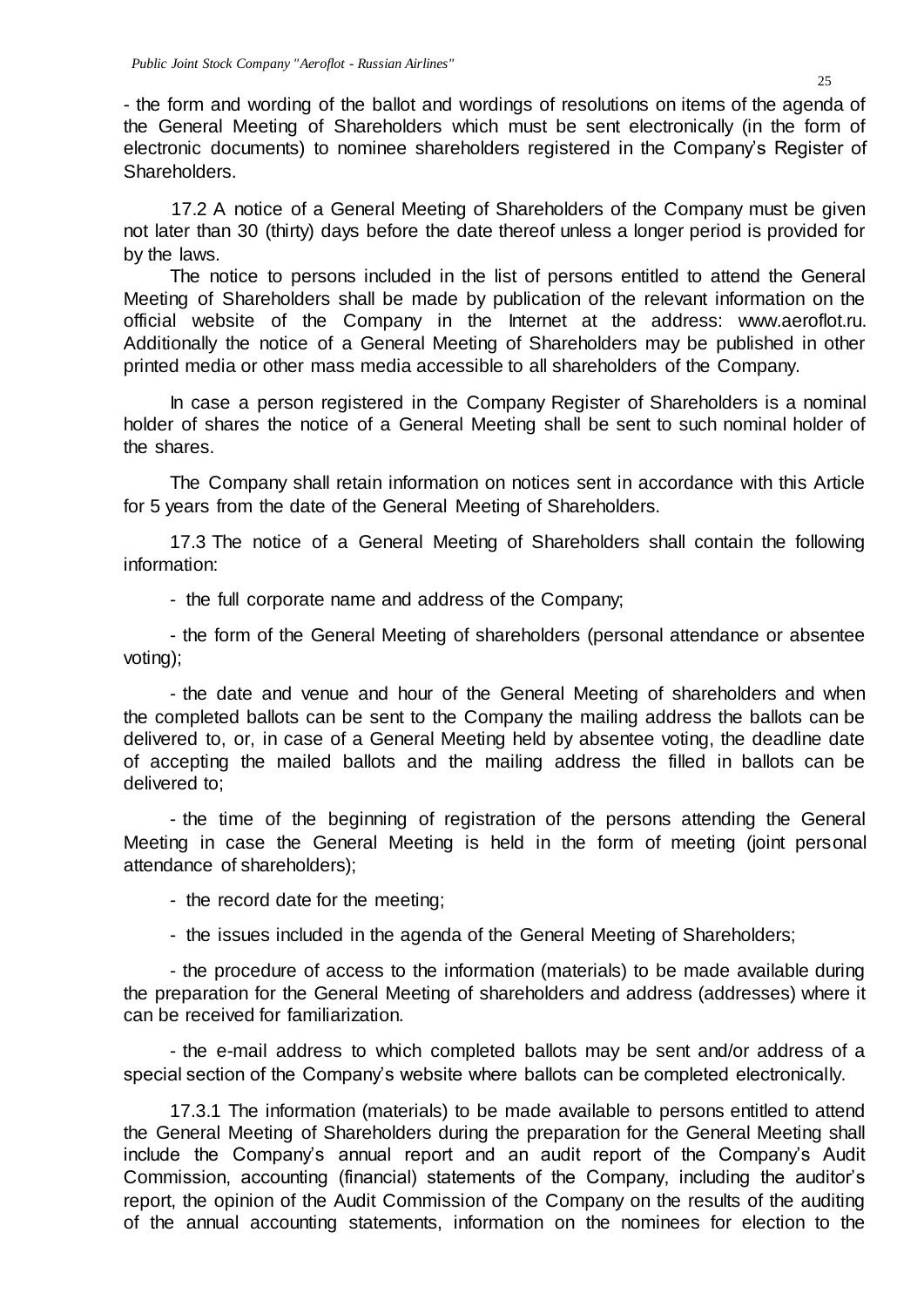Board of Directors of the Company and to the Audit Commission of the Company, recommendations of the Board of Directors of the Company on the allocation of the profit including the amount of dividends payable on the Company shares and procedures of payment thereof, and of the losses of the Company at the end of the reporting year, proposed changes and amendments to the Articles of Association of the Company or a draft new revision thereof, and other information as provided by the applicable legislation of Russian Federation and the Articles of Association of the Company.

17.3.2. Additional information mandatory to be made available to the persons entitled to attend the General Meeting during the preparation thereof when the agenda includes the item of election of the members of the Board of Directors, members of the Audit Commission, includes information of having (or not) a written consent of the nominees for election to a corresponding body of the Company.

17.3.3 The list of additional information (materials) mandatory to be made available to the persons entitled to attend the General Meeting during the preparation thereof:

- in the event the agenda includes issues the voting on which may may give rise to the right to demand redemption of shares by the Company;

- in the event the agenda includes the issue of the Company reorganization

- as detailed in paragraphs 5.5.2 and 5.5.3. of the Regulations on the General Meeting of Shareholders of the Company.

17.3.4 The Information (materials) detailed in the list of the information to be made available to shareholders during the preparation for the General Meeting of Shareholders, within 30 (thirty) days prior to the General Meeting of Shareholders shall be made available to persons entitled to attend the General Meeting of the Shareholders in the office at the Company's domicile, as well as at alternative locations the addresses of which are specified in the notice of the General Meeting of Shareholders; in addition, this information may also be posted to a special section of the Company's website if this is provided for in the decision of the Board of Directors on convening the General Meeting of Shareholders.

The aforesaid information (materials) shall be accessible to the persons attending the General Meeting of Shareholders during the time it is held.

Upon a request by a person entitled to attend the General Meeting of Shareholders the Company must provide copies of the aforesaid documents to such a person within 5 days from the date of the receipt by the Company of such a request. The payment charged by the Company for providing the said copies shall not exceed the costs of such copies production.

17.4. Shareholders (a shareholder) of the Company who in aggregate hold(s) not less than 2 (two) percent of the voting shares of the Company shall be entitled to put issues on the agenda of the Annual General Meeting of Shareholders and to nominate candidates to the Board of Directors of the Company and to the Audit Commission of the Company, whose number shall not exceed the numerical composition of the relevant body as established at the previous General Meeting of Shareholders. Such proposals must be submitted not later than 70 days after the end of the reporting year.

If the proposed agenda of an Extraordinary General Meeting of Shareholders contains an issue of election of the members to the Board of Directors of the Company the shareholders (a shareholder) who in aggregate hold(s) at least 2 (two) percent of the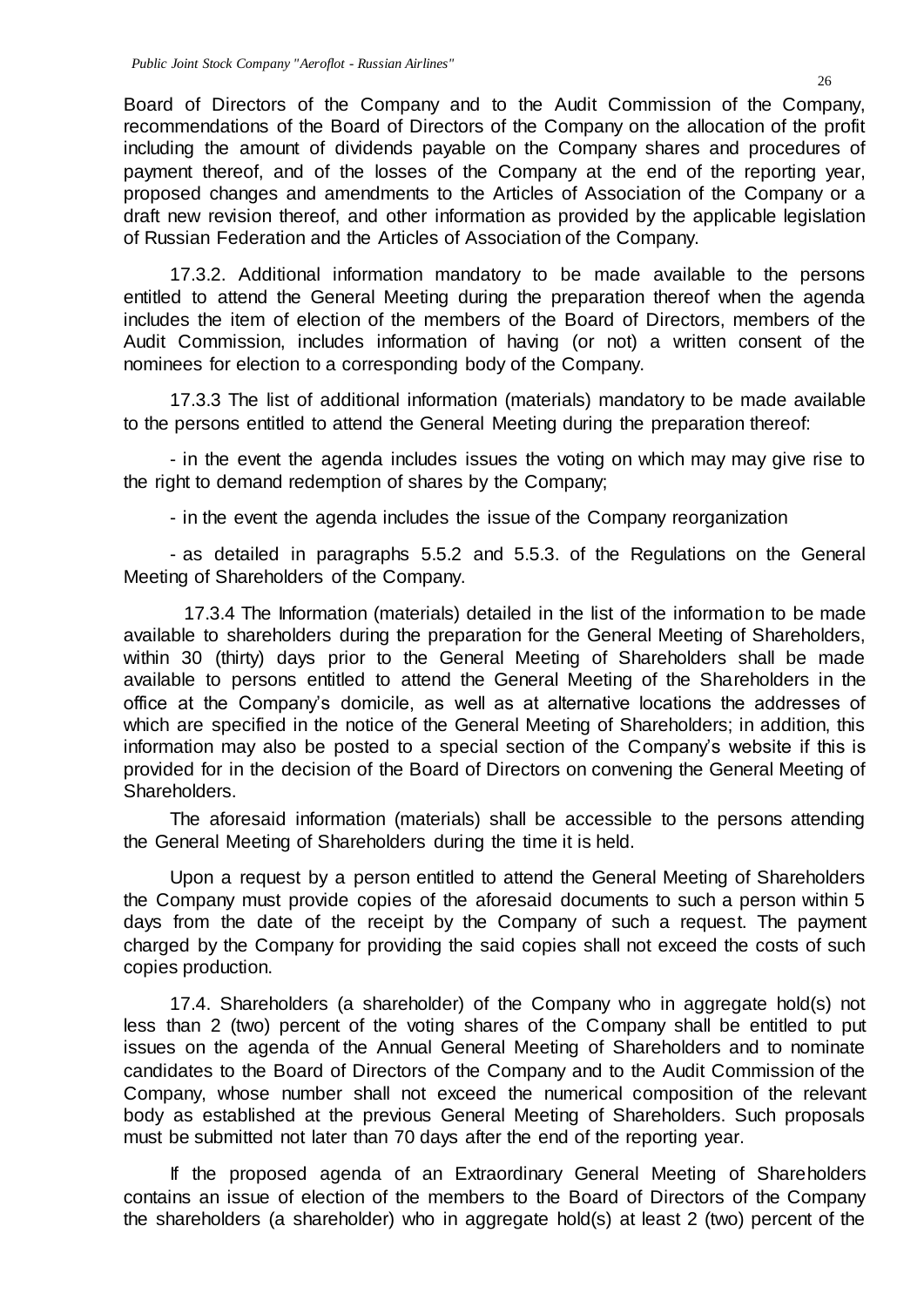Company's voting shares shall be entitled to make nominations for election to the Board of Directors of the Company, whose number shall not exceed the numerical composition or the Board of Directors of the Company. Such proposals must be submitted to the Company at least 30 (thirty) days prior to the date of an Extraordinary General Meeting.

The number of voting shares belonging to shareholders (a shareholder) proposing issues to be included in the agenda of a General Meeting shall be assessed as at the date of making such a proposal.

17.5 Any motion to include any items in the agenda of the General Meeting of shareholders and regarding nominations for election shall be made in writing detailing the names of the shareholder(s), making the motion as well as the number and the category (type) of shares belonging to them and must be signed by the shareholder(s) or their proxies. The Company's shareholder(s) not registered in the Company's Register of Shareholders shall also be entitled to submit proposals for the agenda of the General Meeting of Shareholders and nominate candidates by issuing relevant instructions to the person keeping records of their rights to shares. Such instructions shall be given in accordance with the rules established by the securities legislation of the Russian Federation.

17.5.1 Any motions to include items in the agenda and nominations for elections to the Board of Directors and to the Audit Commission of the Company may be made by way of:

- mailing to the address of the Company indicated in the Unified State Register of Legal Entities;

- delivery in person against receipt to the person who is performing the functions of the sole executive body of the Company, the Chairman of the Board of Directors of the Company or to any other person authorized to accept written correspondence addressed to the Company.

If any motion to include items in the agenda of the General Meeting is sent by post the date indicated on the date stamp certifying the date of sending the postal item shall be deemed to be the date of delivery of the motion, and in case the proposal is delivered in person against receipt the date of the handing over shall be deemed to be the date of delivery of the motion.

17.5.2 If any motion to include items in the agenda of a General Meeting of Shareholders is signed by a shareholder's proxy the proxy card shall be attached (a duly certified copy of the proxy card) containing the information of the person represented by the proxy and of the proxy that, in accordance with the Federal law "On Joint Stock Companies", is to be provided in a proxy card for voting and processed in compliance with the requirements of the Federal law "On Joint Stock Companies" concerning the contents of the proxy card for voting.

17.5.3 A proposal to the agenda of the General Meeting of shareholders is considered to be received from the shareholders who (whose representatives) signed it.

17.5.4 If a motion to include items in the agenda of a General Meeting of Shareholders is signed by a shareholder (his/her/its representative) whose rights to the shares are accounted in a custodial account with a depository, the shareholder's custodial account statement with the depositary which takes account of the rights for the shares must be attached to the motion.

17.6 The motions to include items in the agenda of the General Meeting of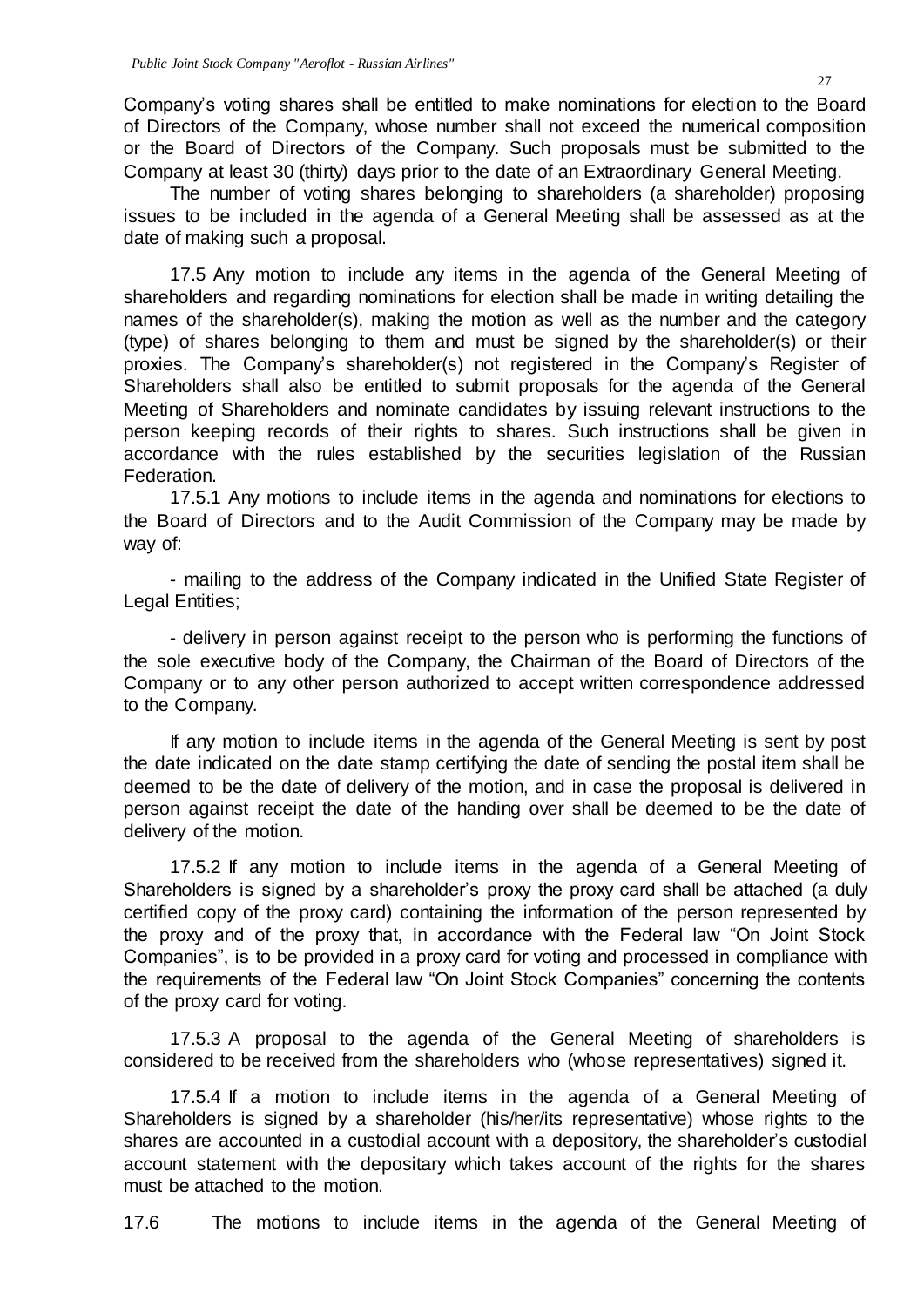Shareholders shall contain a wording of each proposed item, and nomination motions shall contain the name of every nominee candidate and the body such nominee is proposed for election to. The motions to include items in the agenda of a General Meeting of Shareholders may contain a proposed wording of resolution on each proposed agenda item.

17.6.1When nominations are made to the Board of Directors of the Company and to the Audit Commission of the Company a written consent of the nominees and personal information about him/her that is to be made available to persons entitled to attend the General Meeting during preparation thereof may be attached to the motion.

17.7 The Board of Directors of the Company must consider all the submitted proposals and make a decision either to include the proposed item(s) into the agenda or to refuse to do so not later than 5 (five) days after the expiry of the term specified in paragraph 17.4 hereof. Any item proposed by a shareholder (shareholders) is to be included in the agenda of a General Meeting of Shareholders, as well as nominees are to be included into the ballot for the elections to the Board of Directors of the Company and the Audit Commission of the Company with the exception of the cases when:

- the shareholder (shareholders) fails to comply with the terms established herein for submitting motions concerning inclusion of issues in the agenda of the General Meeting of Shareholders;

- the shareholder (shareholders) owns less than 2 (two) percent of voting shares of the Company;

- the motion does not comply with the requirements of these Articles of Association or the laws;

- the issue proposed for the agenda of the General Meeting of shareholders is not within the competence of the General Meeting and (or) does not comply with the requirements of the Federal Law "On Joint Stock Companies" or other Statutes of the Russian Federation.

A motivated decision of the Board of Directors of the Company about the refusal to include a proposed item in the agenda of a General Meeting of Shareholders or a nominee into the ballot for the elections to the relevant body of the Company shall be advised to the shareholder (shareholders) who proposed such an item for inclusion in the agenda or a nomination not later than 3 (three) days from the date of the decision. If these proposals were sent to the Company by persons who are not registered in the Company's Register of Shareholders and issued instructions to the person keeping records of their rights to shares, the said decision of the Company's Board of Directors shall be sent to such persons not later than 3 (three) days after the date it was made in accordance with the rules established by the securities legislation of the Russian Federation for providing information and materials to persons exercising the rights attached to securities.

17.8 The Board of Directors of the Company shall not be authorized to make any changes in the wordings of items proposed for inclusion in the agenda of the General Meeting of Shareholders, and in wordings of proposed resolutions on the said issues.

17.9 In addition to items proposed by shareholders for inclusion in the agenda of a General Meeting of Shareholders as well as in cases there are no such motions, lack or insufficient number of nominees proposed by shareholders to form a corresponding body the Board of Directors shall be entitled to include items in the agenda of the General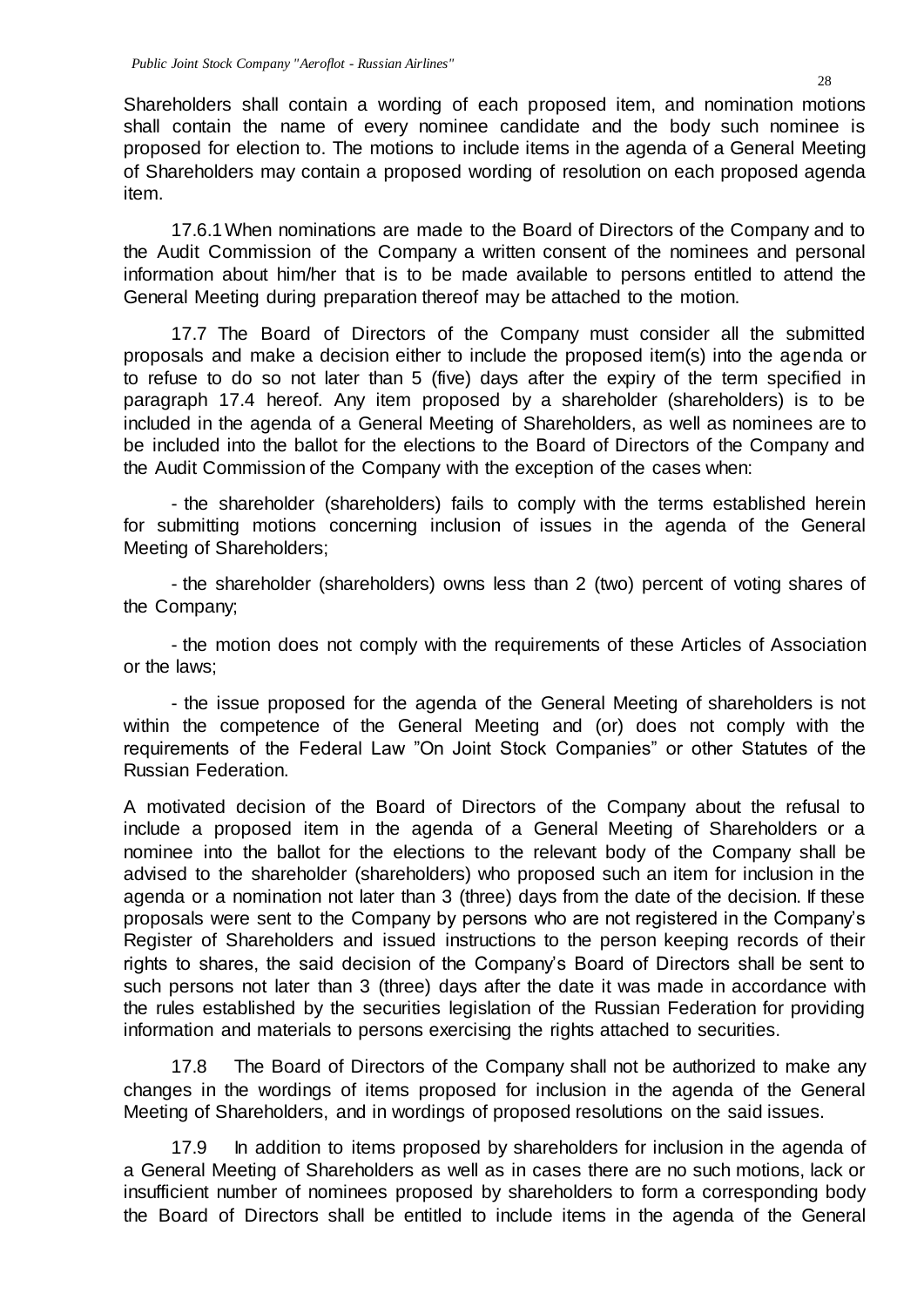Meeting or nominees into the nominations list for election to the bodies of the Company as the Board of Directors sees fit.

### **Article 18. The Extraordinary General Meeting of Shareholders**

18.1 The Extraordinary General Meeting of Shareholders shall be convened and held by the decision of the Board of Directors of the Company on its own initiative, on request of the Audit Commission of the Company, the Auditor of the Company as well as of any shareholder (shareholders) who holds at least 10 (ten) percent of voting shares of the Company as at the date of the request.

18.2 The Extraordinary General Meeting of Shareholders to be convened at the request of the Company's Audit Commission, Auditor or shareholders holding at least 10 (ten) percent of the Company's voting shares shall be held within 40 (forty) days from the date the request to hold an Extraordinary General Meeting of Shareholders is submitted, except where the Extraordinary General Meeting of Shareholders has on its agenda the election of members of the Board of Directors.

In case the proposed agenda of the Extraordinary General Meeting of Shareholders contains an item on the election of members of the Board of Directors who are to be elected by cumulative vote, the General Meeting of Shareholders shall be held within 75 (seventy-five) days from the date of the request to convene the Extraordinary General Meeting of Shareholders. In this case, the Company's Board of Directors shall set a deadline for the submission of shareholder nominations for election to the Company's Board of Directors.

In cases where, in compliance with the requirements of Article 68 of the Federal Law "On Joint Stock Companies", the Board of Directors of the Company must take a decision to convene the Extraordinary General Meeting of Shareholders for election of the members of the Board of Directors such General Meeting shall be held within 70 days from the date of such decision of the Board of Directors.

18.3 The request for convening the Extraordinary General Meeting of Shareholders shall detail the items to be included in the agenda of the proposed meeting. The request may contain the wordings of proposed resolutions on each of those items and a suggestion regarding the convening form of the General Meeting of shareholders. In case the request for convening the Extraordinary General Meeting of shareholders contains a proposal on nominations such a proposal is subject to the provisions of Article 53 of Federal Law «On Joint Stock Companies» as well as of paragraphs 17.5 and 17.6 of Article 17 of these Articles of Association.

The Board of Directors of the Company shall have no authority to introduce any changes into wordings of such items of the agenda or change the form of the Extraordinary General Meeting of Shareholders being convened by the request of the Audit Commission of the Company, the Auditor of the Company or shareholders owning at least 10 (ten) percent of voting shares of the Company.

18.4 In case the request to convene the Extraordinary General Meeting of Shareholders is initiated by a shareholder(s) it shall contain the name(s) of such shareholder(s) and details of the number, category (type) of shares held by the shareholder(s).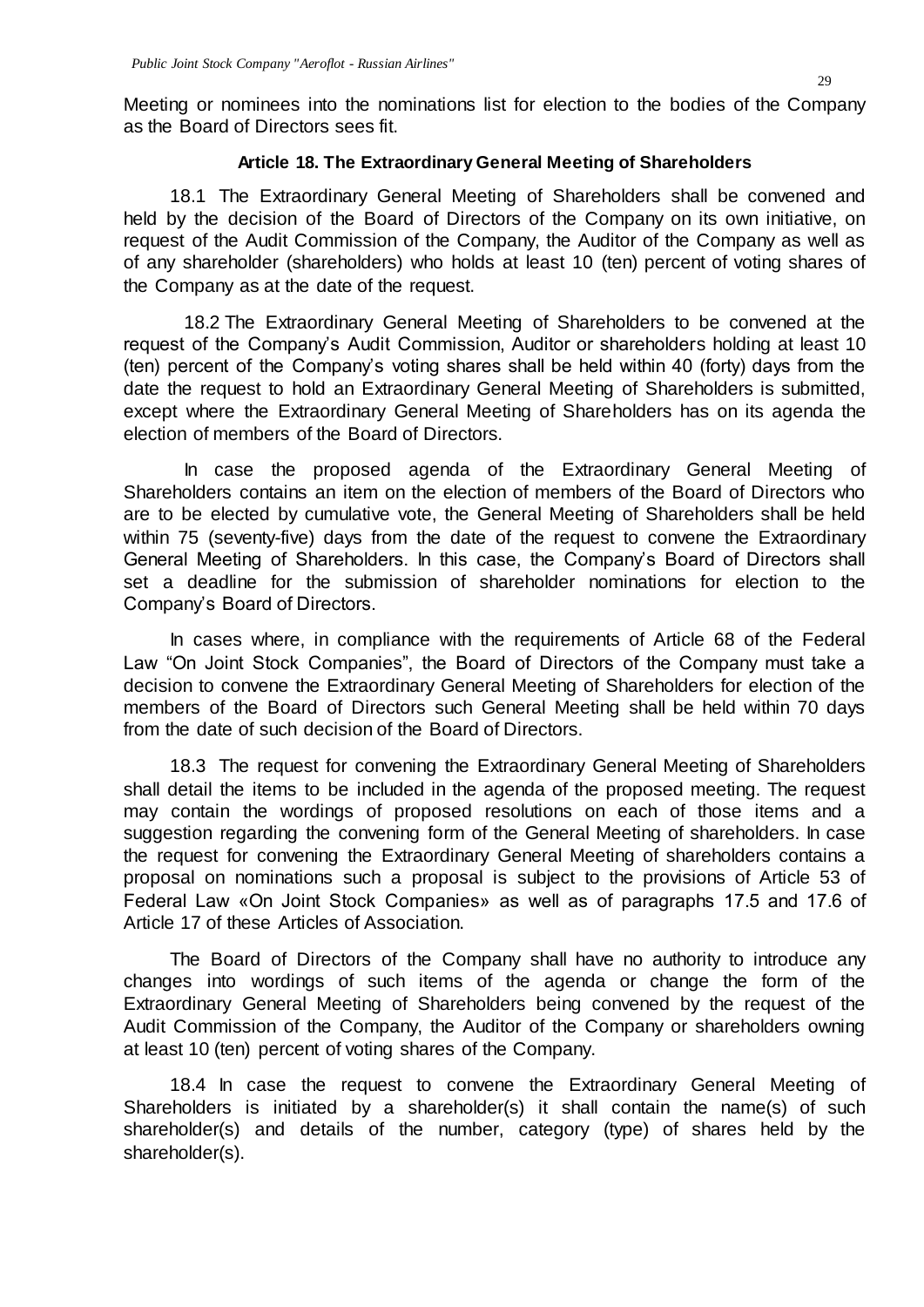The portion of voting shares held by the shareholder(s) requesting to convene the Extraordinary General Meeting of Shareholders shall be assessed at the date the request was made.

The request to convene the Extraordinary General Meeting of Shareholders shall be signed by the person(s) requesting to call the Extraordinary General Meeting of Shareholders.

The request to convene the Extraordinary General Meeting shall be deemed to be submitted by the shareholder(s) who (whose representatives) signed it.

18.4.1 The request to convene the Extraordinary General Meeting may be made by:

- mail to the address of the Company indicated in the Unified State Register of Legal Entities;

- hand delivery against receipt to a person who carries out the functions of a sole executive body of the Company, to the Chairman of the Board of Directors of the Company or any other person authorized to accept written correspondence addressed to the Company.

18.4.2 If the request to hold an Extraordinary General Meeting is sent by an ordinary letter or as any other ordinary postal item, the date indicated on the postal date stamp confirming the delivery of the postal item shall be considered to be the date of delivery of the request, and if the request to hold the Extraordinary General Meeting of shareholders is sent by registered letter or as any other registered postal item the date of the delivery to addressee shown in the relevant receipt shall be deemed the date of delivery of the request.

18.4.3 If the request to hold an Extraordinary General Meeting is delivered against receipt the date of handing over of such a request shall be deemed the date of the delivery of the request.

18.4.4. If the request to hold an Extraordinary General Meeting of Shareholders was received by the Company from persons who are not registered in the Company's Register of Shareholders and issued instructions to the person keeping records of their rights to shares, the said decision of the Board of Directors shall be sent to such persons within three days from the date of its adoption in accordance with the rules established by the securities legislation of the Russian Federation for providing information and materials to persons exercising the rights attached to securities.

18.5 The decision by the Board of Directors of the Company about convening the Extraordinary General Meeting of shareholders or refusal to do so shall be made within at 5 (five) days from the date the request was submitted by the Audit Commission, the Auditor of the Company or by a shareholder (shareholders) who owns not less than 10 (ten) percent of the voting shares of the Company.

The decision to refuse to convene the Extraordinary General Meeting of the shareholders under the request of the Audit Commission, of the Auditor of the Company and of a shareholder (shareholders) who owns not less than 10 (ten) percent of voting shares of the Company may be taken if:

- the rules for submitting a request to convene the Extraordinary General Meeting provided in Article 55 of the Federal Law "On Joint Stock Companies" are not complied with;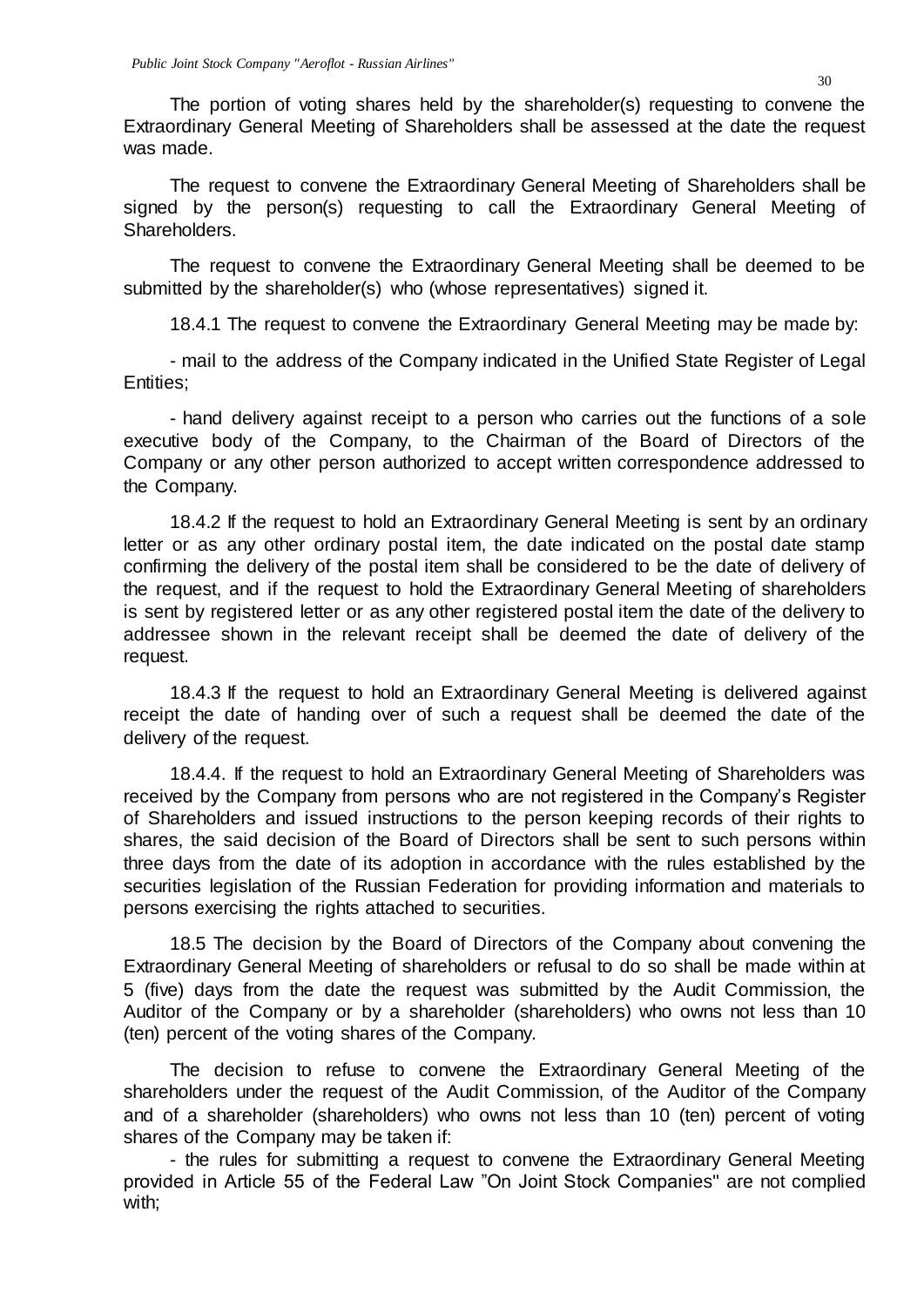- the shareholder (shareholders) requesting to convene the Extraordinary General Meeting of shareholders does not hold the required quantity of voting shares of the Company as stipulated in these Articles of Association;

- none of the issues proposed for the agenda of the Extraordinary General Meeting of Shareholders are within its competence;

- the issue proposed for the agenda of the Extraordinary General Meeting of shareholders does not comply with the provisions of the Federal Law «On Joint Stock Companies» or other statutes of the Russian Federation.

18.6 The decision of the Board of Directors to convene the Extraordinary General Meeting of shareholders or a motivated refusal to convene the Extraordinary General Meeting of Shareholders shall be advised to the persons requesting to convene the Extraordinary General Meeting of shareholders not later than three days from the date of adoption of such a decision.

18.7 If during the established time the Board of Directors fails to make the decision to convene the Extraordinary General Meeting of Shareholders or the decision is made to refuse to convene the Extraordinary General Meeting of shareholders, the body of the Company or the persons requesting to convene the Extraordinary General Meeting of Shareholders may apply to a court to force the Company to hold an extraordinary general meeting of shareholders.

## **Article 19. The Board of Directors of the Company**

19.1 The Board of Directors of the Company shall carry out the overall management of the Company business except the issues falling within the competence of the General Meeting of shareholders.

19.2 The competence of the Board of Directors of the Company shall cover the issues of overall management of the Company business except issues falling within the competence of the General Meeting of the Shareholders.

The following issues shall fall within the competence of the Board of Directors of the Company:

1) setting the priorities of the Company activities;

2) calling the Annual and Extraordinary General Meetings of Shareholders except for cases provided for by paragraph 18.7 of Article 18 of these Articles of Association;

3) approval of the agenda of the General Meetings of Shareholders;

4) determining the date of completing the list of persons entitled to attend the General Meeting of Shareholders and resolving other issues within the competence of the Board of Directors of the Company in relation to the preparation and conducting of the General Meeting of Shareholders;

5) increasing the Company's authorized capital by placing additional shares within the number of authorized shares, placement by the Company of bonds and other issuable securities and making a decision to file an application for the listing of the Company's shares and (or) issuable securities of the Company convertible into shares of the Company;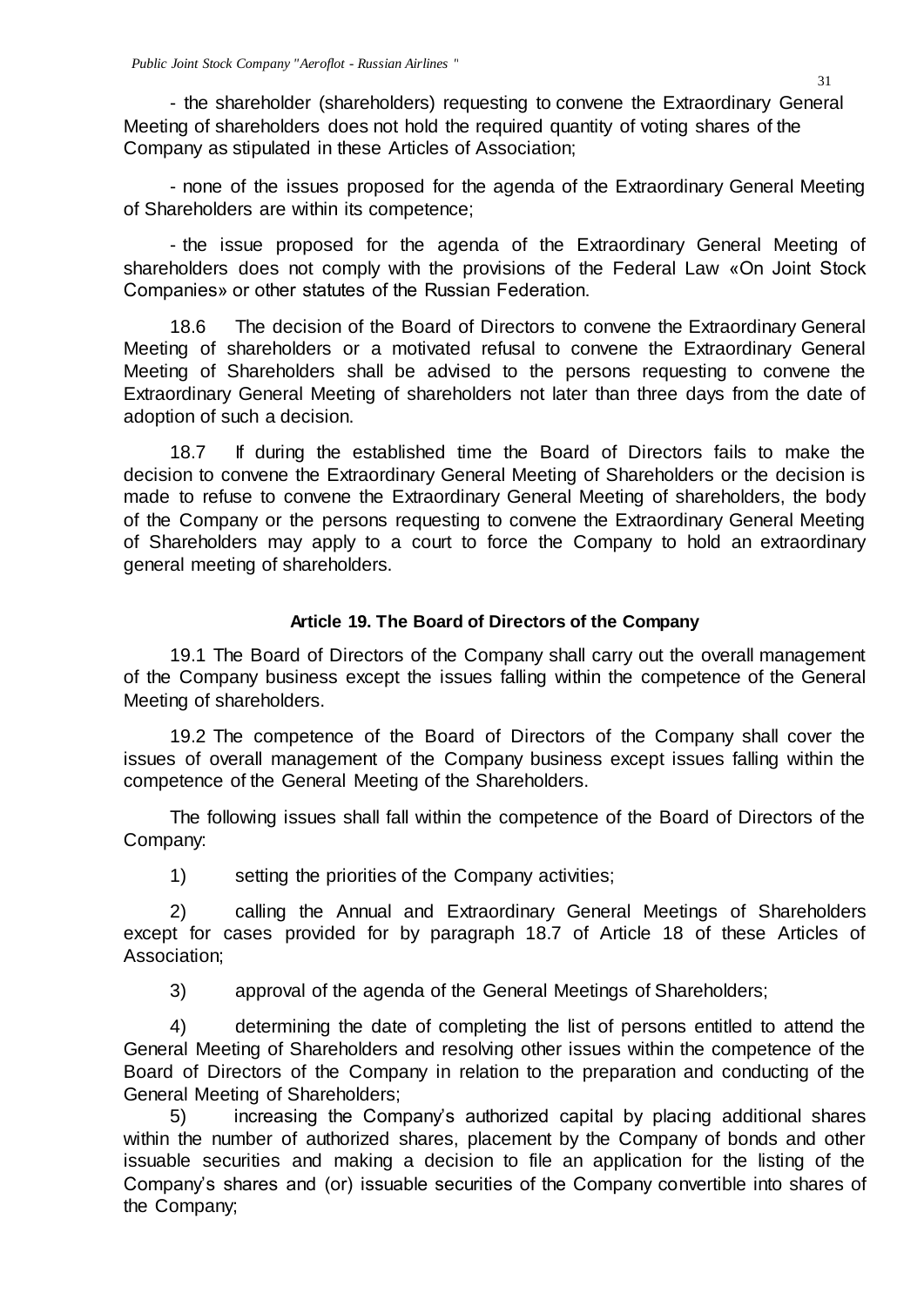6) assessment of the value (pecuniary valuation) of assets, cost of placement and redemption of issuable securities;

7) redemption of shares, debentures and other securities placed by the Company in cases provided by the Federal Law "On Joint Stock Companies";

8) election of the General Director of the Company and early termination of his/her term of office;

9) determination of the numerical composition and the term of office of the Executive Board members;

10) determination of the amounts of remunerations and compensations payable to the General Director and to Members of the Executive Board of the Company, approval of terms and conditions of labor agreements concluded with them;

11) appointment of the members of the Executive Board and early termination of their term of office as well as approval of candidates for the positions of deputies of the General Director under General Director's recommendation;

12) recommendations on the amounts of remuneration and compensations payable to the members of the Audit Commission and of the Board of Directors, and determining of the amount of fees payable to the Company Statutory Auditor;

13) recommendations on the amount of dividends on shares and the order of payment thereof;

14) use of the reserve and other funds of the Company;

15) approval of the internal documents of the Company regulating the operations of the Board of Directors and commissions of the Board of Directors of the Company, except for the Provisions on Board of Directors of the Company as well as the general policy of risk management and internal control of the Company, defining the principles and approaches to organizing the system of risk management and internal control in the Company;

16) adopting resolutions in relation to the Company's participation and termination of participation in subsidiary companies as well as in any other organizations, except for cases specified in subparagraph 18 of paragraph 1 of Article 48 of the Federal Law "On Joint Stock Companies";

17) approval of major transactions (including loans, credits, pledges, guaranties) or several interconnected transactions involving assets the value of which amounts to 25 (twenty-five) to 50 (fifty) percent of the balance sheet value of the Company's assets as assessed using the Company's financial statements at the latest reporting date in the order provided in Article 79 of the Federal Law "On Joint Stock Companies";

18) approval of transactions provided in Chapter XI of the Federal Law "On Joint Stock Companies";

19) approval of a transaction or several interconnected transactions (including loans, credits, pledges, guaranties), other than transactions carried out in the course of the Company's regular business operations, in connection with a purchase, alienation or possible alienation by the Company directly or indirectly of assets the total value of which exceeds 100,000,000 (one hundred million) US dollars (or equivalent of the said amount) at the date of the decision on the approval of the relevant transaction and is less than 25 (twenty-five) percent of the balance sheet value of the Company's assets assessed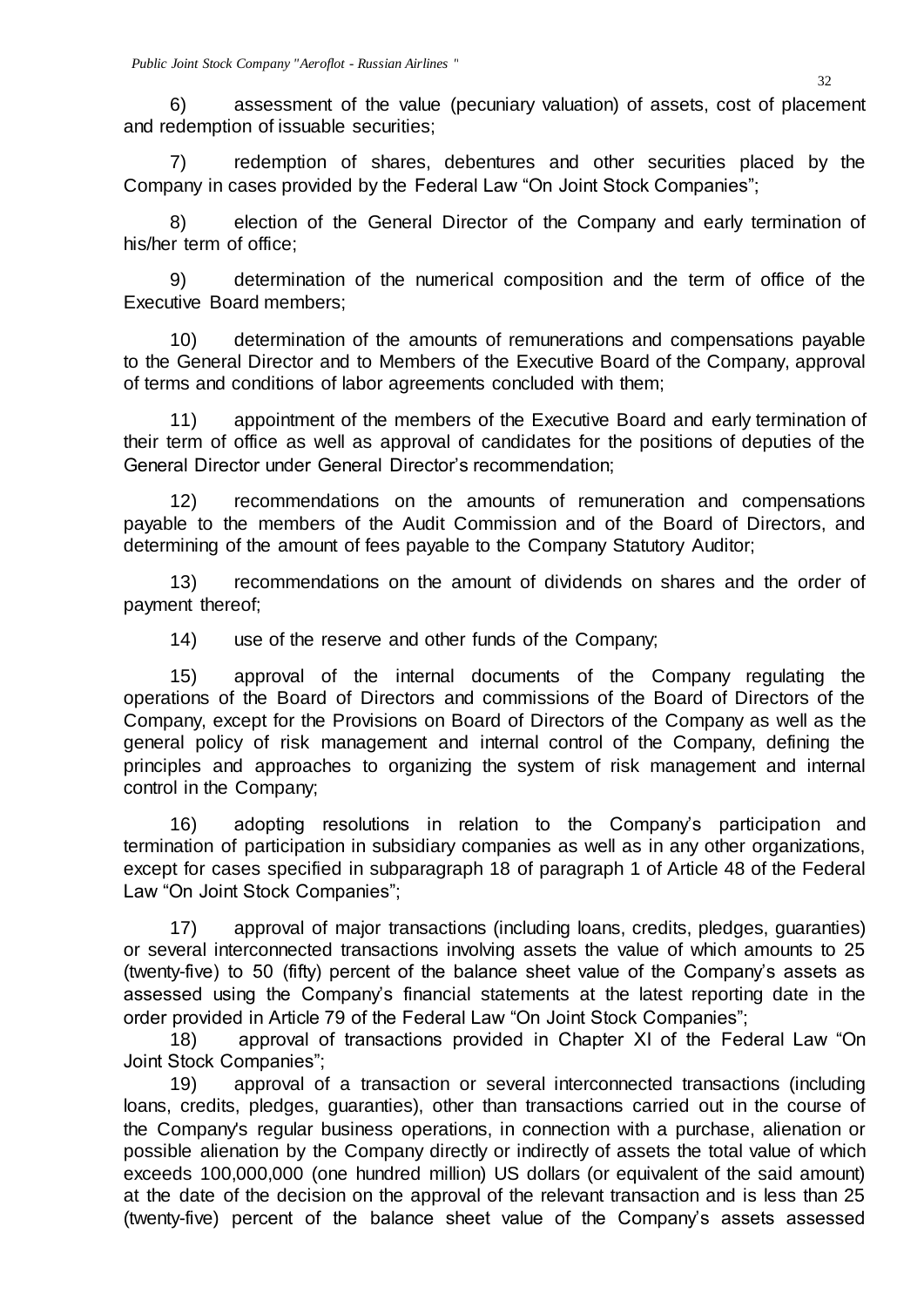according to the Company's financial statements at the latest reporting date, as well as approval of transactions for sale and purchase of aircraft, financial lease (leasing) of aircraft, long term leasing of aircraft (above 1 year), aircraft mortgage as a security for financing and refinancing of credits, except for cases when such transactions are approved in the order established for approval of major transactions or transactions involving specific interests;

20) determining the position of the Company and its representatives during consideration by governing bodies of its subsidiaries of an acquisition of shares (participatory interests) in other business entities, including at their establishment, if the transaction price is equal to or greater than 15 percent of the book value of the assets of the subsidiary determined from its financial statements as at the latest reporting date;

21) determining the position of the Company and its representatives during the consideration by the management bodies of subsidiaries of approval of a transaction or a series of related transactions of subsidiary companies (including loan, credit, mortgage, guarantee), except for transactions made in the course of their ordinary business activities related to the acquisition, alienation or possible alienation by a subsidiary, directly or indirectly, of assets, the cost of which exceeds 100,000,000 (one hundred million) US dollars (or its equivalent) as of the date of the decision on the approval of the relevant transaction

22) approval of the appointment of the Specialized Registrar of the Company and the terms and conditions of the contract therewith and termination of the contract with it;

23) approval of the plan of production, commercial, financial and economic activity, budget, including funding the capital investments of the Company;

24) approval of the organizational structure of the Company;

25) taking decisions on alienation by the Company of treasury shares and quasitreasury shares

26) submitting matters relating to reorganization or liquidation of the Company to the General Meeting of Shareholders;

27) submitting matters regarding increase or reduction of the Company's authorized capital, determination of the price (monetary valuation) of the property contributed in payment for additional shares placed by the Company to the General Meeting of Shareholders;

28) submitting matters related to the amendment of the Company's Articles of Association, listing and delisting of Company shares and/or securities convertible into shares of the Company to the General Meeting of Shareholders;

29) accepting recommendations regarding a voluntary or mandatory offer received by the Company;

30) other matters provided by the Federal Law "On Joint Stock Companies" and these Articles of Association.

Issues within the competence of the Board of Directors of the Company shall not be delegated for resolution to executive bodies of the Company.

19.3 The members of the Board of Directors of the Company shall be elected by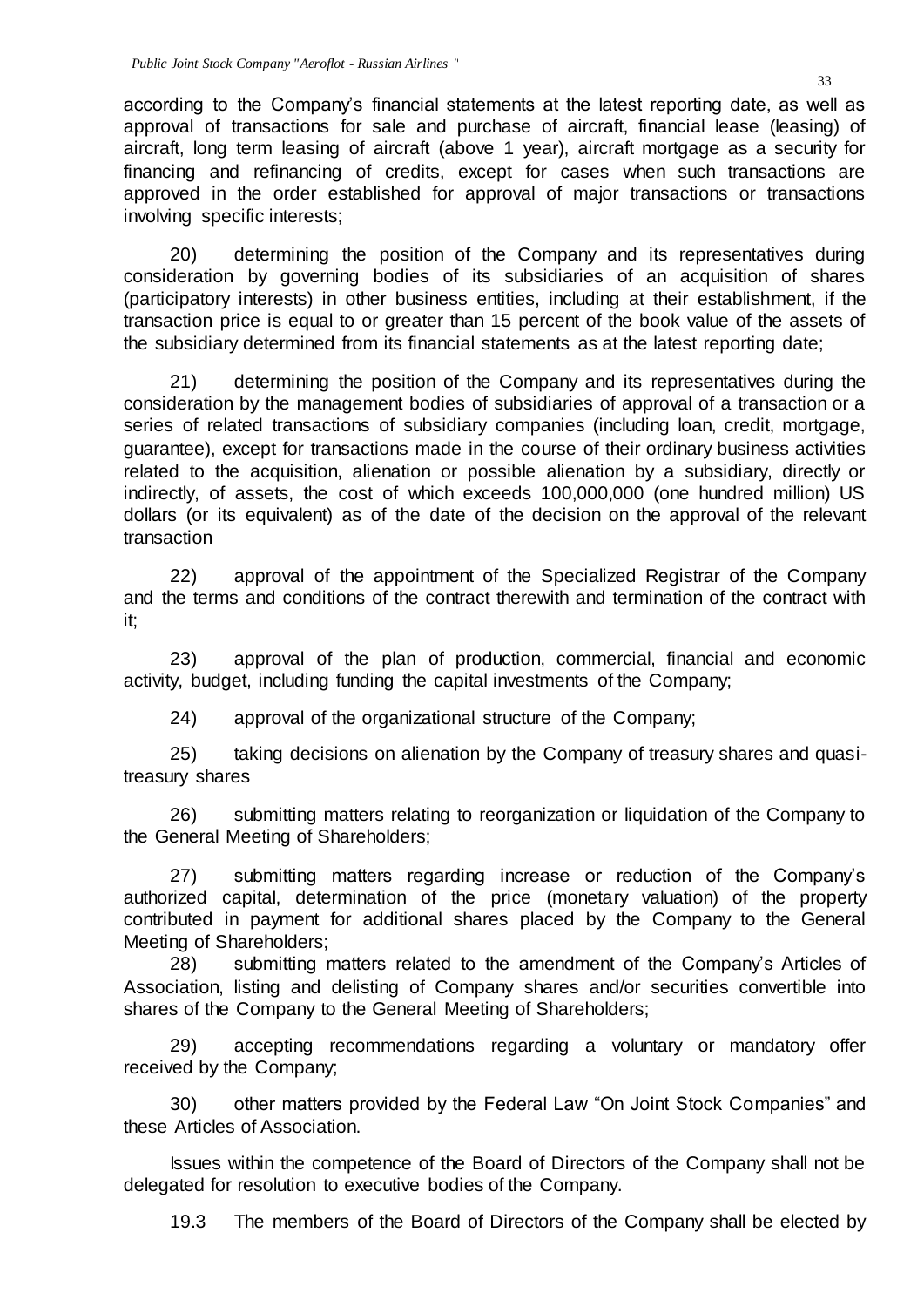the General Meeting of Shareholders in the order provided by the Federal Law «On Joint Stock Companies» and by the Articles of Association of the Company for the term until the next Annual General Meeting of Shareholders in the quantity of 11 (eleven) persons.

If the Annual General Meeting of shareholders was not conducted within the time limits stipulated in paragraph 16.1 of Article 16 hereof the powers of the Board of Directors of the Company shall expire with the exception of powers related to the preparation, convening and conducting the Annual General Meeting of shareholders.

Persons elected to the Board of Directors of the Company can be reelected any number of times without limitation.

Only a natural person can be a member of the Board of Directors of the Company. A member of the Board of Directors may not be a shareholder of the Company.

19.4 Elections of the members of the Board of Directors are carried out by a cumulative vote. The cumulative vote means that the number of votes belonging to each shareholder is multiplied by the number of persons nominated for election to the Board of Directors, and a shareholder shall have the right to cast the resultant number of votes thus belonging to him/her/it for one nominee or distribute them among two or more nominees.

The nominees who received the largest number of votes shall be deemed elected to the Board of Directors of the Company.

19.5. The number of the members of the Executive Board shall not be more than a quarter of the total number of members of the Board of Directors and none of the members of the Executive Board can be the Chairman of the Board of Directors of the Company.

The requirements to the persons elected to the Board of Directors of the Company may be determined by the Regulations on the Board of Directors of PJSC "Aeroflot".

19.6 The Board of Directors shall elect the Chairman of the Board of Directors from among its members by a majority vote of the total number thereof.

The Board of Directors of the Company shall have the right to reelect its Chairman at any time by a majority of votes of the total number of the members of the Board of Directors of the Company.

The Chairman of the Board of Directors of the Company shall organize its activity call meetings of the Board of Directors of the Company and preside at the meetings of the Board of Directors, arrange the taking of minutes of the meetings and preside at the General Meetings of the Shareholders.

In the absence of the Chairman of the Board of Directors of the Company his/her functions shall be carried out by one of the members of the Board of Directors of the Company by the decision of the Board of Directors of the Company.

19.7 By the decision of the General Meeting of Shareholders the members of the Board of Directors of the Company during their term may be paid a remuneration and (or) compensations for expenses connected with the discharge of their duties of members of the Board of Directors.

19.8 The Board of Directors, by the majority of votes of its members, shall appoint the Executive Secretary who shall be responsible for arrangements for and dispatch of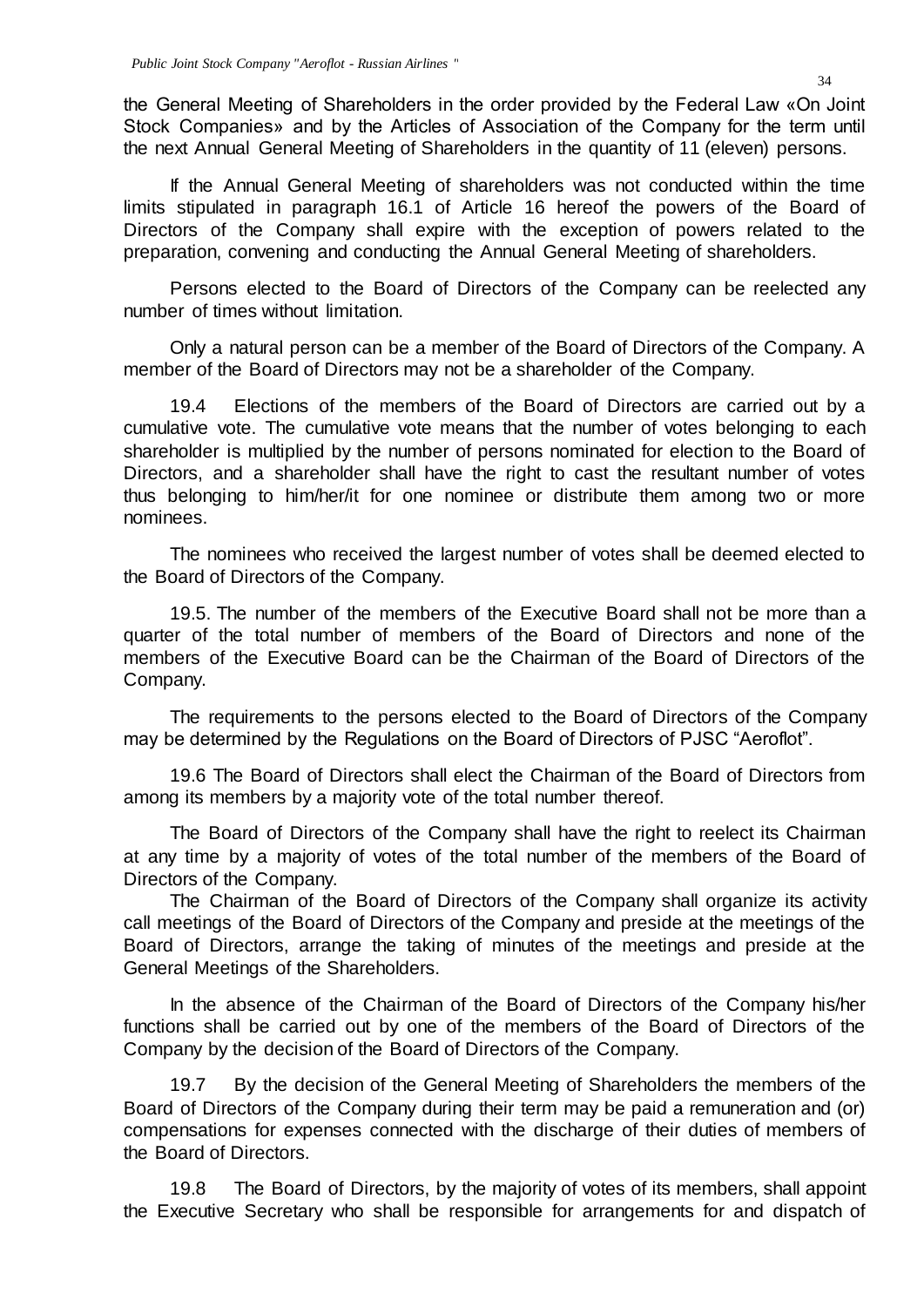business of the meetings of the Board of Directors, administration of affairs of the General Meetings of Shareholders and of the meetings of the Board of Directors, for the taking of the minutes of the General Meetings of Shareholders and minutes of the meetings of the Board of Directors of the Company as well as for signing and providing extracts from the said minutes.

The General Director on behalf of the Company shall conclude a labor agreement with the Executive Secretary the terms and conditions of which are subject to the approval by the Board of Directors of the Company.

The Administration of the Board of Directors headed by the Executive Secretary of the Board of Directors shall be responsible for the management of affairs of the Board of Directors. The Board of Directors shall approve the numerical composition of the Administration of the Board of Directors and the amount of remunerations payable to employees thereof.

Financing of the Board of Directors Administration and any events carried out by the Board of Directors shall be provided from the funds of the Company.

19.9. A member of the Board of Directors shall immediately notify the Company of his/her election to governing bodies of other organizations.

#### **Article 20. Meetings of the Board of Directors of the Company**

20.1. Meetings of the Board of Directors shall be called as necessary, but at least once a month. The meetings of the Board of Directors shall be called by the Chairman of the Board of Directors of the Company at its own initiative, following a request by any member of the Board of Directors, of the Audit Commission or the Statutory Auditor, an executive body of the Company and of shareholders possessing at least 10 (ten) percent of the voting shares of the Company.

20.2. A notice of a meeting of the Board of Directors of the Company together with the agenda and materials for all items on the agenda shall be given to the members of the Board of Directors of the Company not later than 10 (ten) days prior to the date of the meeting, and in exceptional cases, as well as in the case provided for in paragraph 18.5. of article 18 of these Articles of Association, not later than 4 days prior to the meeting.

Materials pertaining to the Board of Directors meetings' agenda issues that contain commercial or business secrets, any other confidential information shall be considered by the Board of Directors Members directly at the meetings of the Board. For that end the Members of the Board (or their formally authorized representatives) are provided an opportunity to preliminarily familiarize themselves with such materials in the Administration of the Board of Directors.

20.3 The Board of Directors may adopt decisions by absentee voting.

20.4 The quorum for meeting of the Board of Directors of the Company shall be deemed present if it is attended by at least half of the total number of the elected members of the Board of Directors of the Company.

A written opinion of a member of the Board of Directors who failed to attend the meeting shall be taken into account when assessing the presence of quorum and counting vote returns on the agenda items.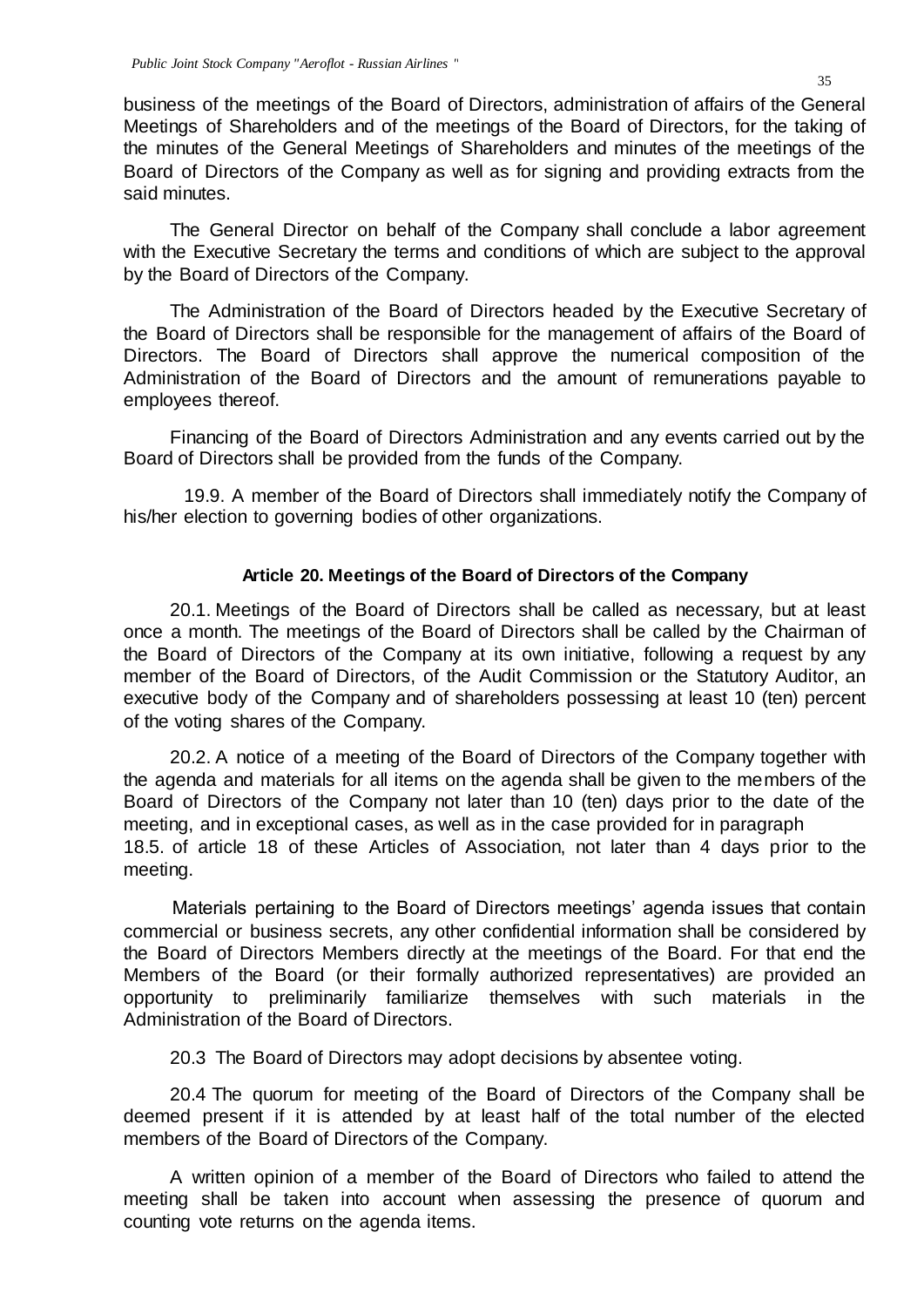In case the number of the members of the Board of Directors of the Company becomes less than the quantity of the quorum required as provided above the Board of Directors of the Company shall be required to call an Extraordinary General Meeting of Shareholders to elect new members to the Board of Directors. The remaining members of the Board of Directors of the Company shall be authorized to make decisions only in relation to the convening of the said Extraordinary General Meeting of Shareholders.

20.5. Decisions at the meetings of the Board of Directors of the Company shall be made by the majority of votes of the members of the Board of Directors in attendance at the meeting unless otherwise provided by the Federal Law "On Joint Stock Companies" or these Articles of Association. The most important agenda items shall be considered by the Board of Directors at physical meetings.

Decision on issues provided for by subparagraphs 1, 3, 5, 13, 26 to 29 of paragraph 19.2 of article 19 hereof shall be made by a majority vote of all elected members of the Board of Directors.

The most important agenda items include items specified in subparagraphs 1, 3, 5, 13, 26 to 29, paragraph 19.2, Article 19 hereof.

Decisions on approval of the transactions referred to in subparagraph 17 of Article 19 hereof shall be adopted by all members of the Board of Directors unanimously, the votes of the exiting members of the Board being disregarded. If no unanimous accord of the Board of Directors of the Company is achieved on the issue of approval of such a transaction, following a decision of the Board of Directors of the Company the issue of approval of such a transaction may be proposed for resolution by the General Meeting of shareholders. In this case the resolution on approval of such a transaction shall be adopted by the General Meeting of shareholders by the majority of votes of shareholders holders of voting shares participating in the General Meeting of shareholders.

In cases of valuation of the property to be disposed of or acquired in a transaction specified in subparagraph 17, paragraph 19.2., Article 19 hereof, or an interested party transaction specified in subparagraph 18, paragraph 19.2., Article 19, the Board of Directors may retain an appraiser with an impeccable reputation in the market place and appraisal experience in the relevant field or provide the reasons for not retaining an appraiser.

Decisions on the approval of a transaction in relation of which there are any interested parties shall be adopted by the majority of votes of independent directors who have no interest in the proposed transaction. Should all the members of the Board of Directors be deemed to be interested parties and / or not independent directors the transaction may be approved by decision of the General Meeting of Shareholders adopted in the order provided in paragraph 4 of Article 83 of the Federal Law "On Joint Stock Companies".

In resolving issues of the agenda of the Board of Directors of the Company every member of the Board of Directors of the Company shall have one vote.

No transfer of the voting right by any member of the Board of Directors of the Company to another person including another member of the Board of Directors of the Company shall be allowed.

In making the decision in case of a tie vote of the members of the Board of Directors of the Company the vote of the Chairman of the Board of Directors of the Company shall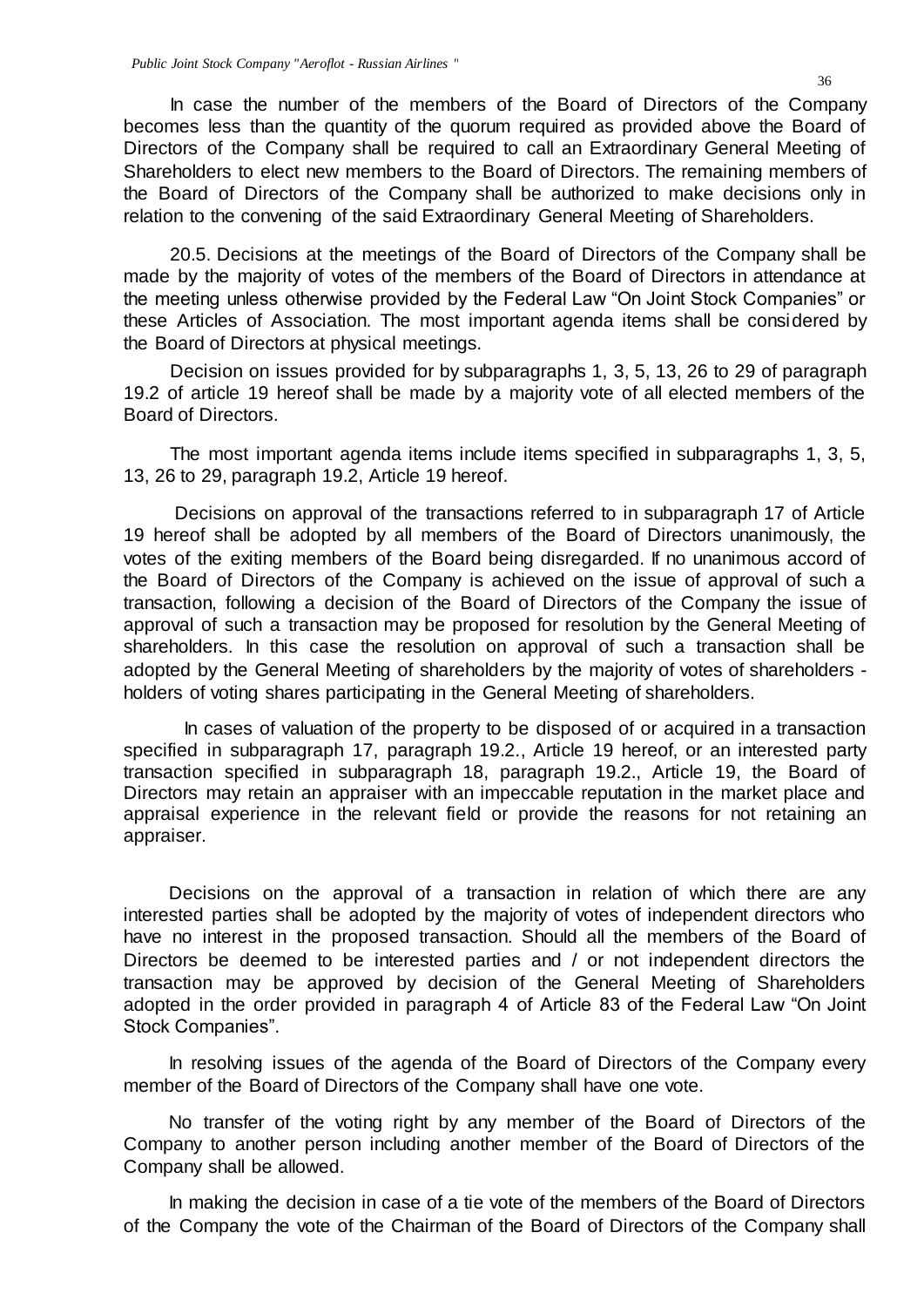be the casting vote.

20.6. Minutes are taken at the meetings of the Board of Directors of Directors.

The minutes of a meeting of the Board of Directors shall be completed not later than 3 (three) days following the Meeting and upon its signing a copy thereof shall be delivered to every member of the Board of Directors.

The minutes of the meeting shall contain: the venue and time of the meeting; the attendance list; the agenda of the meeting; the issues put to vote and the vote returns on each issue and the resolutions adopted.

The minutes of a meeting of the Board of Directors shall be signed by person chairing the meeting who is responsible for the accuracy of the contents of the minutes.

## **Article 21. Executive Bodies of the Company**

21.1 The management of the current business of the Company shall be carried out by the sole executive body of the Company, i.e. by the General Director, and by the collective executive body of the Company, i.e. by the Executive Board. The Executive Bodies shall be accountable to the Board of Directors and to the General Meeting of Shareholders.

The General Director shall also have the functions of the Chairman of the Executive Board.

The Executive Board of the Company shall be formed and its powers shall be terminated before the term by the decision of the Board of Directors of the Company.

21.2 The General Director shall be elected by the Board of Directors for the term not exceeding 5 years.

The Board of Directors shall have the authority to early terminate the powers of the General Director having fulfilled the terms and conditions of the labor agreement with him/her.

Under the decision of the General Meeting of Shareholders the powers of the General Director may be delegated under a contract to a commercial organization (managing organization) or to an individual entrepreneur (manager). The decision about the delegation of the General Director's powers to a managing organization or to a manager shall be made by the General Meeting of Shareholders only under the proposal of the Board of Directors of the Company.

21.3 The competence of the executive bodies of the Company shall include all issues related to the running of current activities of the Company other than the issues within the competence of the General Meeting of Shareholders or the Board of Directors of the Company.

The executive bodies of the Company shall be responsible to ensure the execution of the decisions adopted by the General Meeting of Shareholders and by the Board of Directors of the Company.

21.4 The Executive Board shall act pursuant to the Articles of Association and the Regulations on the Executive Board as approved by the General Meeting of Shareholders. Within the competence of the Executive Board shall fall the following issues: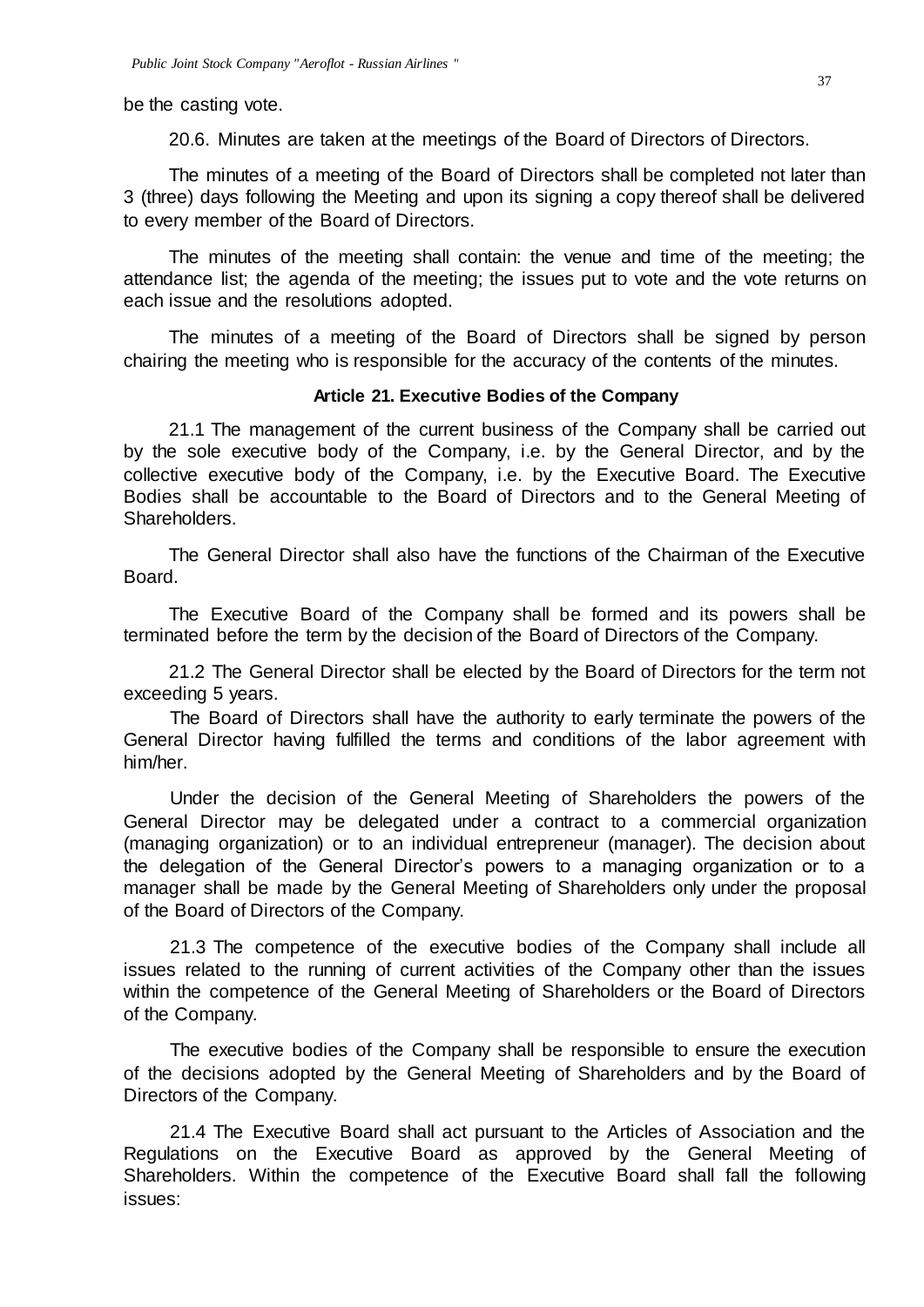1) adopting decisions in relation to the issues of the current Company business and economic activities as proposed by the Board of Directors and the General Director, with the exception of matters falling within the competence of the General Meeting of Shareholders or the Board of Directors of the Company. The Executive Board has the right to seek recommendations from the Board of Directors in relation to taking a decision on any matter connected with the Company's activity;

2) preparing recommendations for the Board of Directors and the General Director on issues concerning conclusion of transactions referred to in subparagraphs 19 to 21 of paragraph 19.2 of article 19 and by subparagraph 12 of paragraph 21.5 of Article 21 of these Articles of Association;

3) adopting decisions on taking or giving loans, taking credits, guaranties, providing other types of securities both for the liabilities of the Company and for the benefit of third parties if the issues do not fall within the competence of the General Meeting of shareholders or the Board of Directors of the Company;

4) preparing and submitting to the Board of Directors of the Company annual business plans for the Company, annual reports, annual accounting statements including profit and loss statements (profit and loss accounts) and other reporting documents;

5) regular informing the Board of Directors of the Company on the financial status of the Company, implementation of the priority programs, transactions and decisions that may materially affect the state of affairs of the Company;

6) providing for administrative and technical support of the work of the General Meeting of shareholders, the Board of Directors, the Audit Commission of the Company;

7) submitting estimations of cost for arranging and conducting General Meetings of Shareholders of the Company for approval by the Board of Directors of the Company;

8) analyzing and summarizing the results of operation of separate structural departments of the Company and preparing recommendations on improving the operation of both structural departments of the Company and the Company as a whole;

9) approval of internal documents of the Company as proposed by the General Director (except for documents subject to approval by the General Meeting of Shareholders and the Board of Directors of the Company);

10) resolving on the establishment of branches and representative offices of the Company and termination of their activities.

11) taking decisions on other issues of financial and business activities of the Company before submitting those issues for review by the Board of Directors.

The quorum for meeting of the Executive Board of the Company shall be at least half of the total number of the elected members of the Executive Board. Decisions of the Executive Board of the Company shall be adopted by a majority vote of the Executive Board of the Company participating in the meeting, unless otherwise provided by the Federal Law "On Joint-Stock Companies" or these Articles of Association. In case of equality of votes when adopting a resolution the vote of the Chairman of the Executive Board shall be decisive.

21.5 The General Director shall act on behalf of the Company without any power of attorney, namely:

1) shall ensure implementation of the General Meeting of Shareholders' and of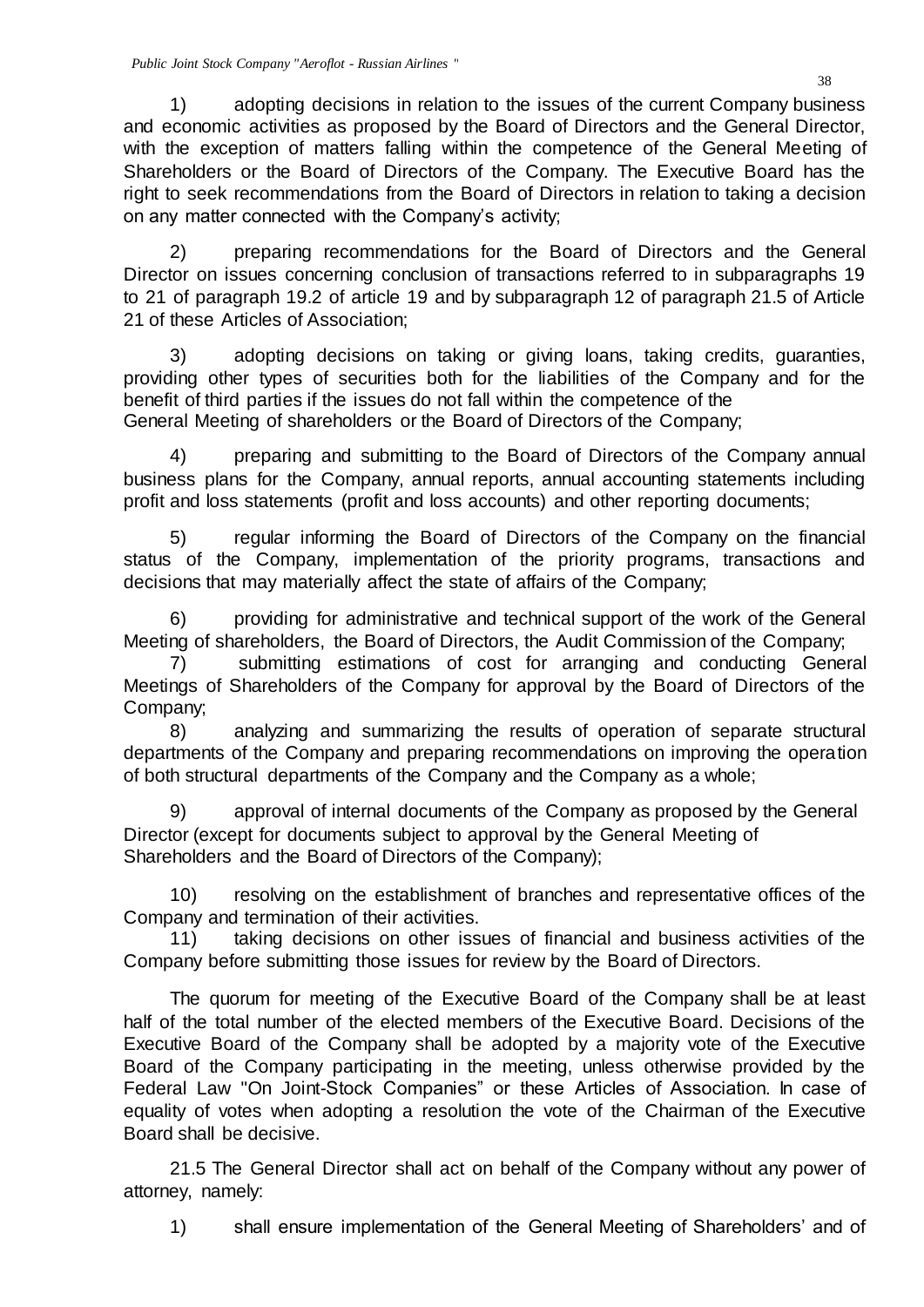#### the Board of Directors' resolutions;

2) shall carry out the day-to-day management of the Company in compliance with the main objectives of the Company;

3) shall approve the staff list;

4) shall dispose of the Company assets to provide for its day-to-day activities within the limits established by the legislation of the Russian Federation and these Articles of Association;

5) shall represent the Company in any agencies, companies and organizations both in the Russian Federation and abroad including foreign countries;

6) shall appoint deputies of the General Director upon approval of relevant nominees by the Board of Directors, assign duties between them, determine their powers and authority;

7) shall conclude labor agreements with the employees of Company, apply incentives and penalties to the staff members;

8) shall issue orders and instructions mandatory for execution by all Company employees;

9) shall represent the Executive Board's positions at general meetings and meetings of the Board of Directors;

10) in the capacity of the Chairman of the Executive Board, shall manage its operation, call meetings and determine the agenda for every meeting;

11) shall submit to the Board of Directors of the Company for approval proposals for personal composition of the Executive Board;

12) shall conclude transactions or several interrelated transactions in relation to the acquisition or alienation or possible alienation by the Company directly or indirectly of assets of the value of up to \$100,000,000 (one hundred million) U.S. dollars (or the equivalent of this amount in any other currency as at the date the decision on approval of such transaction is made) unless this issue falls within the competence of the General Meeting of Shareholders, the Board of Directors or the Executive Board of the Company and shall ensure the discharge of obligations assumed by the Company in relation to such transactions;

13) shall issue powers of attorney on behalf of the Company. The General Director shall not be authorized to delegate his / her powers under any power of attorney in relation to execution of transactions subject to approval by the managing bodies of the Company failing the said approval;

14) shall arrange accounting and accounting (financial) reporting of the Company;

15) shall submit annual reports and other financial statements to relevant agencies;

16) shall arrange publication in mass media of information as required by the Federal Law "On Joint Stock Companies" and by other regulations;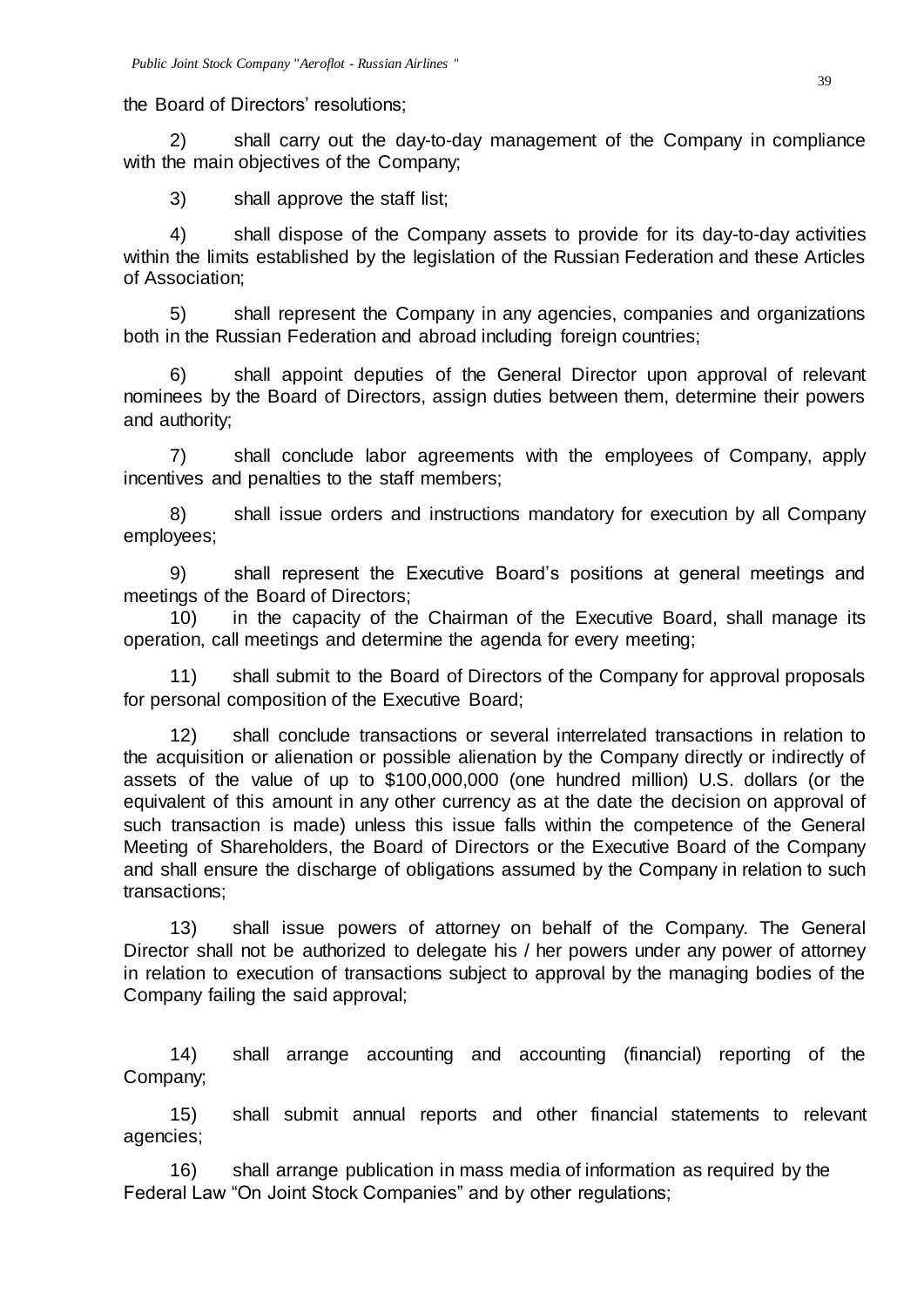17) shall have the right to delegate some of the General Director' powers to persons carrying out managerial functions in the Company;

18) shall carry out any actions required to accomplish the objectives of Company and ensuring its normal operation in accordance with the applicable legislation of the Russian Federation and these Articles of Association other than the functions assigned by the Federal Law "On Joint Stock Companies" and these Articles of Association to other managing bodies of the Company;

19) shall determine the list of positions to be filled by contest and the procedure of appointment to those positions;

20) shall appoint a person from among the deputies of the General Director to carry out duties of the General Director in case the latter if absent from his/her office due to any reason including vacations, business trips or illness.

21.6 The rights and responsibilities of the General Director of the Company, members of the Executive Board of the Company shall be stipulated by the labor agreements concluded by the Company with each of them.

The labor agreement with the General Director on behalf of the Company shall be signed by the Chairman of the Board of Directors of the Company (or by a person authorized by the Board of Directors of the Company), and with the members of the Executive Board of the Company - by the General Director. The agreements shall be

signed for a term not exceeding 5 (five) years.

The relations between the Company and the General Director of the Company and the members of the Executive Board of the Company shall be subject to the Russian Federation labor legislation to the extent it does not run contrary to the provisions of the Federal Law "On Joint Stock Companies".

The General Director of the Company and members of the Executive Board of the Company may hold positions in managing bodies in other organizations only under the consent of the Board of Directors of the Company.

21.7 The Board of Directors of the Company may at any time make a decision about early termination of the term of the General Director, members of the Executive Board of the Company, deputies of the General Director and about formation of new executive bodies.

21.8 Minutes shall be kept at the meetings of the Executive Board of the Company. The minutes of any meeting of the Executive Board of the Company shall be made available to the members of the Board of Directors of the Company, the Audit Commission of the Company, the Executive Board, the Statutory Auditor of the Company upon their request.

The meetings of the Executive Board of the Company shall be arranged by the General Director of the Company who signs all documents on behalf of the Company and minutes of the meetings of the Executive Board of the Company, acts on behalf of the Company without a power of attorney in accordance with the decisions of the Executive Board of the Company adopted within its competence.

Transfer of the right to vote by a member of the Executive Board of the Company to another person including other members of the Executive Board of the Company shall be prohibited.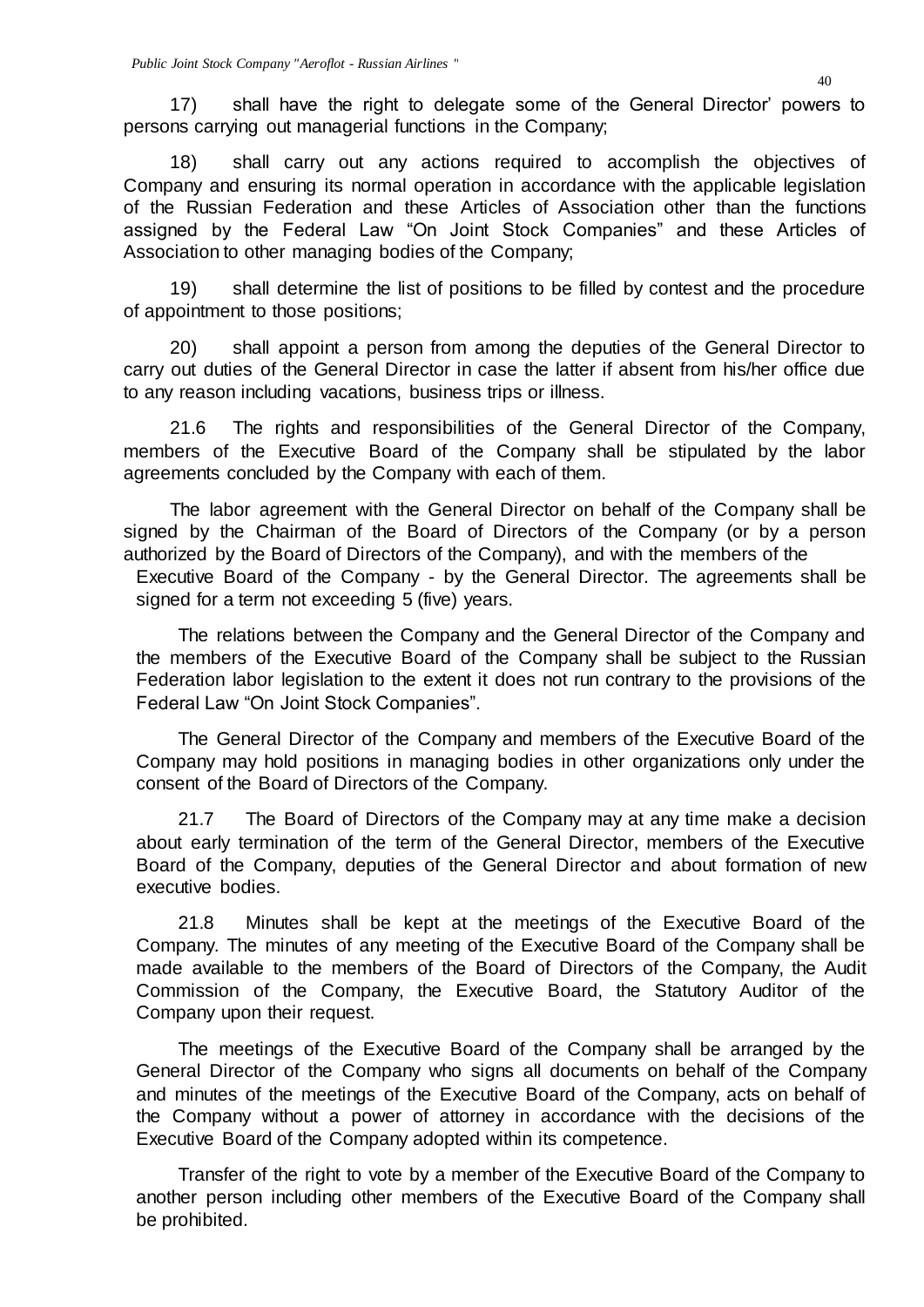## **Article 22. Liabilities of the Members of the Board of Directors, the General Director, the Members of the Executive Board, and Persons Interested in the Execution of a Transaction by the Company**

22.1 Members of the Board of Directors of the Company, the General Director of the Company, members of the Executive Board of the Company as well as the managing organization or the executive manager in implementing their rights and duties shall act in the best interests of the Company, use their rights and discharge their duties in relation to the Company reasonably and in good faith.

22.2 Members of the Board of Directors of the Company, the General Director of the Company, members of the Executive Board of the Company as well as the managing organization or the manager shall be liable to the Company for any losses caused by their culpable actions (inaction).

Members of the Board of Directors of the Company and the Executive Board of the Company who did not take part in the vote or voted against the decision that caused the damages to the Company shall not be liable.

22.3. When assessing the grounds and the extent of the liability of the members of the Board of Directors of the Company, the General Director, and members of the Executive Board, normal business practices and other circumstances affecting the business shall be taken into account.

22.4. If pursuant to the provisions of this Article several persons are held liable they shall bear joint liability to the Company.

Representatives of the government or a municipal unit in the Board of Directors shall bear the same liability as provided in this Article for other members of the Board of Directors.

22.5. Any transaction involving interested persons shall be made in accordance with the requirements and the order provided by the Federal Law "On Joint Stock Companies". The persons deemed to be interested in entering into such transaction shall have no right to receive directly or indirectly any remuneration for exerting influence on the decision making by the Board of Directors, the General Director, the Executive Board of the Company in the process of reviewing a transaction they are interested in.

22.6. Members of the Board of Directors of the Company and persons holding positions in the managing bodies of the Company during their term of office in this capacity shall have no right to establish or participate in enterprises competing with the Company.

22.7 The General Director of the Company shall be liable for organizing the work and creating conditions in the Company required to protect the information, which is a state secret, and for any violation of access limitations imposed by the legislation concerning familiarization with information constituting a state secret.

Members of the Board of Directors of the Company must prevent any public disclosure of the commercial and business information, other confidential information found in the materials on the issues in the agenda of meetings of the Board of Director of the Company before a relevant decision in relation thereof is adopted. Members of the Board of Directors of the Company shall ensure that all and any measures to prevent potential public disclosure of the said information by their subordinates having access to the materials related to the agenda of meetings of the Board of Director of the Company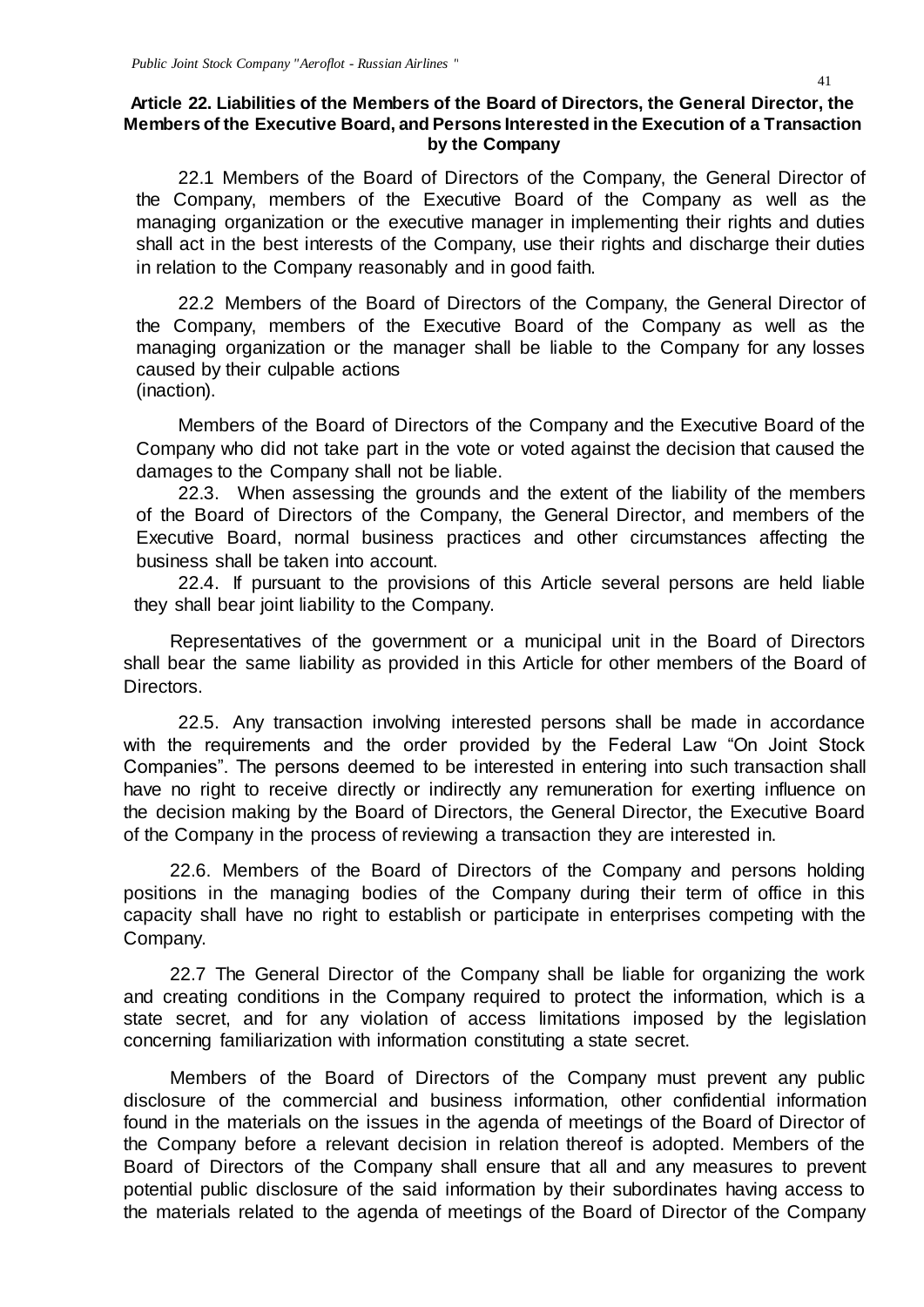have been taken.

#### **Article 23. Supervision over Financial and Economic Activity of the Company**

23.1 To supervise financial and business activities of the Company the General Meeting of the shareholders in compliance with these Articles of Association shall elect the Audit Commission of the Company composed of 5 (five) members until the next annual meeting of shareholders.

23.2 The competence and the proceedings of the Audit Commission of the Company shall be described in the Regulations on the Audit Commission of the Company that are subject to approval of the General Meeting of Shareholders.

23.3 The auditing of financial and business activities of the Company shall be carried out for the results of the Company's activity for each year, as well as at any time by an initiative of the Audit Commission, by the decision of the General Meeting of Shareholders, the Board of Directors of the Company or at the request of a shareholder (shareholders) possessing in aggregate no less than 10 (ten) percent of voting shares of the Company.

23.4 Under the request of the Audit Commission of the Company persons holding positions in the managing bodies of the Company must submit documentation on financial and business activities of the Company.

23.5 The Audit Commission of the Company shall have the right to make a request to convene an Extraordinary General Meeting of shareholders.

23.6 Members of the Audit Commission of the Company cannot be at the same time members of the Board of Directors of the Company or hold other positions in the managing bodies of the Company.

23.7 Shares in possession of the members of the Board of Directors of the Company or of persons who hold positions in the managing bodies of the Company shall have no vote right at the elections of members to the Audit Commission of the Company.

23.8 The Audit Commission of the Company shall issue a report on the results of the audit of financial and business activities of the Company, that shall contain:

- assurance of the data contained in the reports and other financial documents of the Company;

- information on violations of the procedures of the book-keeping and submission of the accounting (financial) statements imposed by the legislation and other legal acts of the Russian Federation in the financial and business activity area.

23.9 The Statutory Auditor of the Company shall carry out the auditing of the financial and business activities of the Company pursuant to the legislation of the Russian Federation under a contract signed with the Company.

23.10 The General Meeting of Shareholders shall approve the appointment of the Statutory Auditor. The amount of the Auditor's fee shall be determined by the Board of Directors of the Company.

#### **Article 24. Bookkeeping and Financial Reporting of the Company**

24.1 The Company must keep accounting and submit accounting (financial) statements in the order established by the Federal Law "On Joint Stock Companies" and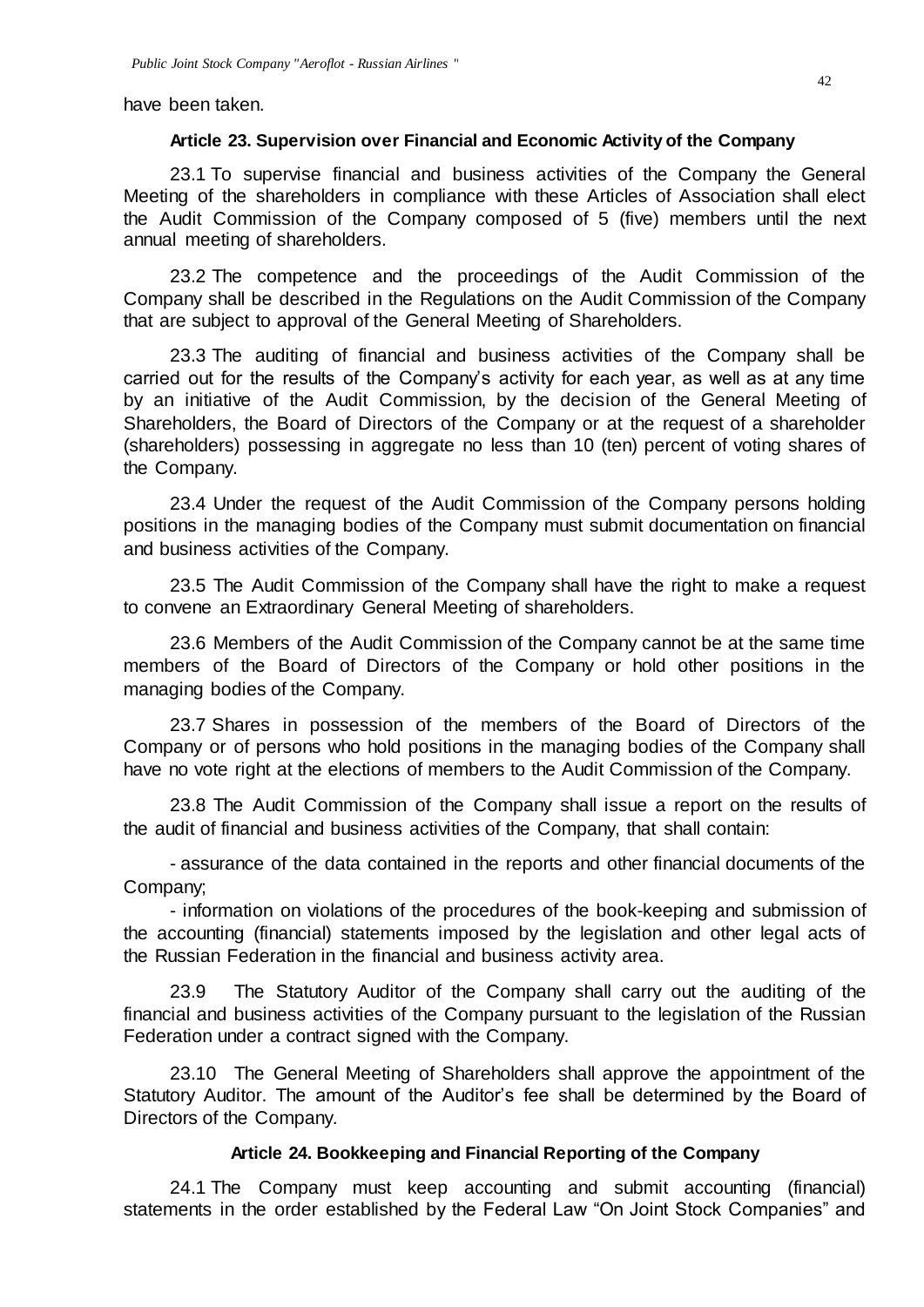by other regulations of the Russian Federation.

24.2 The responsibility for organization, condition and credibility of the Company accounting, timely submission of the annual report and other financial statements to the relevant agencies, as well as of information about Company activities to be disclosed to shareholders, creditors and mass media shall be laid upon the General Director of the Company.

24.3 Credibility of the information contained in the annual report of the Company, the annual accounting (financial) statements shall be confirmed by the Audit Commission of the Company.

24.4 Prior to publishing by the Company of the documents stipulated in this paragraph the Company must invite an Auditor who has no proprietary interests in the Company or shareholders thereof to carry out annual auditing and confirmation of the annual financial statements of the Company.

24.5. The annual report of the Company shall be subject to the preliminary approval by the Board of Directors of the Company not later than 30 (thirty) days before the date of the Annual General Meeting of shareholders.

#### **Article 25. Company Documents Custody and Information Disclosure**

25.1 The Company must keep the following documents:

- the Articles of Association of the Company, amendments and changes to the Articles registered in due order, the Decision on the Establishment of the Company, the Company's State Registration Certificate;

- documents certifying the Company's title to the property it has on its balance;

- internal documents of the Company;
- regulations on a branch and a representative office of the Company;
- annual reports;
- accounting documents;
- accounting (financial) statements

- minutes of the General Meetings of Shareholders, of the Board of Directors, the Audit Commission, the Executive Board;

- voting ballots and proxy cards (copies of proxy cards) for participation in the General Meeting of Shareholders;

- reports of independent appraisers;
- lists of affiliates of the Company;

- lists of persons entitled to attend the General Meeting of shareholders, to receive dividends and other lists composed by the Company to ensure realization by shareholders of their rights in compliance with the Federal Law "On Joint Stock Companies";

- reports of the Audit Commission, the Statutory Auditor of the Company, statements of State and of municipal bodies of financial supervision;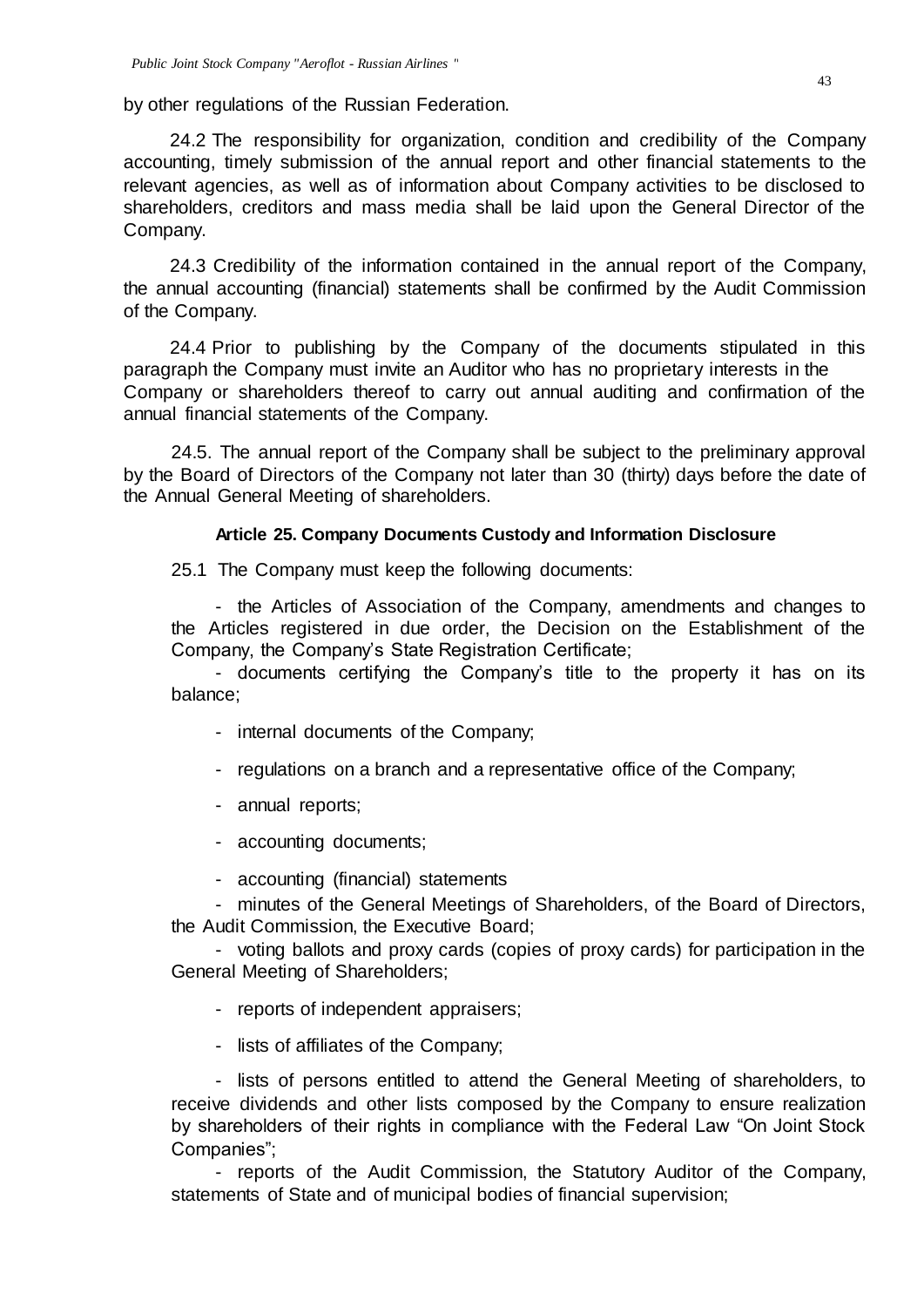- prospectus for securities, quarterly reports of the issuer and other documents containing the information to be published or disclosed by other means in compliance with the Federal Law "On Joint Stock Companies" and other Federal laws;

- other documents provided for by the Federal Law "On Joint Stock Companies", by the Articles of Association of the Company, internal documents of the Company, resolutions of the General Meeting of Shareholders, the Board of Directors of the Company, managing bodies of the Company and documents provided for in the legislation of the Russian Federation.

- - 25.2. The Company shall keep the documents specified in paragraph 25.1 hereof at the location of its executive body in the manner and during the period established by the Bank of Russia.

25.3. The Company must ensure access for the shareholders to the documents specified in paragraph 25.1. of these Articles of Association.

The right of access to the accounting documents and minutes of the meetings of the Executive Board shall be granted to shareholders (a shareholder) possessing at least 25 (twenty five) percents of voting shares of the Company.

25.4. Documents indicated in paragraph 25.1 of these Articles of Association are to be provided by the Company within seven business days from the date of submission of the relevant request for familiarization with such documents in the office of the executive body of the Company. Under the request of any person entitled to the access to the documents specified in paragraph 25.1 of these Articles of Association, the Company shall provide copies thereof.

The payment for providing the copies charged by the Company shall not exceed the cost of production thereof.

25.5. The Company must disclose:

the annual report of the Company and annual accounting (financial) statements;

- prospectus for securities in cases provided for by legislative acts of the Russian Federation;

- a notice of the General Meeting of Shareholders in the manner provided

by the Federal Law "On Joint-Stock Companies";

- other information as determined by the Bank of Russia.

Mandatory disclosure of information by the Company in the event of a public placement of bonds or other securities shall be made to the extent and in the manner established by the Bank of Russia.

## **Article 26. Reorganization and Liquidation of the Company**

26.1 The Company may be reorganized voluntarily in the order provided by the Federal Law "On Joint Stock Companies".

Other reasons and the procedure of reorganization of the Company are provided in the Civil Code of the Russian Federation and by other Federal laws.

26.2 The reorganization of the Company may be effected in the form of a merger,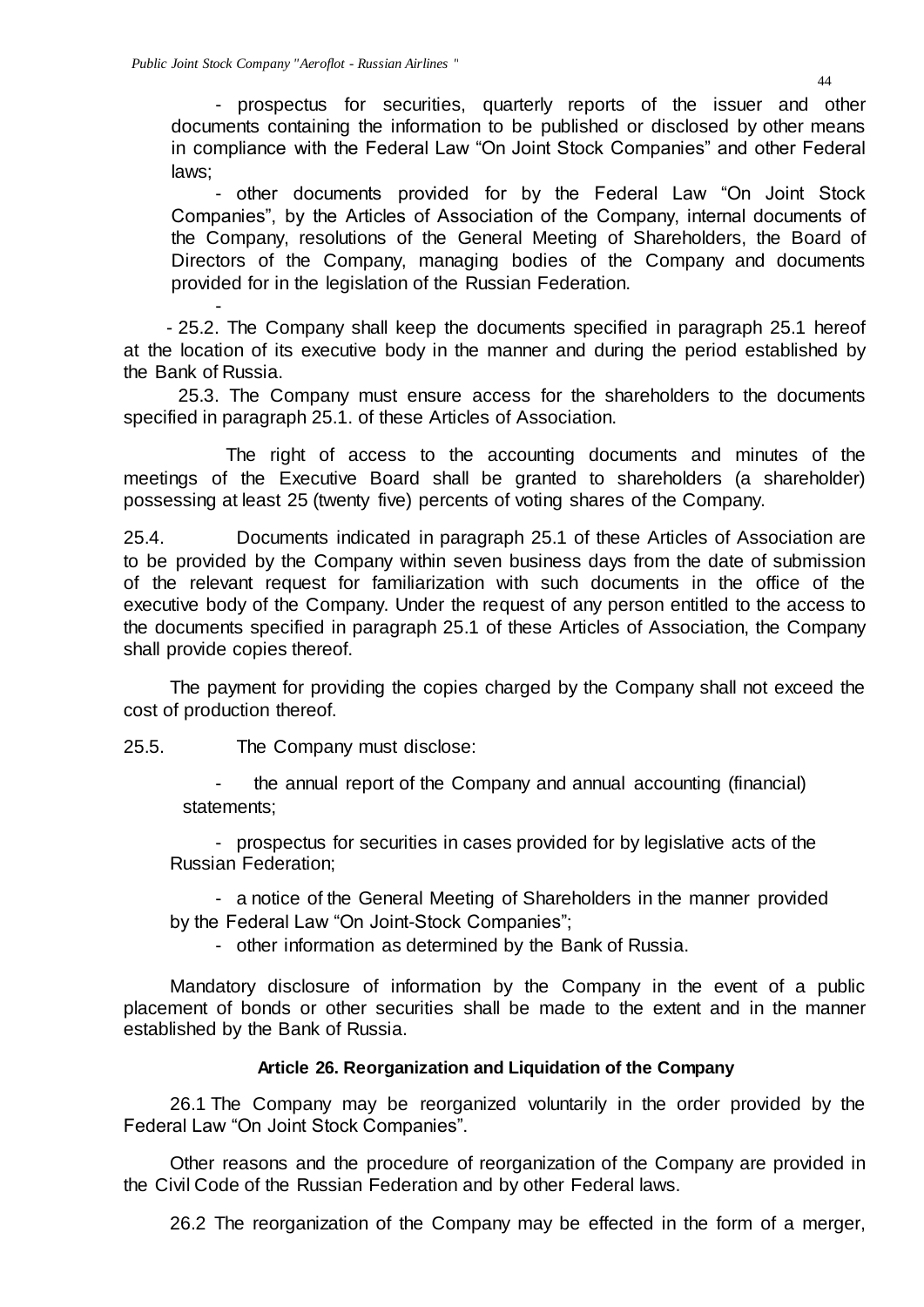consolidation, split-up, spin-off and transformation. Also, there may be reorganization simultaneously combined with the above forms.

The formation of assets of Companies created as a result of reorganization shall be carried out only from the assets of the companies being reorganized.

26.3 The Company shall be deemed reorganized, except for the cases of reorganization in the form of consolidation, from the moment of the State registration of the newly created legal entities.

In the event of reorganization of the Company by way of consolidation with another company the former shall be deemed reorganized from the date of entering into the Unified State Register of Legal Entities of a record about termination of the activity of the company consolidated.

26.4 The Company may be liquidated voluntarily in the order established by the Civil Code of the Russian Federation subject to the requirements of the Federal Law «On Joint Stock Companies» and these Articles of Association. The Company may be liquidated by a court decision on the grounds provided in the Civil Code of the Russian Federation.

The liquidation of the Company shall result in its termination without a transfer of its rights and liabilities to other persons in the order of succession.

26.5 The liquidation of the Company shall be deemed completed and the Company ceases to exist from the moment a relevant entry is made in the Unified State Register of Legal Entities by the State registration agency.

26.6 In case of reorganization of the Company all documents (administrative, financial, economic, personnel records, etc.) shall be transferred to the successor company in accordance with applicable rules and regulations.

Should there be no successor the documents of permanent storage that have scientific or historic value shall be transferred for storage to the relevant State archives.

Records relating to personnel (orders, personal records and cards, personal accounts records, etc.) shall be transferred for storage to the archives of the administrative district in the territory of which the Company is located. The transfer of the records and putting them in order shall be made by and at the expense of the Company according to the requirements applicable to archive documents.

26.7 During reorganization, winding-up of the Company or ceasing the work with the use of information constituting a state secret the Company shall take measures to ensure protection of such information and the media thereof. The media with information constituting a state secret shall be in due course destroyed, transferred to the archives for retention or transferred to:

- the successor of the Company if the successor is authorized to carry out work using the aforesaid information;

- an appropriate government body.

## **Article 27. Final Provisions**

27.1 Changes and amendments to the Articles of Association of the Company as well as any new revisions thereof shall be subject to the State registration under the procedure established by the legislation of the Russian Federation.